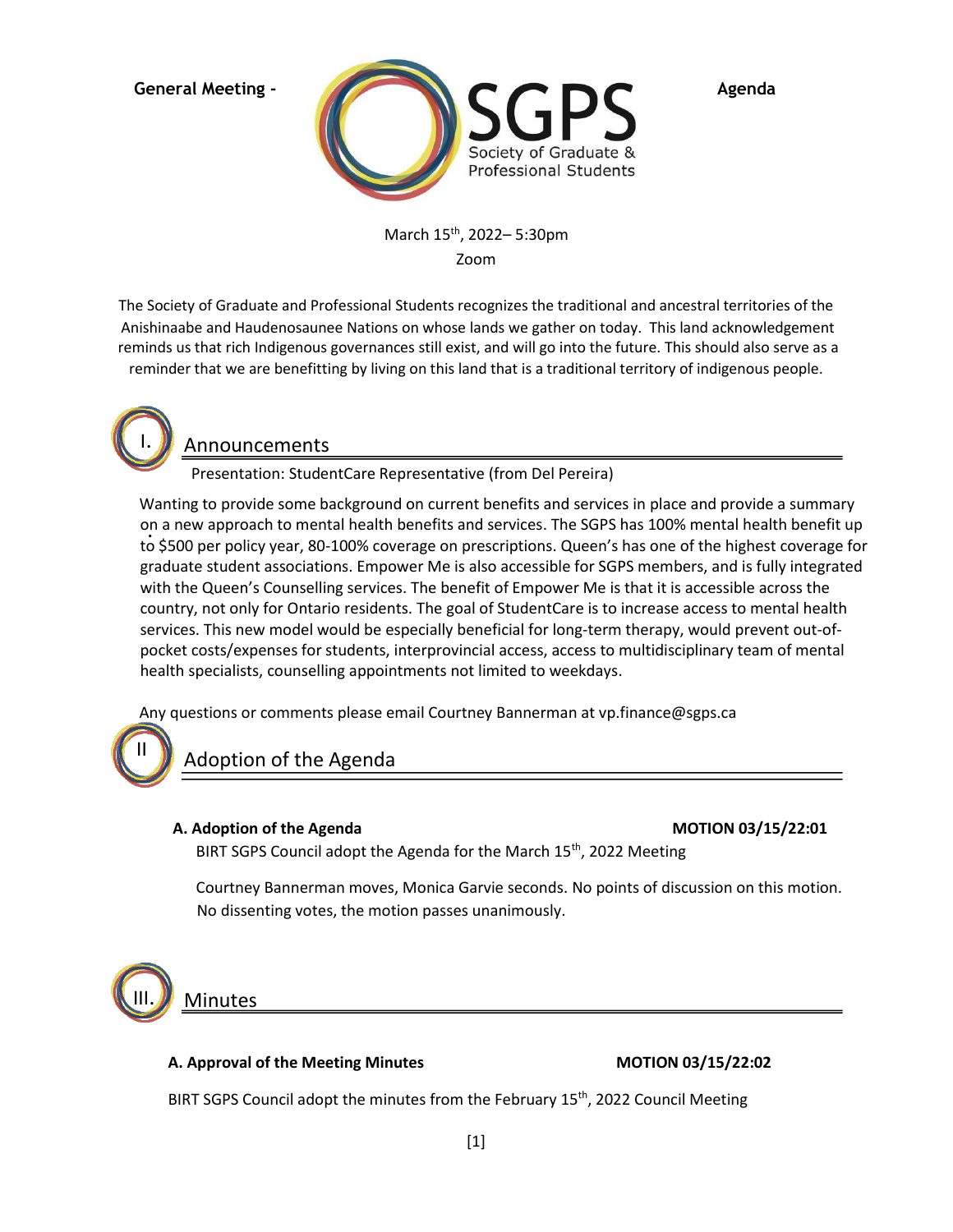

Emils Matiss moves, Courtney Bannerman seconds. No points of discussion on this motion. No dissenting votes, the motion passes unanimously.



# Executive & Speaker Reports

### **A. Executive Reports**

a. President – Rohit Shukla (report attached)

Queen's will keep the mask mandate until the end of April. This Thursday, Queen's will be celebrating St Patrick's Day which usually gives rise to crowds and disruptive behaviour, so please stay safe, be responsible, and take care.

- b. VP Graduate Brittany McBeath (report attached) *nothing to add*
- c. VP Professional Jennifer Li (no report)

Currently under transition for Chloe Stone (VP Professional). Decided to go through a different route of transition which would be more effective. Discussions and improvements re training to be provided by an external HR company for the next term (test-drive of training has been attended by Andria Burke (Director) and will be implemented next term). Employee handbook reviewed with the lawyer to make sure they are equitable and legally sound.

d. VP Finance and Services – Courtney Bannerman (report attached) Bursaries will be closing on April  $11<sup>th</sup>$ , so if you are waiting to submit a bursary application please do that soon. The International and SGPS Dental Bursaries all ran out before the end of the year but there is still the Mental Health & Activity Bursaries.

e. VP Community – Anthony Lomax (no report)

University coming up with an IP policy, which would likely affect students in engineering and in several other programmes like it. The policy drafts are confidential for now, but there are several general points here: (i) graduate students in the "in-between" of staff and students; (ii) if there is a dispute re IP that needs to be resolved among two students, it will go to the faculty dean (iii) anything created under RA positions etc will fall within the remit of Queen's University. Anthony has asked for further clarification regarding graduate students' position as students or staff.

Sexual violence training: they are looking for male leadership for consent training and want to reach more men on campus. If you know someone who will be a good fit in this role, please reach out to Anthony via email.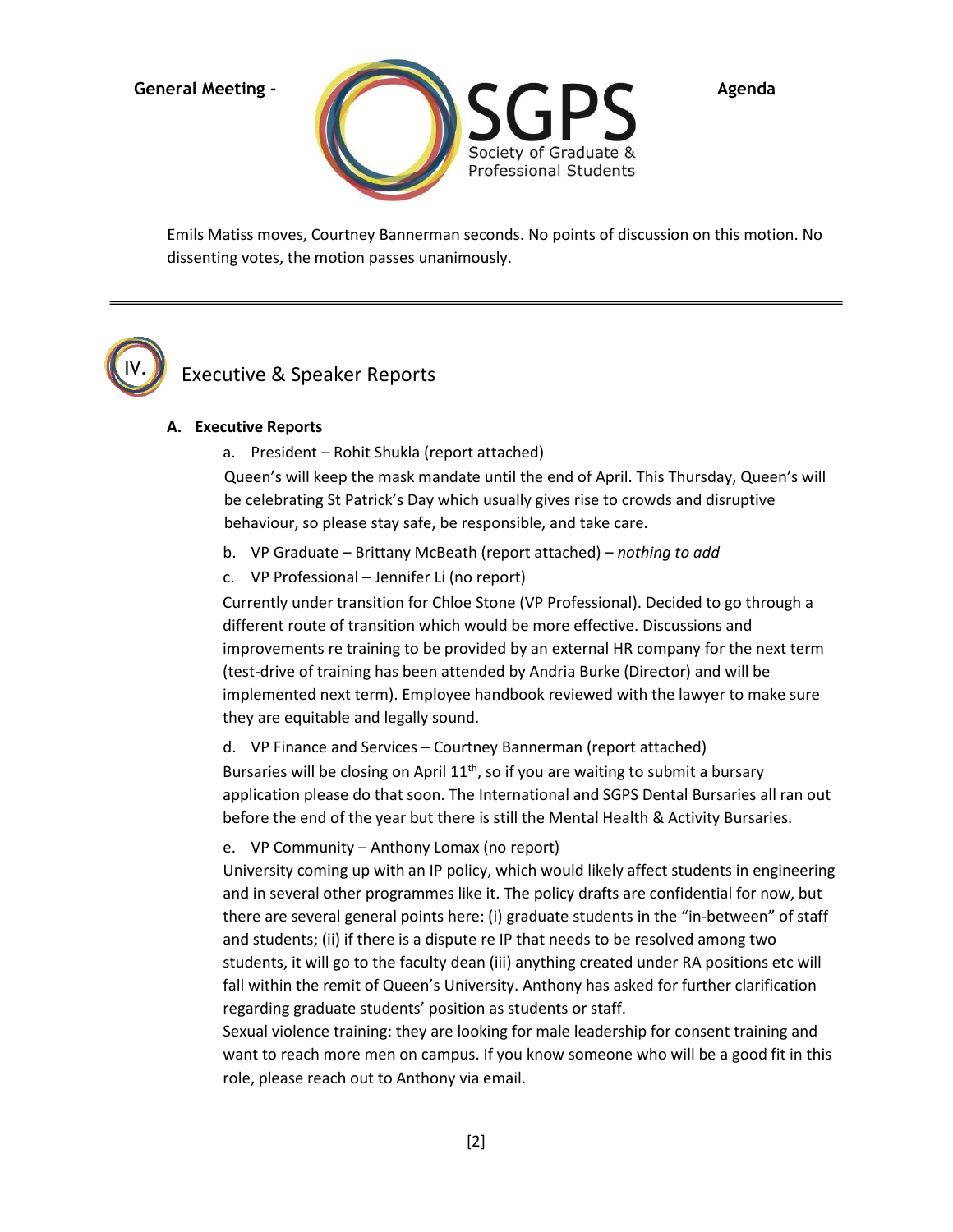

Working on graduate student funding issues: Anthony is working to supply them with the data that he has as well as discussing students' funding issues. Most of the concerns about this relates to possibly funding students to completion as opposed to providing a 4-year limit.

### **B. Speaker Report**

- a. Speaker Devin Fowlie (oral report) Approval of changes and amendments to bylaws (see below).
- 

### **C. Approval MOTION 03/15/22:03**

BIRT SGPS Council approve the Executive and Speaker Reports.

Emils Matiss moves, Monica Garvie seconds. No points of discussion on this motion. No dissenting votes, the motion passes unanimously.



### **A. Senator Report** – Graduate Student Senator – Emils Matiss (no report)

Making sure students have academic and mental health support for students who are affected by the Russian invasion of Ukraine.

Addition from Anthony: Anthony has a meeting with PSAC to discuss some ideas for work to help those affected by the Ukraine invasion next week so happy to hear more about ideas and questions. We are currently considering bringing in trauma counsellors and speakers with expertise and considering some changes to the emergency bursary.

**B. Trustee Report** – Graduate Student Trustee – (no report)

# **C. Commissioner Reports**

a. Athletics & Wellness Commissioner – Kassandra Coyle (report attached) Travel groups – students encouraged to join! Food collective group – students encouraged to join as there are requirements currently going on. Please email Kassandra is there are any questions or comments.

b. Equity & Diversity Commissioner – Monica Garvie (report attached) Accessibility café: this is a series where, every month, people come to discuss about disabilities and accessibility. The one coming up concerns transitioning to the workplace. The SOF infrastructure network: there are some departments that are still not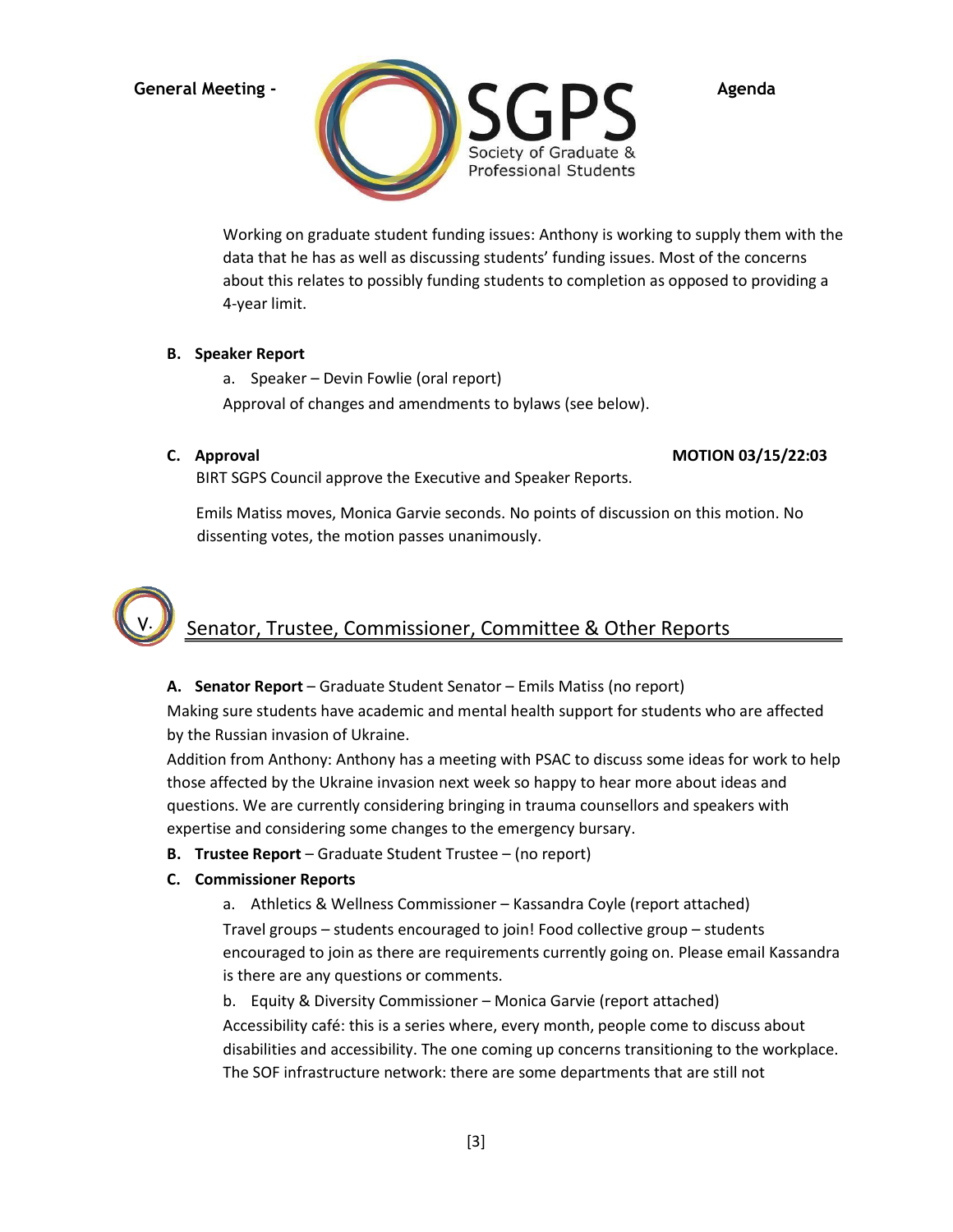

represented and if you know someone who want to participate then please email Monica.

c. Indigenous Graduate Liason – Duncan Stewart (report attached)

Book club – March 28<sup>th</sup> at 2 pm, discussing Moon of the Crusted Snow. Duncan encourages students to join. Please look on Queen's website or email Duncan for more details.

d. Social Commissioner – Emilia Ganslandt (report attached)

If anyone is interested in joining the Awards Committee, please email social@sgps.ca.

e. International Students' Affairs Commissioner – Sabrina Masud (report attached)

Trying to gather information about International Student Representatives for your department as we are trying to form an International Student Council. If you do not have a rep, please push for that position to be filled in your respective departments. Please feel free to contact Sabrina by email: international@sgps.ca

- **D. Committee Reports**
- **E. Department Reports**
- **F. Other Reports** 
	- a. University Rector (no report)
- 

**G.** Approval **MOTION 03/15/22:04** 

**BIRT SGPS Council approve the Senator, Trustee, Commissioner, Committee & Other Reports.**

Courtney Bannerman seconds and Darren Zanussi seconds. No points of discussion on this motion to approve the report. No dissenting votes, the motion passes unanimously.



# Business Arising from the Minutes

**Main Motions & Discussion** 

VII.

VII.

**A. Approval MOTION 03/15/22:05** 

**BIRT SGPS Council approve the projected deficit for the 2021/2022 Fiscal Year.**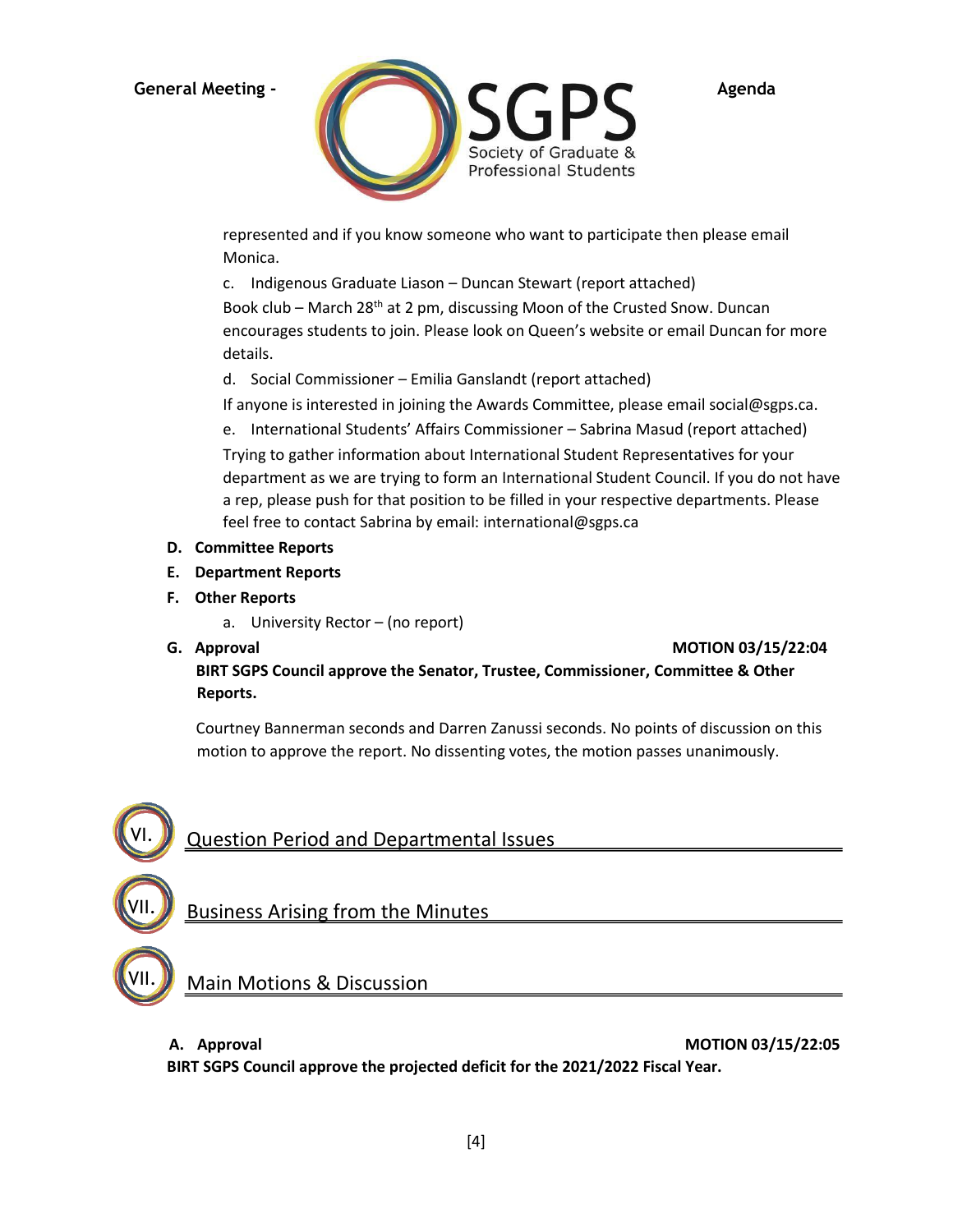

Theresa Gossman moves, Anthony Lomax seconds. No points of discussion on this motion. No dissenting votes, the motion passes unanimously.

### **B.** Approval **MOTION 03/15/22:06 BIRT SGPS Council approve the removal of B.26 GPSC and the subsequent modification of 2.1**

Courtney Bannerman moves, Brittany McBeath seconds. No further points of discussions. No dissenting votes, the motion passes unanimously.

### *Current Bylaw (p 34-35)*

### B.26 Peer Support Centre

### B.26.1 Graduate Peer Support Centre Mandate

a. The Graduate Peer Support Centre is a staffed and volunteer service for members of the SGPS to provide a confidential peer-based support service;

b. the Centre is not a substitute for the provision of professional counseling by Queen's Health, Counseling and Disability Services. The Peer Support Centre is a paraprofessional service – it does not diagnose or treat mental illness. The Centre provides short-term support to students in need of assistance and to appraise students of services available on campus and in the Kingston community

c. The Centre will adhere to a peer support model. The philosophy behind this model is that for some individuals, and for some areas of individual concern, the assistance provided by a peer trained in active listening, will be the most effective form of support. This model is founded on: self-determination and equality, mutuality and empathy and active listening skills;

# B.26.2 Personnel

a. The VP Graduate is an individual elected by the membership of the SGPS to manage the Peer Academic Advisor Program including:

1. acting as Chair of the Graduate Peer Support Centre Hiring Committee;

- 2. following the guidelines in the Memorandum of Agreement;
- 3. consulting with the Graduate Peer Support Centre staff in the daily functioning of the Program;
- 4. advertising the Graduate Peer Support Centre to SGPS member and the Queen's community;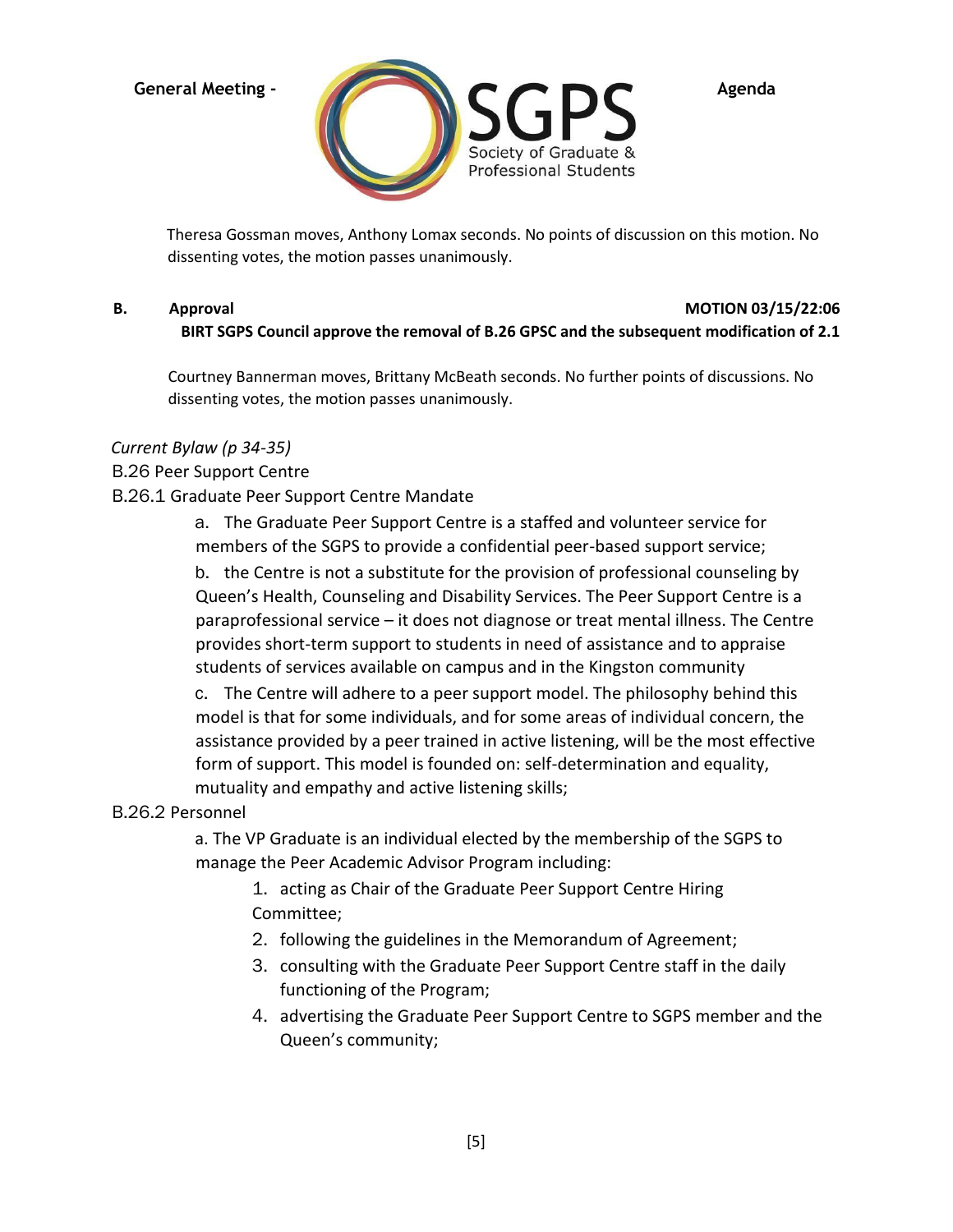

5. acting as the final oversight of the Graduate Peer Support Centre; and 6. reviewing program statistics to advocate for Queen's University level policy changes to benefit SGPS members.

b. The Graduate Peer Support Centre Coordinator is a individual hired by the SGPS that is responsible for:

- 1. Scheduling for all Peer Support Centre volunteers;
- 2. supervising the volunteers of the service and ensuring the filing of the confidentiality forms from peer meetings;
- 3. taking on-call shifts;
- 4. providing support during emergency situations while on-call;
- 5. being available for debriefing for volunteers after a peer visit while oncall;
- 6. empowering and supporting volunteers and;
- 7. completing all training deemed mandatory by the VP Graduate and Executive Director.
- 8. make recommendations to the VP Graduates on potential University wide policy changes to benefit SGPS members;
- 9. compiling regular reports for Health Counseling and Disability Services and the VP Graduate on visit numbers;
- 10. other tasks as assigned by the Executive Director or VP Graduate
- c. Volunteer responsibilities shall include but are not limited to:
	- 1. providing confidential support to students by informing them of pertinent rules, regulations and guidelines of the services provided by the Graduate Peer Support Centre;
	- 2. attend all training sessions deemed necessary
	- 3. attend shifts assigned to them. In the event that they are unable to attend a shift, a volunteer must attempt to ensure that the shift is covered;
	- 4. complete volunteer projects as assigned by Graduate Peer Support Centre Staff and the VP Graduate;
	- 5. maintain high level of expertise in the Centre's services;
	- 6. have clear knowledge of on and off-campus services;
	- 7. report to Graduate Peer Support Centre paid staff and;
	- 8. adhere to the Centre's confidentiality policies;
- d. All Other matters regarding the Peer Support Centre can be found in SGPS Policy.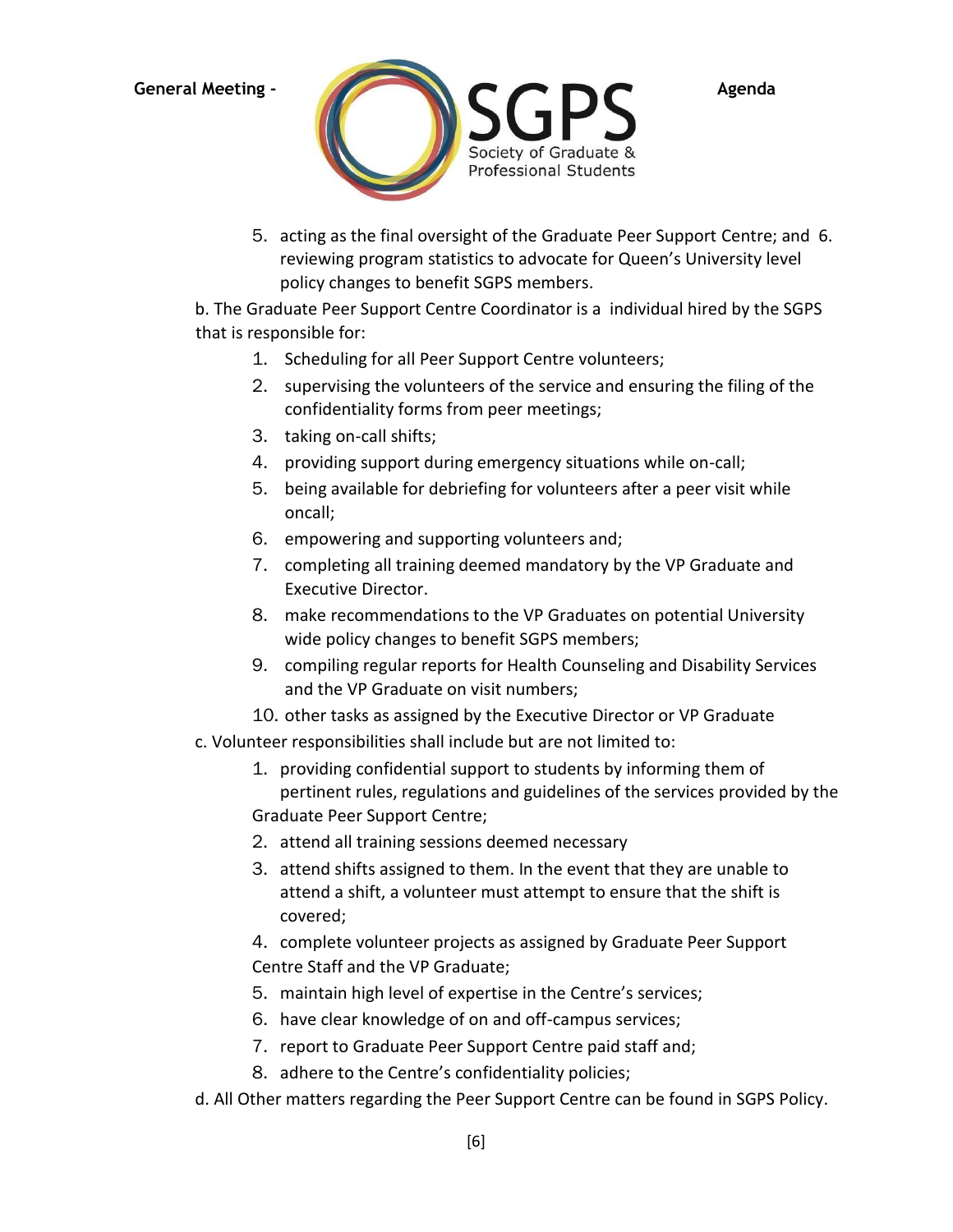

*Proposed Changes*

Full removal due to the termination of the program.

*Current Policy (p 46)*

P.2.1.1 Description of Executive Responsibilities

b. The Vice President Graduate is responsible for:

(6) management of the Peer Academic Advisor Program and the Graduate Peer Support Centre.

*Proposed Changes*

P.2.1.1 Description of Executive Responsibilities

b. The Vice President Graduate is responsible for:

March 15th, 2022– 5:30pm

Zoom

(6) management of the Peer Academic Advisor Program and the Graduate Peer Support Centre.

- **C.** Approval **C. Approval BIRT SGPS Council approved the projected deficit for the 2021/2022 Fiscal Year**
- **D.** Approval **D. Approval D. Approval**

# **BIRT SGPS Council approve the proposed changes to B.1 Definitions**

Jill Koner moves, Annika Fuernsinn seconds. No further points of discussions. No dissenting votes, the motion passes unanimously.

*Current Bylaw (p 9-10)*

B.1.1 Definitions

a. "Aboriginal Student Representative" shall mean a representative position on Council for Aboriginal students.

j. "Constituent Bodies" shall mean the School of Graduate Studies, the Faculty of Law, the Faculty of Education and graduate programs in the School of Business, except for the MBA programs.

x. "Law Student Senator" shall mean an individual who is registered in the Faculty of Law JD Program, and holds a seat on the University Senate.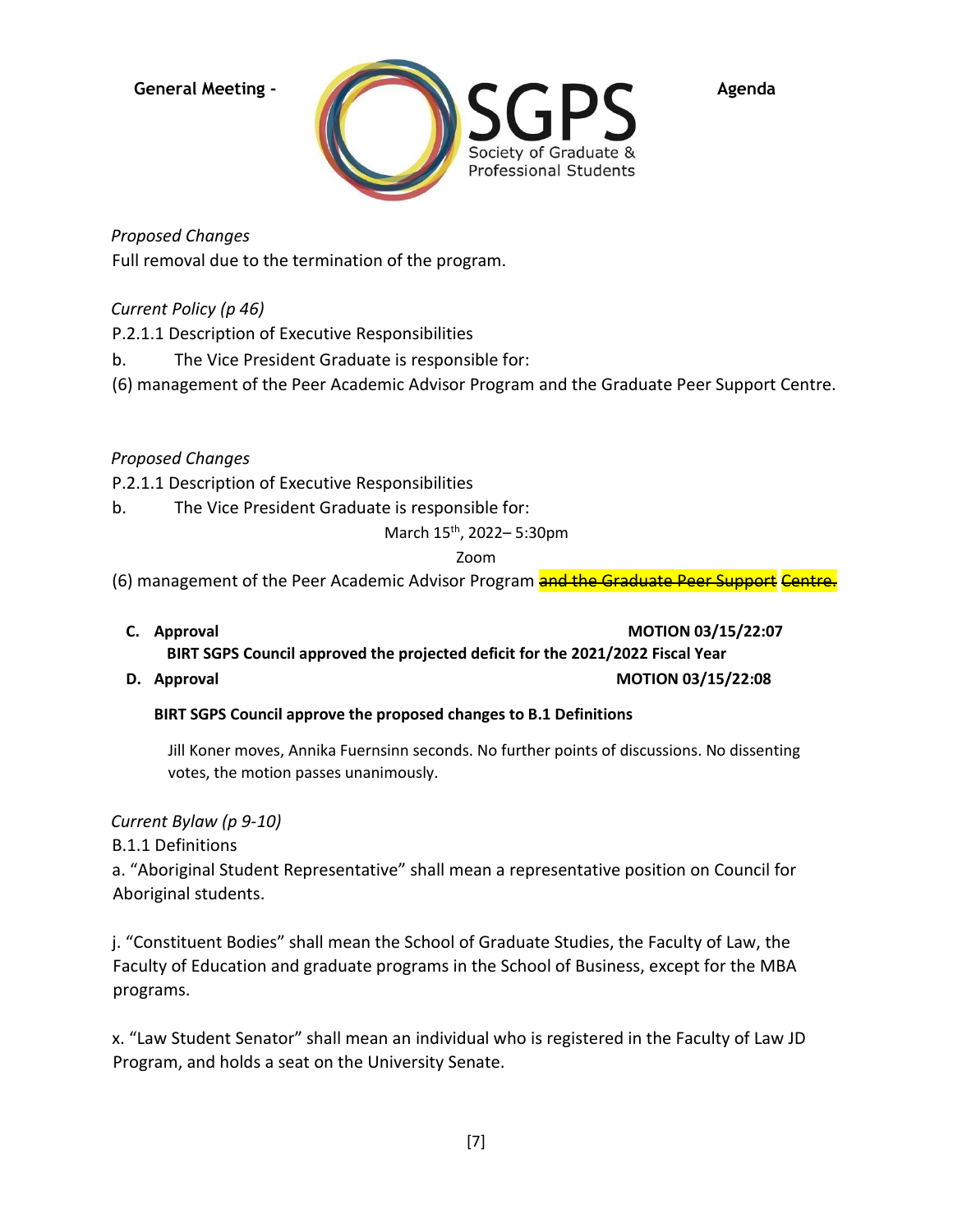

z. "Mature Student Representative" shall mean a representative position on Council for Mature students.

ii. "Part–time Student Representative" shall mean a representative position on Council for parttime students.

mm. "Queen's Clubs Officer" shall mean…

oo. "Rehab Student Senator" shall mean an individual who is registered in the Rehabilitation Program, and holds a seat on the University Senate.

uu. "Student Senators" shall mean the positions of "Graduate Student Senator," "Law Student Senator," and "Rehab Student Senator."

Proposed Changes B.1.1

**Definitions** a. "Aboriginal Student Representative" shall mean a representative position on Council for Aboriginal students.

j. "Constituent Bodies" shall mean the School of Graduate Studies, the Faculty of Law, the School of Medicine, the Faculty of Education and graduate programs in the School of Business, except for the MBA programs and programs taking place outside of Kingston, Ontario..

x. "Law Student Senator" shall mean an individual who is registered in the Faculty of Law JD Program, and holds a seat on the University Senate.

z. "Mature Student Representative" shall mean a representative position on Council for Mature students.

<u>"Part–time Student Representative" shall mean a representative position on Council for</u> **part-time students.**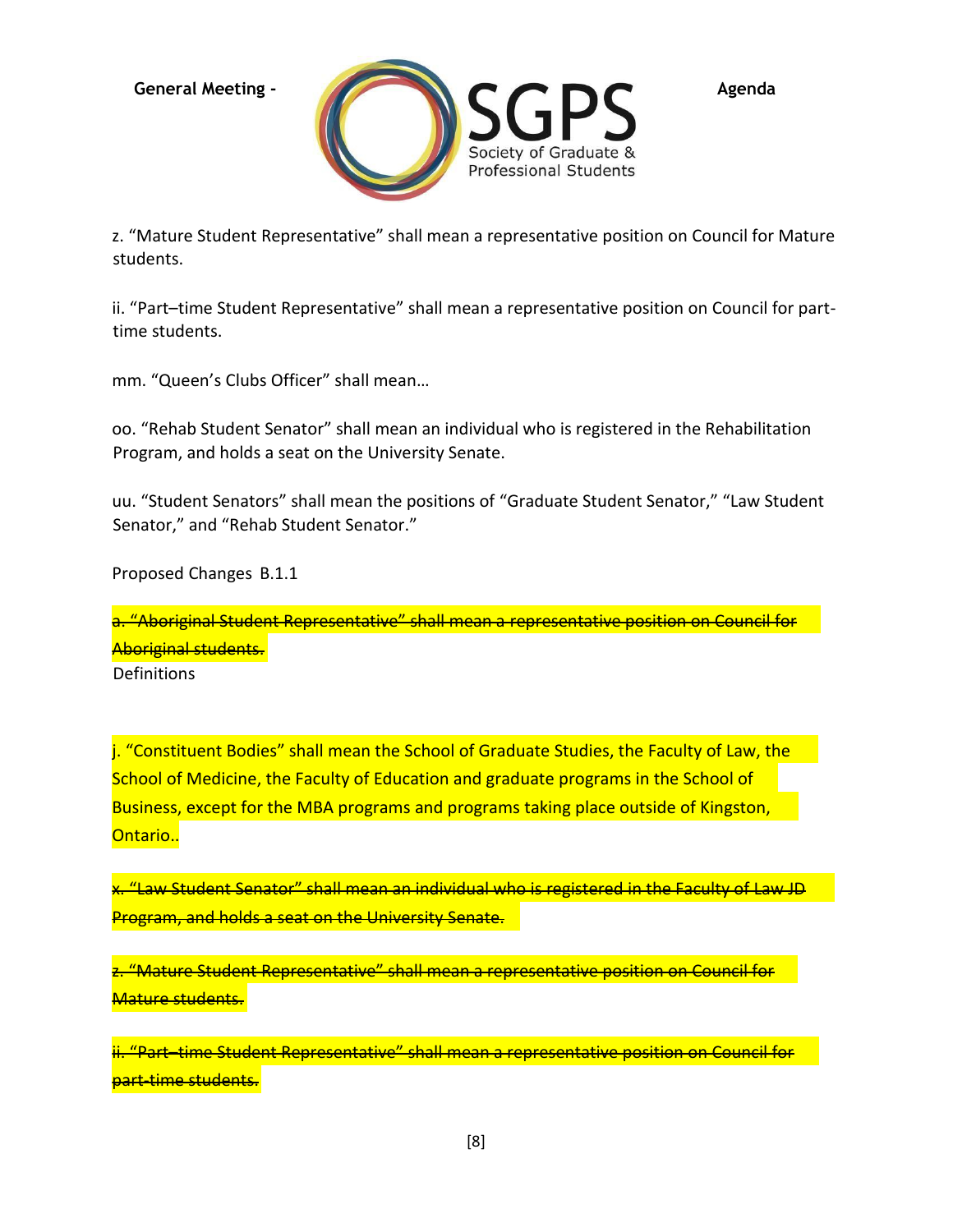

mm. "Queen's Clubs Officer" shall mean…

oo. "Rehab Student Senator" shall mean an individual who is registered in the Rehabilitation Program, and holds a seat on the University Senate.

uu. "Student Senators" shall mean the positions of "Graduate Student Senator," "Law Student Senator," "Medical Student Senator", and "Rehab Student Senator."

**BIRT SGPS Council approve the proposed changes to B.2 Name** 

### **E. Approval MOTION 03/15/22:09**

Courtney Bannerman moves, Darren Zanussi seconds. No further points of discussions. No

dissenting votes, the motion passes unanimously.

### *Current Bylaw (p 10)*

B.2 Name

a. The name of the Society is "The Society of Graduate and Professional Students at Queen's University".

# *Proposed Change*

B.2 Name

a. The name of the Society is "The Society of Graduate and Professional Students at Queen's University, Kingston".

### **F. Approval MOTION 03/15/22:10**

### **BIRT SGPS Council approve the proposed changes to B.4 Membership**

Amanda Thurston moves, Courtney Bannerman seconds. No further points of discussions. No dissenting votes, the motion passes unanimously.

*Current Bylaw (p 11)* B.4.1 Ordinary Members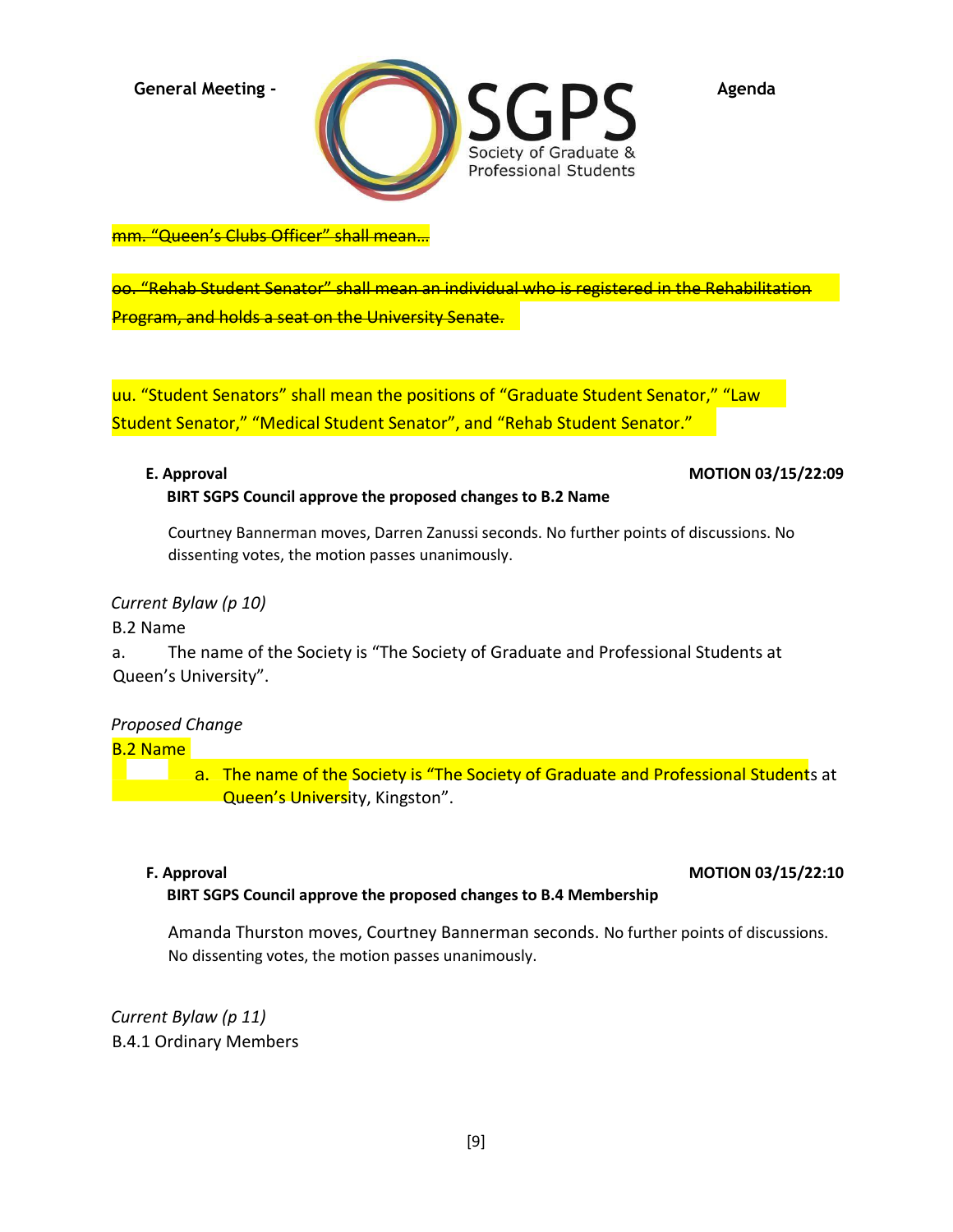

a. An Ordinary Member of the SGPS is defined as any Graduate Student or Professional Student at Queen's University that has paid the SGPS Society fee [Ordinary Member].

# b. Ordinary Members of the SGPS have the right to:

- 1. vote in all SGPS elections and referenda;
- 2. attend and speak at Council and General Meetings of the SGPS subject to the SGPS' rules of order;

3. move motions, second motions, and vote at General Meetings of the SGPS;

- 4. place referendum questions before the members of the SGPS as described in Policy;
- 5. seek office within the SGPS by standing for election; and
- 6. make use of the SGPS' facilities and services, subject to the general regulations governing their use.

### B.4.2 Recognized Groups

a. Ordinary Members may choose to organize themselves into collective groups based on faculty, school, department, program, or degree specialization [Recognized Group] and apply to the SGPS for recognition as prescribed below. b. The Ordinary Members of the group must demonstrate either:

1. that they do not currently belong to any existing Recognized Group; or 2. the Recognized Group to which they currently belong do not serve their collective needs.

c. The Ordinary Members of the Recognized Group must demonstrate that they have elected one or more representatives by a Simple Majority vote of the Ordinary Members in the Recognized Group.

d. Applications shall be made to the Speaker, who shall refer each application to the Bylaw and Policy Revisions Standing Committee. The Bylaw and Policy Revisions Standing Committee shall consider the application and make a recommendation to Council within 30 days of receipt.

e. The Bylaw and Policy Revisions Standing Committee may also recommend on its own initiative that Council make changes to the list of Recognized Groups.

f. Council shall make the final decision on whether or not to amend the list of Recognized Groups by a vote requiring Simple Majority.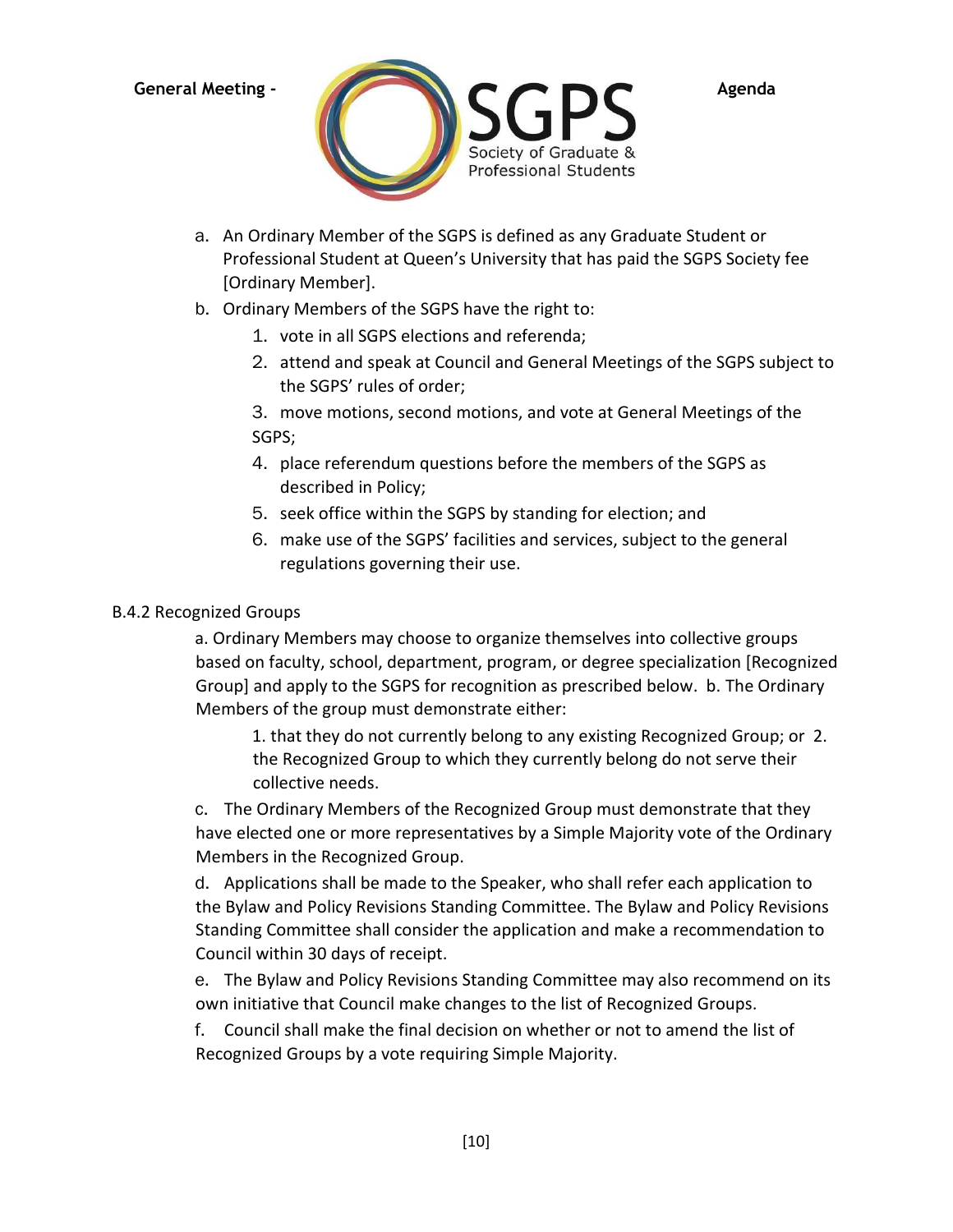

g. Once an application has been approved, the Recognized Group will be added to a list of Recognized Groups maintained by the Executive Director and they will be entitled to representation on the Council as outlined in B.5.1.

March 15th, 2022– 5:30pm

Zoom

h. Ordinary Members can only be part of one (1) Recognized Group. In the event that a new Recognized Group is composed of members from existing Recognized Groups, the number of representatives to which that group is entitled will be adjusted to reflect the number of Ordinary Members within the new Recognized Group.

# *Proposed Changes*

B.4.1 Ordinary Members

a. An Ordinary Member of the SGPS is defined as any Graduate Student or Professional Student at Queen's University that has paid the SGPS Society fee as assessed by the Office of the University Registrar [Ordinary Member]. b. Ordinary Members of the SGPS have the right to:

- 1. vote in all SGPS elections and referenda;
- 2. attend and speak at Council and General Meetings of the SGPS subject to the SGPS' rules of order;

3. move motions, second motions, and vote at General Meetings of the SGPS;

- 4. place referendum questions before the members of the SGPS as described in Policy;
- 5. seek office within the SGPS by standing for election; and
- 6. make use of the SGPS' facilities and services, subject to the general regulations governing their use.

# B.4.2 Recognized Groups

a. Ordinary Members may choose to organize themselves into collective groups based on faculty, school, department, program, or degree specialization [Recognized Group] and apply to the SGPS for recognition as prescribed below. b. The Ordinary Members of the group must demonstrate either:

1. that they do not currently belong to any existing Recognized Group; or 2. the Recognized Group to which they currently belong does not serve their collective needs.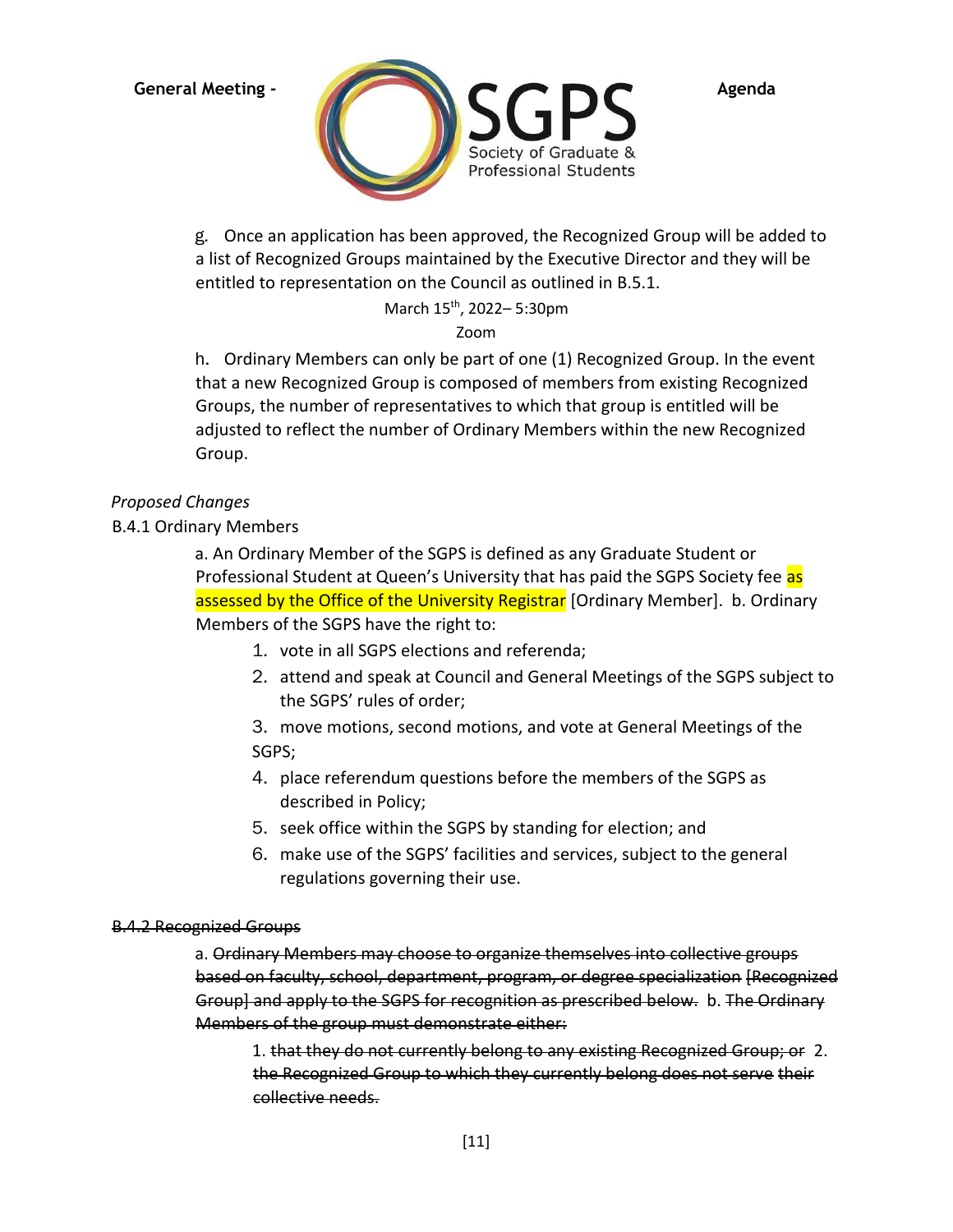c. The Ordinary Members of the Recognized Group must demonstrate that they have elected one or more representatives by a Simple Majority vote of the Ordinary Members in the Recognized Group.

d. Applications shall be made to the Speaker, who shall refer each application to the Bylaw and Policy Revisions Standing Committee. The Bylaw and Policy Revisions Standing Committee shall consider the application and make a recommendation to Council within 30 days of receipt.

e. The Bylaw and Policy Revisions Standing Committee may also recommend on its own initiative that Council make changes to the list of Recognized Groups.

Council shall make the final decision on whether or not to amend the list of Recognized Groups by a vote requiring Simple Majority.

> f. Once an application has been approved, the Recognized Group will be added to a list of Recognized Groups maintained by the Executive Director and they will be entitled to representation on the Council as outlined in B.5.1.

g. Ordinary Members can only be part of one (1) Recognized Group. In the event that a new Recognized Group is composed of members from existing Recognized Groups, the number of representatives to which that group is entitled will be adjusted to reflect the number of Ordinary Members within the new Recognized Group.

# **G. Approval MOTION 03/15/22:11 BIRT SGPS Council approve the proposed changes to B.5 Council**

Jill Koner moves, Duncan Stewart seconds. No further points of discussions. No dissenting votes, the motion passes unanimously.

# *Current Bylaw (p 12)*

B.5 Council

a. The Council of the SGPS:

- 1. acts as the legislative body of the SGPS;
- 2. makes decisions that are final, unless they are amended or rejected by referendum or General Meeting;
- 3. is responsible for directing and overseeing the activities of the Executive for formulating and authorizing SGPS policies, and for acting as a liaison between the Executive and the Ordinary Members of the SGPS; 4. may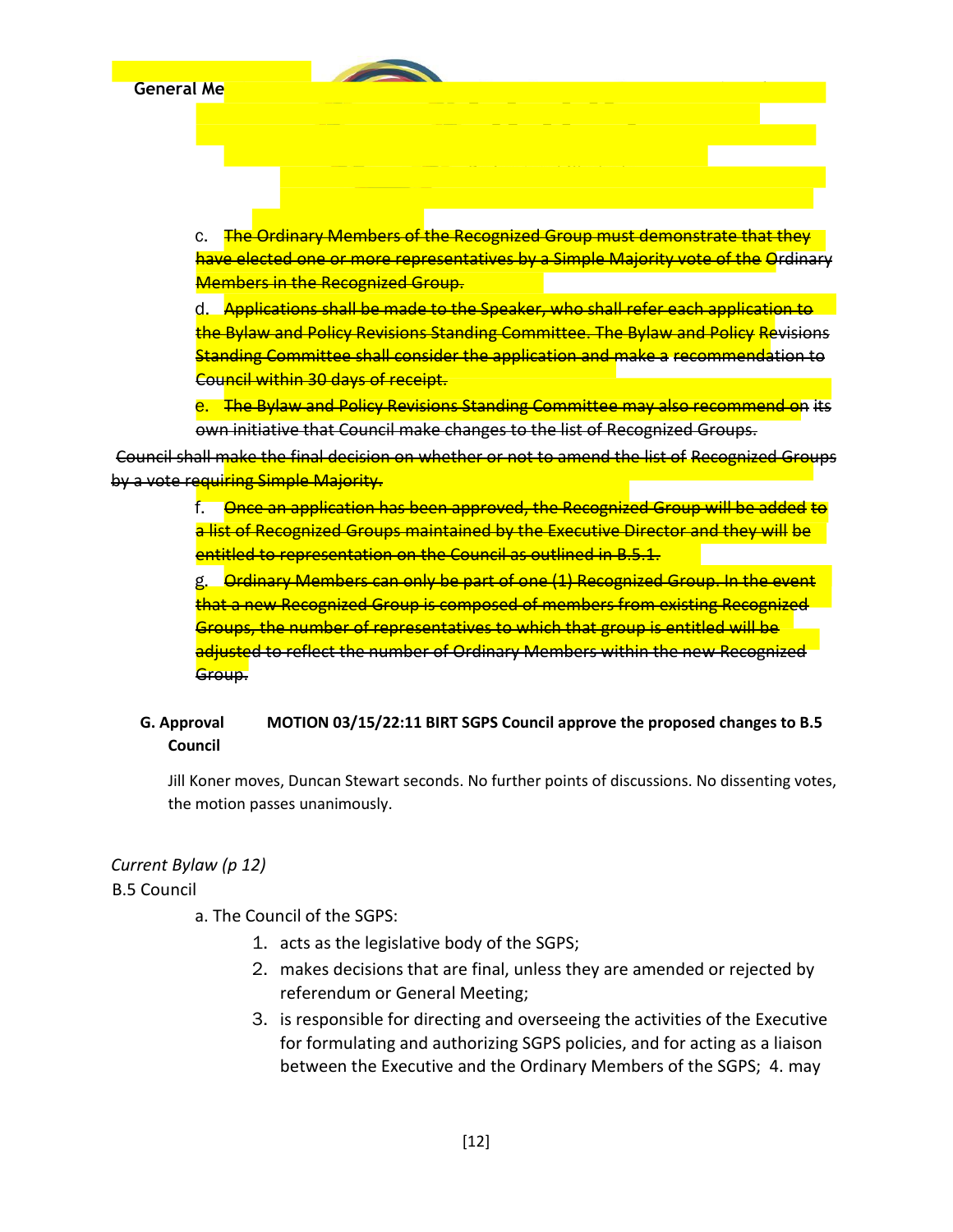

amend or reject the decisions of the Executive by a vote of Council requiring Simple Majority; and

5. provides written authorization for the use of the corporate seal of the SGPS (this authorization may also be granted by the Executive or their delegate).

# B.5.1 Members of Council

a. The Members of Council [Members of Council] include:

1. One representative from each Recognized Group with fewer than 100 Ordinary Members;

2. Two representatives from each Recognized Group with 101-300 Ordinary Members;

3. Three representatives from each Recognized Group with 301-500 Ordinary Members;

4. Four representatives from each Recognized Group with more than 500 Ordinary Members;

- 5. The Executive;
- 6. The Speaker (or Deputy Speaker in the absence of the Speaker), who shall not vote except in the case of a tie;
- b. The Executive, Officers and Commissioners and Deputy Commissioners will fulfill their responsibilities as outlined in the SGPS Bylaws and Policies.
- c. The number of representatives to which each Recognized Group is entitled will be updated annually by the Speaker based on the most recent Queen's University graduate and professional enrollment numbers to be reported by the Vice President Graduate to the April Meeting of Council. The revised number of representatives shall take effect on the following September 1st.
- d. Notice of receipt of election for new councillors is to be provided to The Speaker or The Chief Returning Officer (who shall report to the speaker) in accordance with By-Law 4.2 (c).

(1) Receipts of election shall require a registered ballot roll of all Ordinary Members within the Recognized Group certifying an election of 50%+1 of Ordinary Members.

(2) Recognized Groups may choose to independently run elections for councillors or conduct elections through The Chief Returning Officer.

e. The ex–officio members of Council are: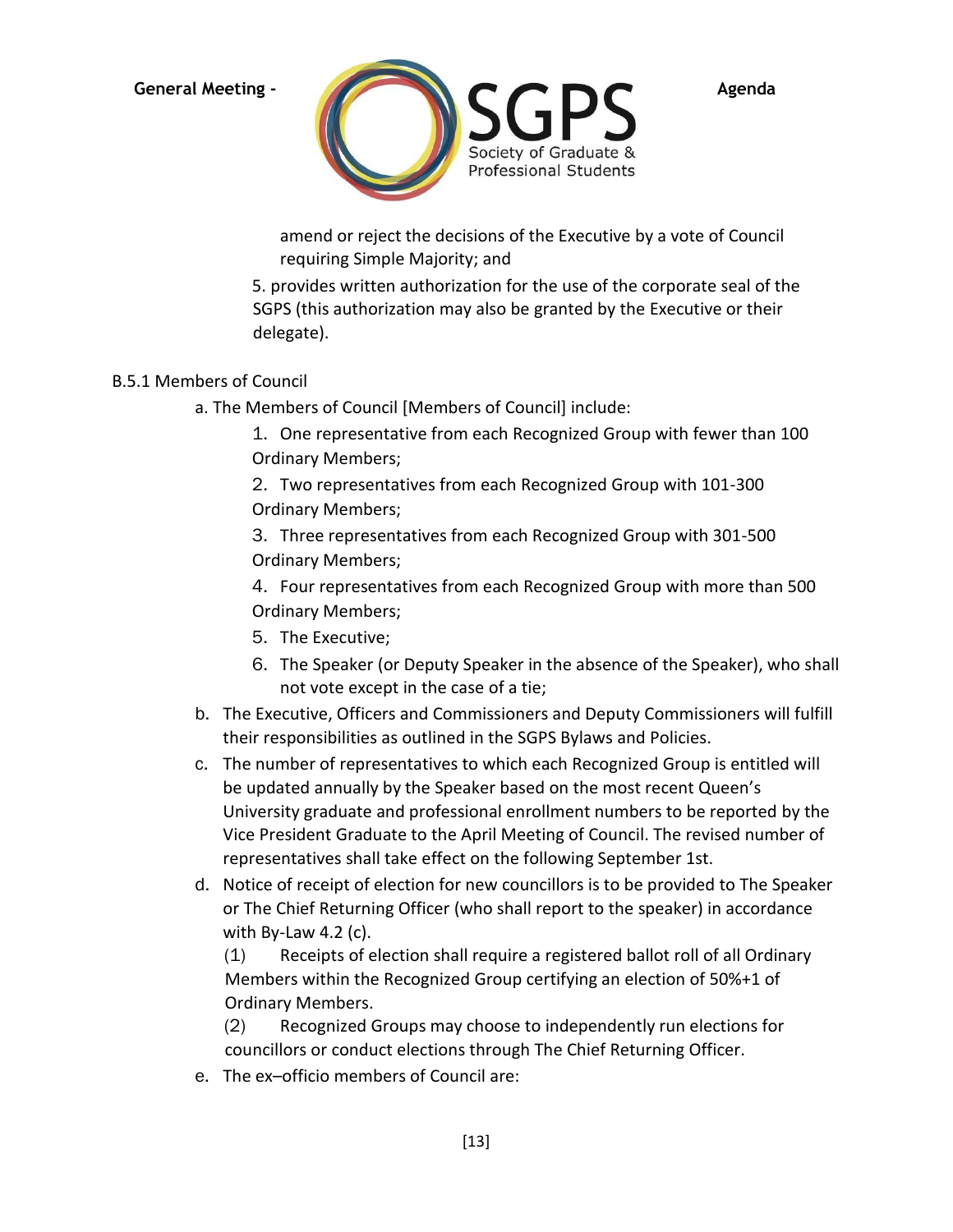

- a. The President of the Alma Mater Society, who shall only participate in debate on matters affecting the Alma Mater Society, but shall not vote; and
- b. The University Rector, who shall not vote.
- c. The Graduate Student Trustee, who shall not vote;
- d. All Senators who are members of the SGPS, who shall not vote;
- e. The Commissioners, who shall not vote;
- f. Officers of the SGPS, who shall note vote;
- g. The Queen's Clubs Office Commissioner of Clubs and
- h. The Chief Returning Office, who shall not vote.

# B.5.2. Roles of Members of Council

a. Members of Council shall act in the best interest of the society in fulfilling the goals and responsibilities of Council defined in the Bylaw.

b. Members of Council carry the responsibility of being advisors to the Executive, with the ability to direct or reverse their decisions.

c. Members of Council are bound to uphold all rules of Council as laid out in Policy.

d. Members of Council may be made privy to confidential matters of the SGPS in incamera sessions of Council, and are bound by these Bylaws not to violate that confidentiality.

# *Proposed Changes*

B.5 Council

The Council of the SGPS:

- a. acts as the legislative body of the SGPS;
- b. makes decisions that are final, unless they are amended or rejected by referendum or General Meeting;
- c. is responsible for directing and overseeing the activities of the Executive for formulating and authorizing SGPS policies, and for acting as a liaison between the

Executive and the Ordinary Members of the SGPS;

d. may amend or reject the decisions of the Executive by a vote of Council requiring Simple Majority; and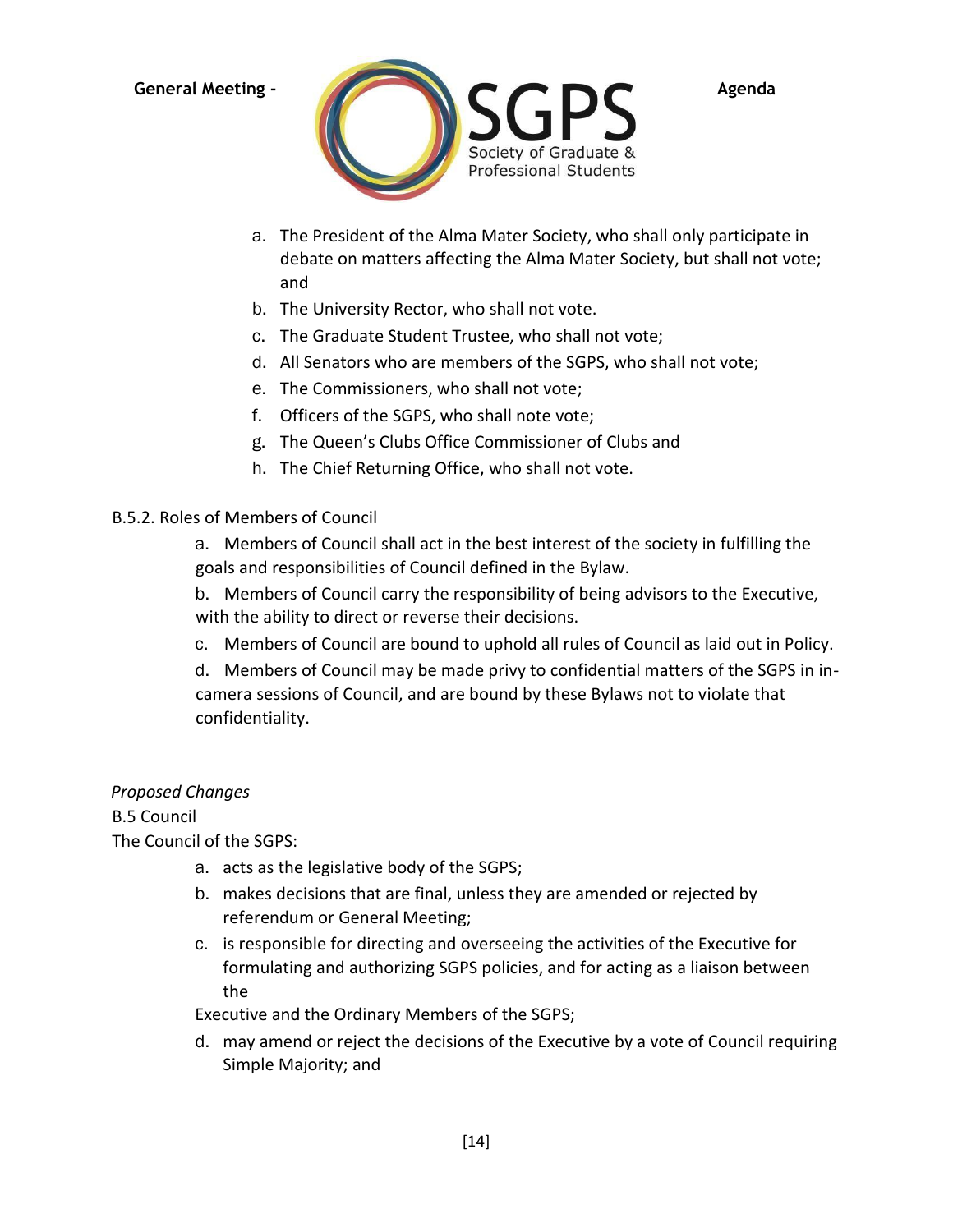

e. provides written authorization for the use of the corporate seal of the SGPS (this authorization may also be granted by the Executive or their delegate).

# **B.5.2 Council Composition**

SGPS Council is comprised of representatives from the departments within the School of Graduate Studies, the Faculty of Law, the Faculty of Education, the School of Medicine and affiliated graduate programs in the School of Business that are based in Queen's University campus in Kingston, Ontario.

# B.5.1 Members of Council

a. The Members of Council [Members of Council] include: i.One representative from each department/faculty with fewer than 100 Ordinary Members; ii.Two representatives from each

department/faculty with 101-300

Ordinary Members; iii.Three representatives from each

department/faculty with 301-500

Ordinary Members; iv.Four representatives from each

department/faculty with more than

500 Ordinary Members;

v.The Executive;

- vi.The Speaker (or Deputy Speaker in the absence of the Speaker), who shall not vote except in the case of a tie;
- f. The Executive, Officers and Commissioners and Deputy Commissioners will fulfill their responsibilities as outlined in the SGPS Bylaws and Policies.
- g. The number of representatives to which each department/faculty is entitled will be updated annually by the Speaker based on the most recent Queen's University SGPS member enrollment numbers to be reported by the Speaker to the August Meeting of Council. The revised number of representatives shall take effect at the September Meeting of Council.
- h. Notice of the election of new councillors is to be provided to The Speaker before the Council meeting in which the new councillor will serve.

Receipts of election shall require a registered ballot roll of all Ordin Members within the Recognized Group certifying an election of 50%+1 of Ordinary Members.

Recognized Groups may choose to independently run elections for councillors or conduct elections through The Chief Returning Officer.

i. The ex–officio members of Council are: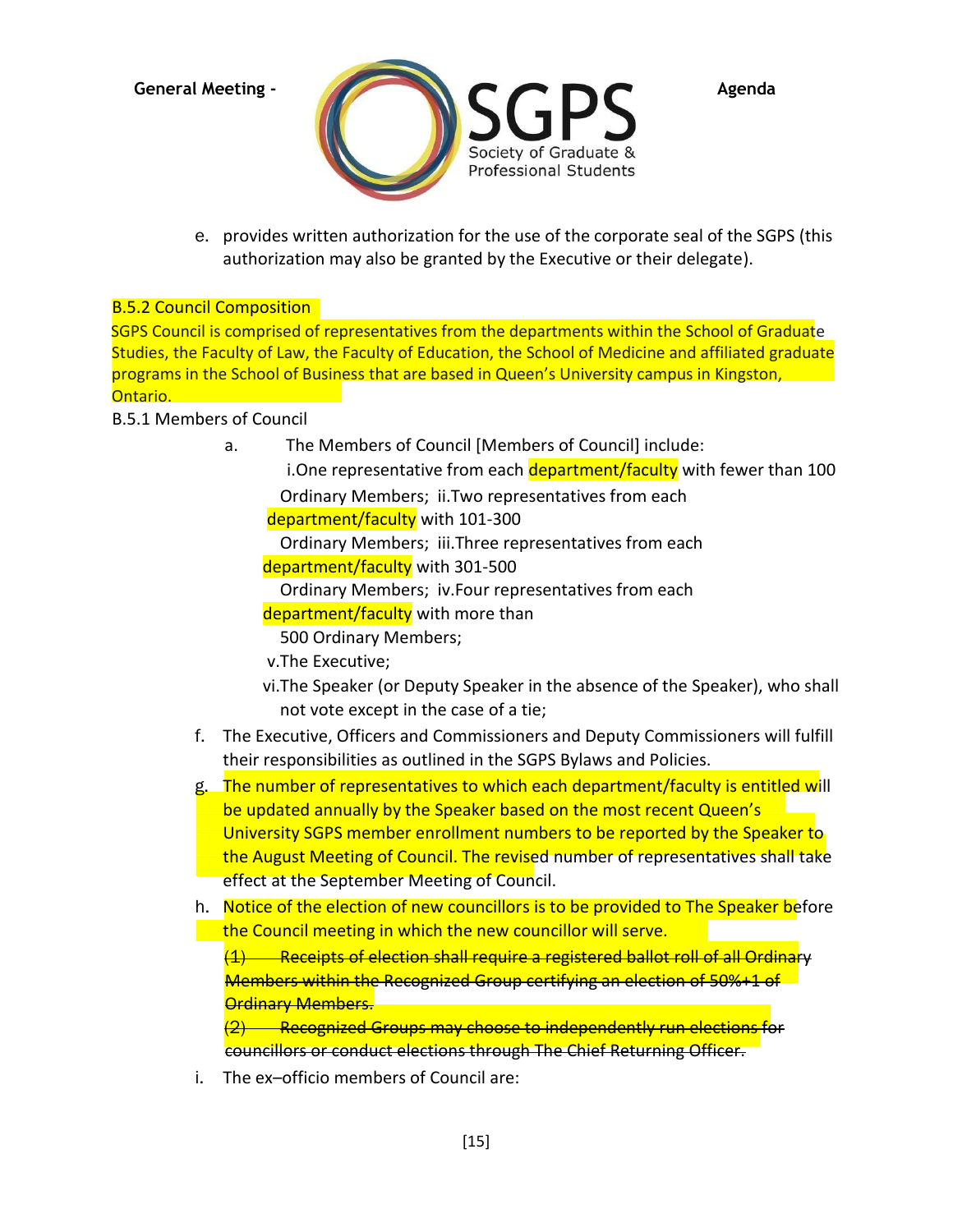

- a. The President of the Alma Mater Society, who shall only participate in debate on matters affecting the Alma Mater Society, but shall not vote; and
- b. The University Rector, who shall not vote.
- c. The Graduate Student Trustee, who shall not vote;
- d. All Senators who are members of the SGPS, who shall not vote;
- e. The Commissioners, who shall not vote;
- f. Liaisons of the SGPS, who shall not vote;
- g. The Queen's Clubs Office Commissioner of Clubs and
- h. The Chief Returning Office, who shall not vote.

### B.5.2. Roles of Members of Council

e. Members of Council shall act in the best interest of the society in fulfilling the goals and responsibilities of Council defined in the Bylaw.

f. Members of Council carry the responsibility of being advisors to the Executive, with the ability to direct or reverse their decisions.

g. Members of Council are bound to uphold all rules of Council as laid out in Policy.

h. Members of Council may be made privy to confidential matters of the SGPS in incamera sessions of Council, and are bound by these Bylaws not to violate that confidentiality.

# **H. Approval MOTION 03/15/22:12 BIRT**

### **SGPS Council approve the proposed changes to B.6 Executive**

Rohit Shukla moves, Anthony Lomax seconds. No further points of discussions on this motion. No dissenting votes, the motion passes unanimously.

# *Current Bylaw (p 13)*

B.6 The Executive

a. The following constitute the Executive of the SGPS [Executive]:

- 1. President;
- 2. Vice President Graduate;
- 3. Vice President Professional;
- 4. Vice President Community; and
- 5. Vice President Finance and Services.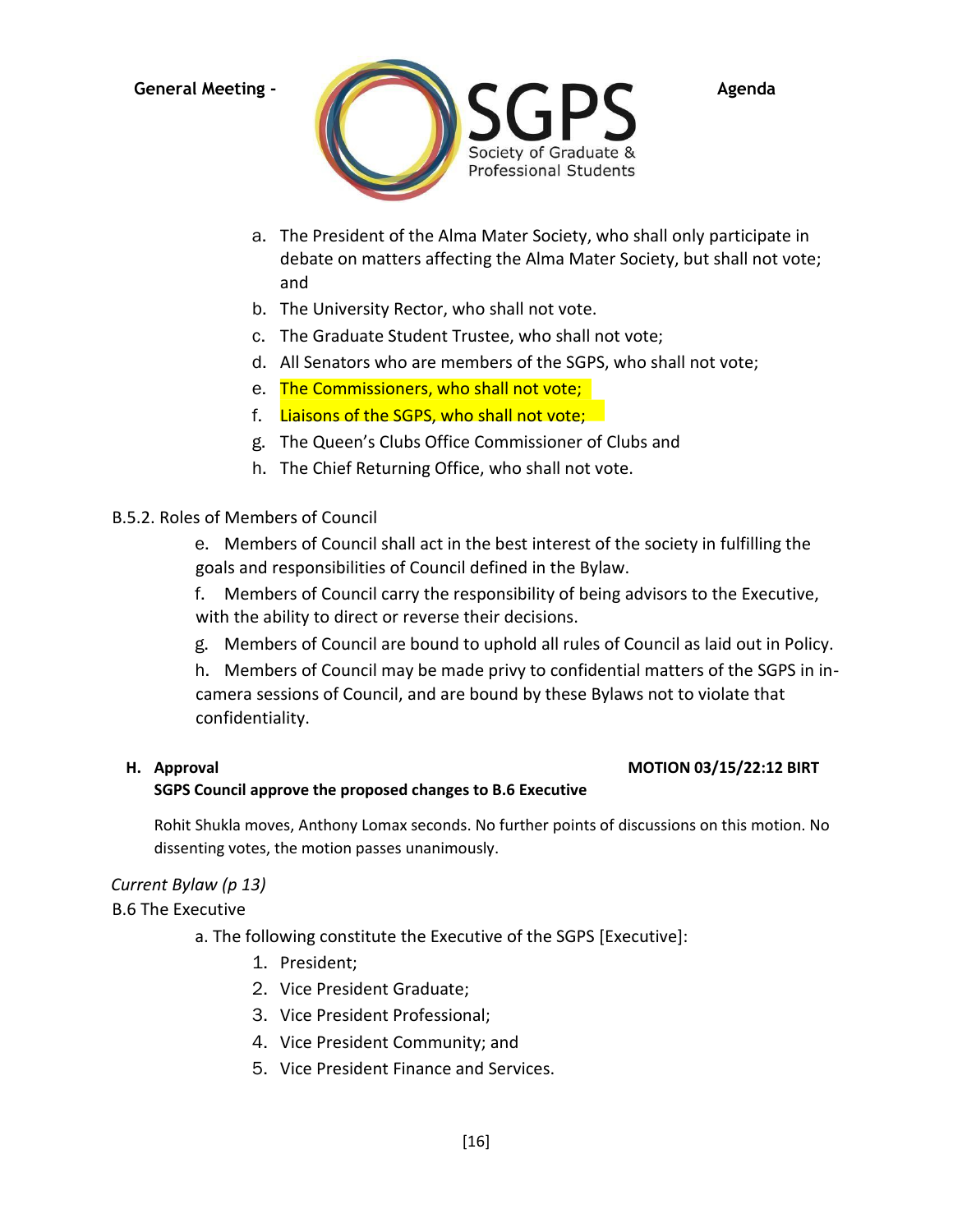

- b. No person shall concurrently hold more than one appointed or elected office within the SGPS nor shall one person submit a nomination form for more than one elected office during the same nomination period. This section shall not apply to the offices of the Graduate Student Senator or Graduate Student Trustee.
- c. The term of office for all Executive positions is from May 1st to April 30th of each year.
- d. All Members of the Executive shall be Ordinary Members who are eighteen (18) or more years of age, and not in undischarged bankruptcy.
- e. The SGPS shall have contracts with all Members of the Executive.
- f. In keeping with the Ontario Corporations Act, the Officers of the Corporation [Officers of the Corporation] shall be as follows:
	- 1. President President;
	- 2. VP Graduate Vice–President;
	- 3. VP Finance and Services Secretary;
	- 4. VP Community Board Member
	- 5. VP Professional Board Member

g. Nomination forms for successful Executive candidates shall be kept permanently as a record of the candidate's consent to serve as a Corporate Director and Officer of the Corporation.

# B.6.1 Role and Responsibilities of the Executive

- a. The primary roles of the Executive shall be to:
	- 1. act as the Corporate Directors of the SGPS;
	- 2. recognize and respond to the concerns of and take direction from Council and Membership;
	- 3. promote the interests of the SGPS and its Membership;
	- 4. represent the SGPS and its Membership in dealing with external organizations, groups, and individuals;
	- 5. act as the steering committee of Council for a term of office from May 1 to April 30;
	- 6. oversee employees of the SGPS in the performance of their duties and responsibilities;
	- 7. uphold the Bylaws and Policies of the SGPS;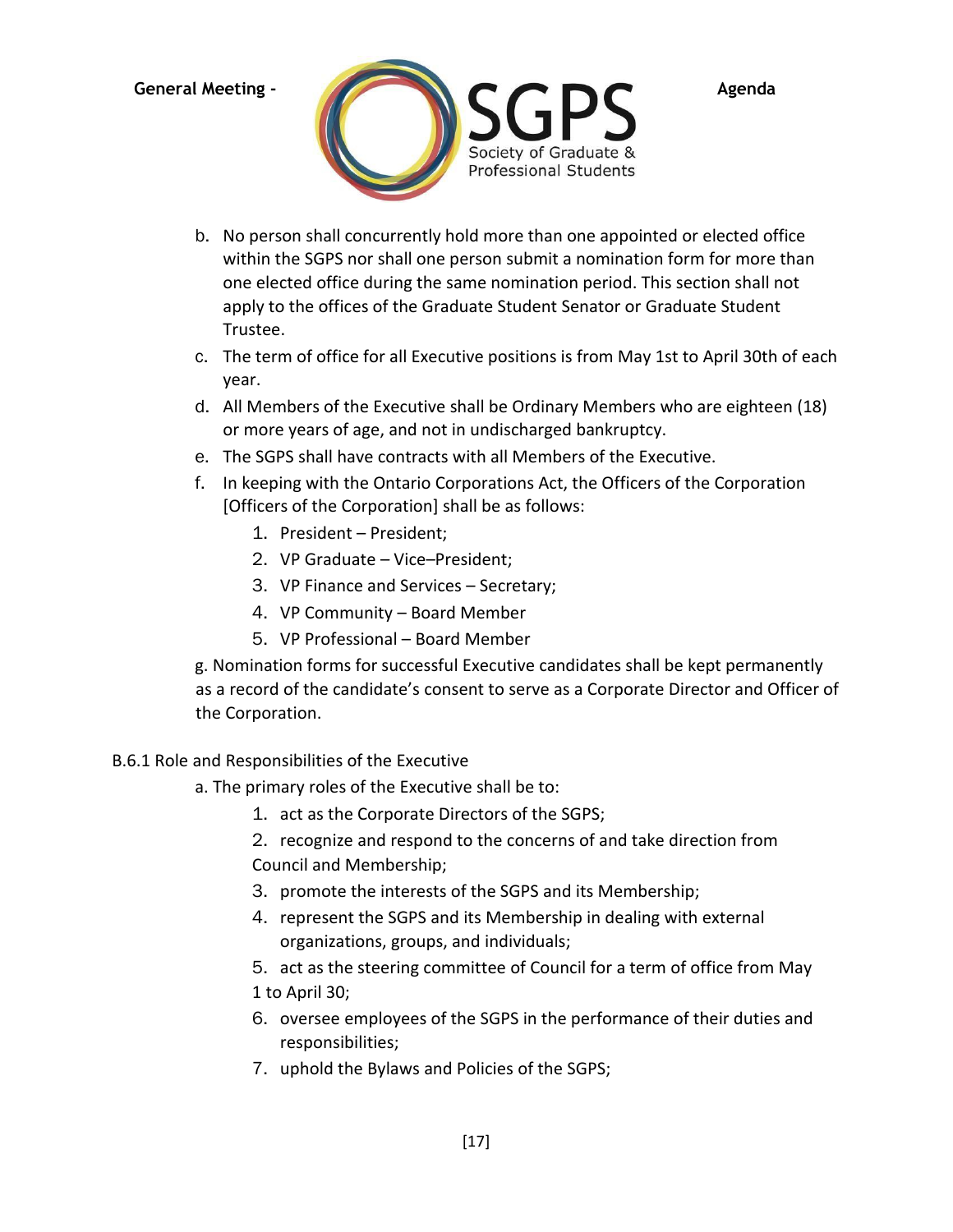

- 8. from March 1 to April 30, train the successors to their positions with the assistance of the Executive Director and and other SGPS staff as required in accordance with P.4;
- 9. from March 1 to April 30, avail themselves for transition meetings prior to the commencement of their official capacity on May 1.

# B.6.2 Executive Transition

March 15th, 2022– 5:30pm Zoom

a. There will be an Executive Transition Period of two months, beginning on March 1st following the election, and ending on April 30<sup>th</sup> [Executive Transition Period].

b. In recognition of the work required to transition into an Executive role, each Member of the incoming Executive shall be paid the equivalent of one month of salary of the role they are transitioning into during the Executive Transition Period. One half of this amount shall be paid in March and one half shall be paid in April. A Member of the Executive who is re-elected to the same role shall not receive transition payments on top of their ordinary salary for March and April, but a Member of the Executive who is elected to a different position on the Executive shall receive the transition payments on top of their ordinary salary.

# *Proposed Changes*

B.6 The Executive

h. The following constitute the Executive of the SGPS [Executive]:

- 1. President;
- 2. Vice President Graduate;
- 3. Vice President Professional;
- 4. Vice President Community; and
- 5. Vice President Finance and Services.

i. No person shall concurrently hold more than one appointed or elected office within the SGPS nor shall one person submit a nomination form for more than one elected office during the same nomination period. This section shall not apply to the offices of the Graduate Student Senator or Graduate Student Trustee.

j. The term of office for all Executive positions is from May 1st to April 30th of each year.

k. All Members of the Executive are required to retain Ordinary Member status for the duration of their Executive term. They must also be eighteen (18) or more years of age, and not in undischarged bankruptcy.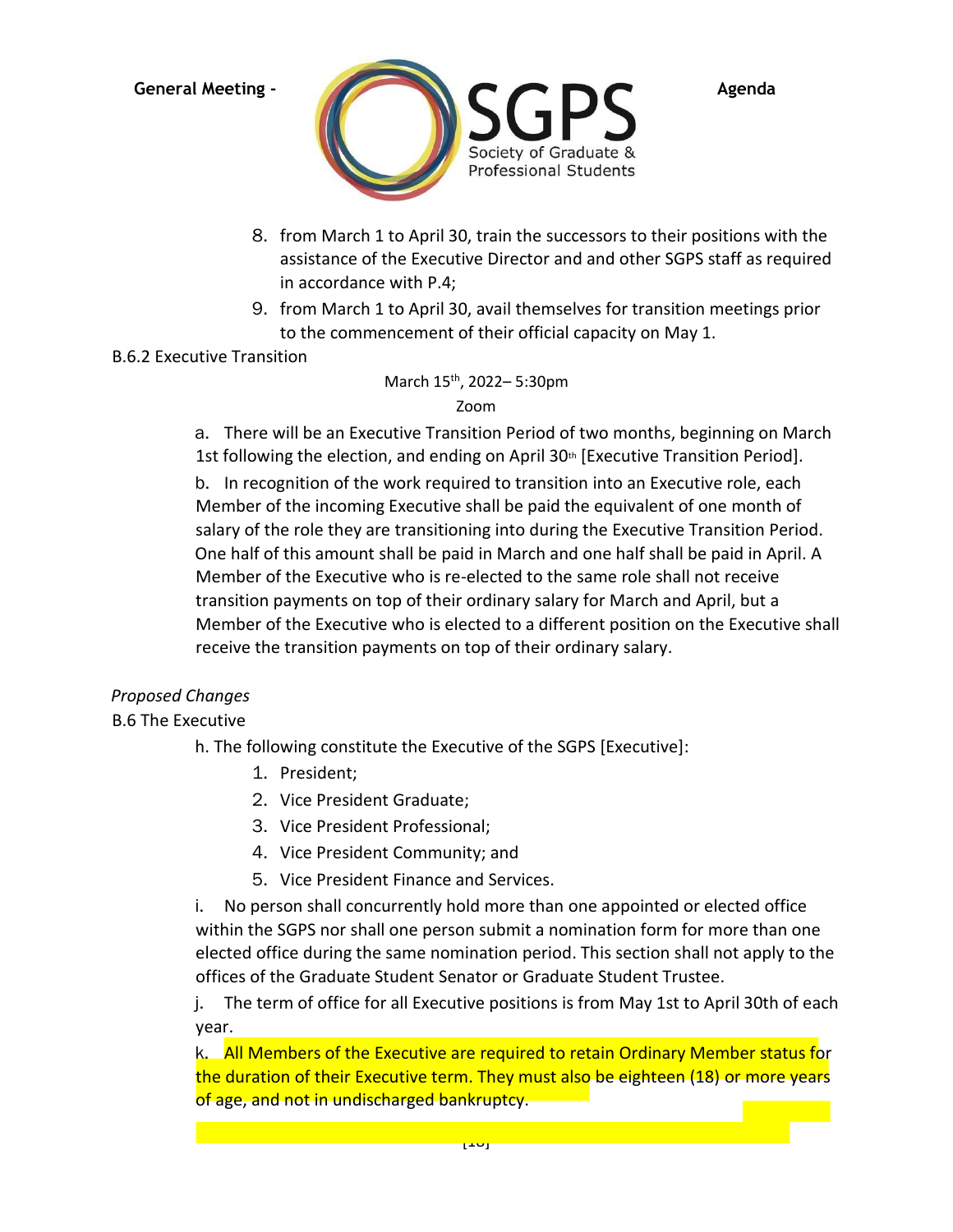

l. The SGPS shall have contracts with all Members of the Executive, which shall be created and reviewed by legal counsel specializing in Human Resources.

m. In keeping with the Ontario Corporations Act, the Officers of the Corporation [Officers of the Corporation] shall be as follows:

- 1. President Chair Person;
- 2. VP Finance and Services Secretary;
- 3. VP Graduate Board Member;
- 4. VP Community Board Member;
- 5. VP Professional Board Member

n. Nomination forms for successful Executive candidates shall be kept permanently as a record of the candidate's consent to serve as a Corporate Director and Officer of the Corporation.

# B.6.1 Role and Responsibilities of the Executive

b. The primary roles and responsibilities of the Executive shall be to:

- 1. upholding the mandate of the organization throughout the duration of their term by consistently promoting the interests of the SGPS and its Membership;
- 2. act as the "Directors" of the SGPS as defined in section 278 of the Business Corporations Act;
- 3. recognize and respond in a timely fashion to the concerns of and take direction from Council and Membership;
- 4. represent the SGPS and its Membership in dealing with external organizations, groups, and individuals;

5. act as the steering committee of Council for a term of office from May 1 to April 30;

- 6. oversee employees of the SGPS in the performance of their duties and **Figure 2** responsibilities while adhering to the Employment Standards Act;
- 7. uphold the Bylaws and Policies of the SGPS;
- 8. from March 1 to April 30, train the successors to their positions with the assistance of the Executive Director and other SGPS staff as required in accordance with P.4;
- 9. from March 1 to April 30, avail themselves of transition meetings prior to the commencement of their official capacity on May 1.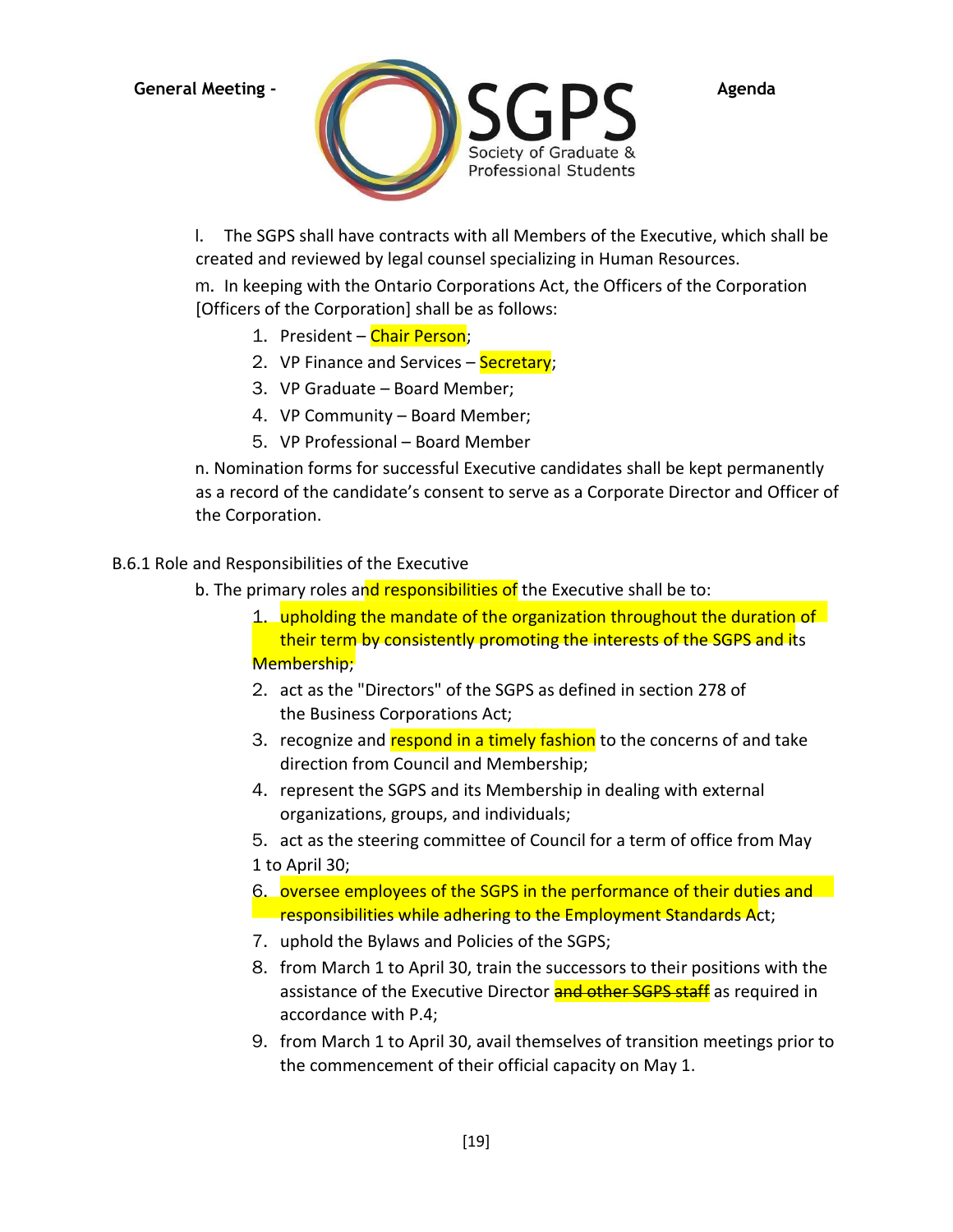

# **B.6.2 Incoming Executive Transition**

c. There will be an Incoming Executive Transition Period of two months, beginning on March 1st following the election, and ending on April 30th [Executive Transition Period].

d. In recognition of the work required to transition into an Executive role, each Member of the incoming Executive shall be paid the equivalent of one month of salary of the role they are transitioning into during the Incoming Executive Transition Period, the total amount of which will be paid in April. A Member of the Executive who is re-elected to the same role shall not receive transition payments on top of their ordinary salary for April, but a Member of the Executive who is elected to a different position on the Executive shall receive the transition payment on top of their ordinary salary.

# **I. Approval MOTION 03/15/22:13**

# **BIRT SGPS Council approve the proposed changes to B.7 Permanent Staff**

Jill Koner moves, Monica Garvie seconds. No further points of discussions. No dissenting votes, the motion passes unanimously.

# *Current Bylaw (p 14)*

# B.7 Permanent Staff

The following positions constitute the Permanent Staff [Permanent Staff]:

a. the SGPS may employ a Executive Director who shall be a full–time permanent employee. The SGPS shall have a contract with the Executive Director, which shall be negotiated by the

Executive;

b. the SGPS may employ an Assistant Director of Finance who shall be a full-time permanent employee and who reports directly to the Executive Director. The SGPS shall have a contract with the Assistant Director of Finance, which shall be negotiated by the Executive and the

Executive Director;

c. the SGPS shall employ an adequate number of permanent full-time employees to ensure all operations of the SGPS are being completed in a timely manner.

# *Proposed Changes*

B.7 Permanent and Professional Support Staff

a. The following positions constitute the Permanent Staff [Permanent Staff]: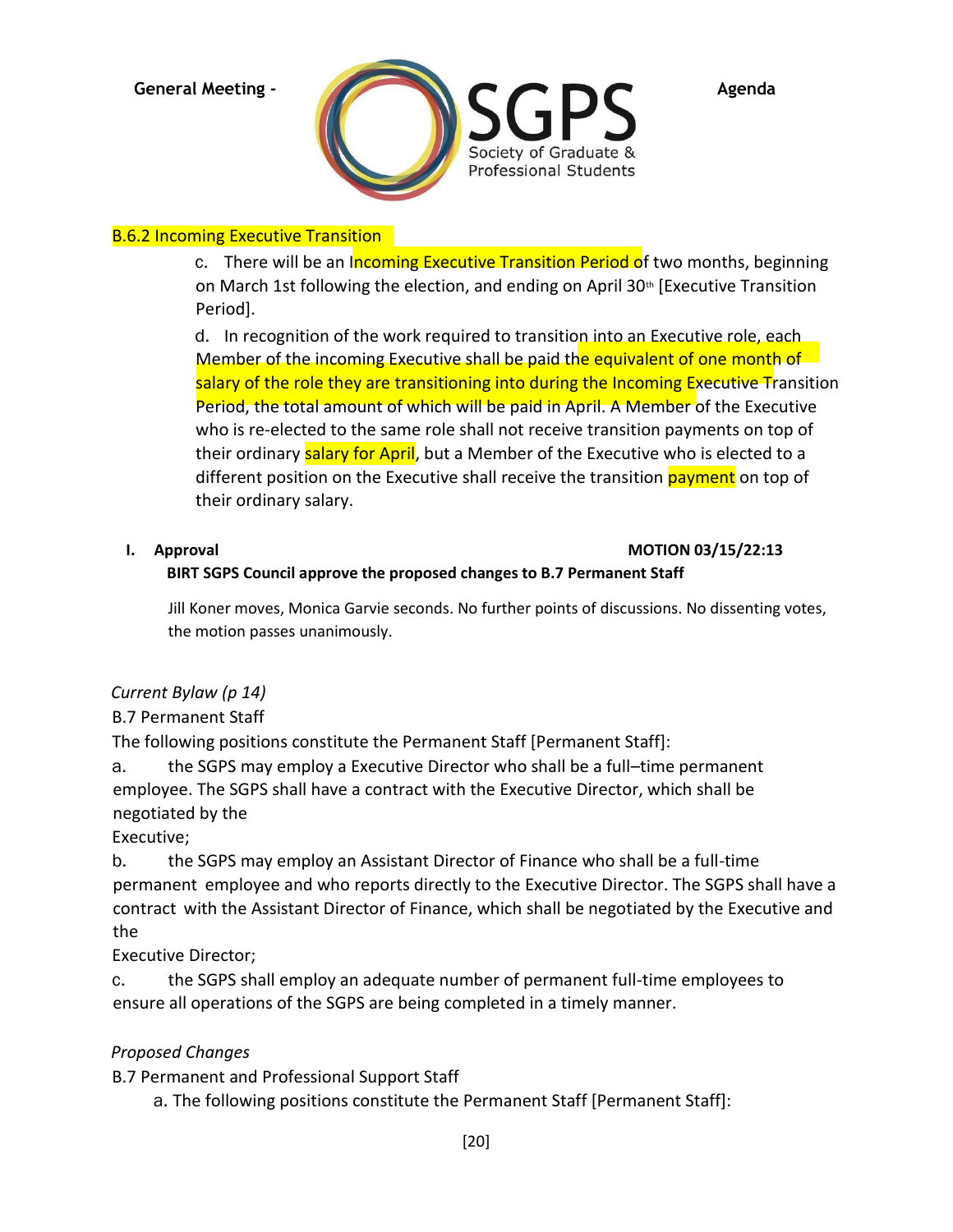

(1) the SGPS must employ an Executive Director who shall be a full–time permanent employee. The SGPS shall have a contract with the Executive Director, which shall be

negotiated by the Executive and reviewed by a lawyer specializing in Human Resources. b. The following positions constitute Professional Support Staff:

 $(1)$  the SGPS must employ financial professionals including a bookkeeper, a Chartered Professional Accountant, and an auditor in order to ensure the financial operations of the organization. These professionals will work with the Executive Director and the Vice-President Finance and Services.

 $(2)$  the SGPS must employ human resources professionals including a Human Resources Consultant and a lawyer specializing in Human Resources in order to ensure that the SGPS is operating in a legal and appropriate manner towards its employees. These professionals will work with the Executive Director and the VicePresident Professional.

(3) the SGPS must seek advice from either general legal counsel or a lawyer specializing in a particular area when expertise must be sought dealing with issues under their purview.

c. the SGPS shall employ an adequate number of permanent full-time employees and professional support staff to ensure and safeguard the continuous operation of the SGPS.

# **J. Approval MOTION 03/15/22:15**

**BIRT SGPS Council approve the proposed changes to B.9 Officers of Council, Commissioners, Officers, and Deputy Commissioners** 

Courtney Bannerman moves, Duncan Stewart seconds. No further points of discussions. No dissenting votes, the motion passes unanimously.

# *Current Bylaw (p 15 -16)*

B.9 Officers of Council, Commissioners, Officers, and Deputy Commissioners The SGPS shall have employment contracts with all Commissioners, Officers, and Deputy Commissioners. Where any substantive changes are made to any employment contracts, a licensed Ontario lawyer must review the changes.

# B.9.1 Officers of Council

a. The following constitute the Officers of Council, and shall be responsible for assisting Council and the Executive with a specific aspects of the SGPS' operations [Officers of Council]: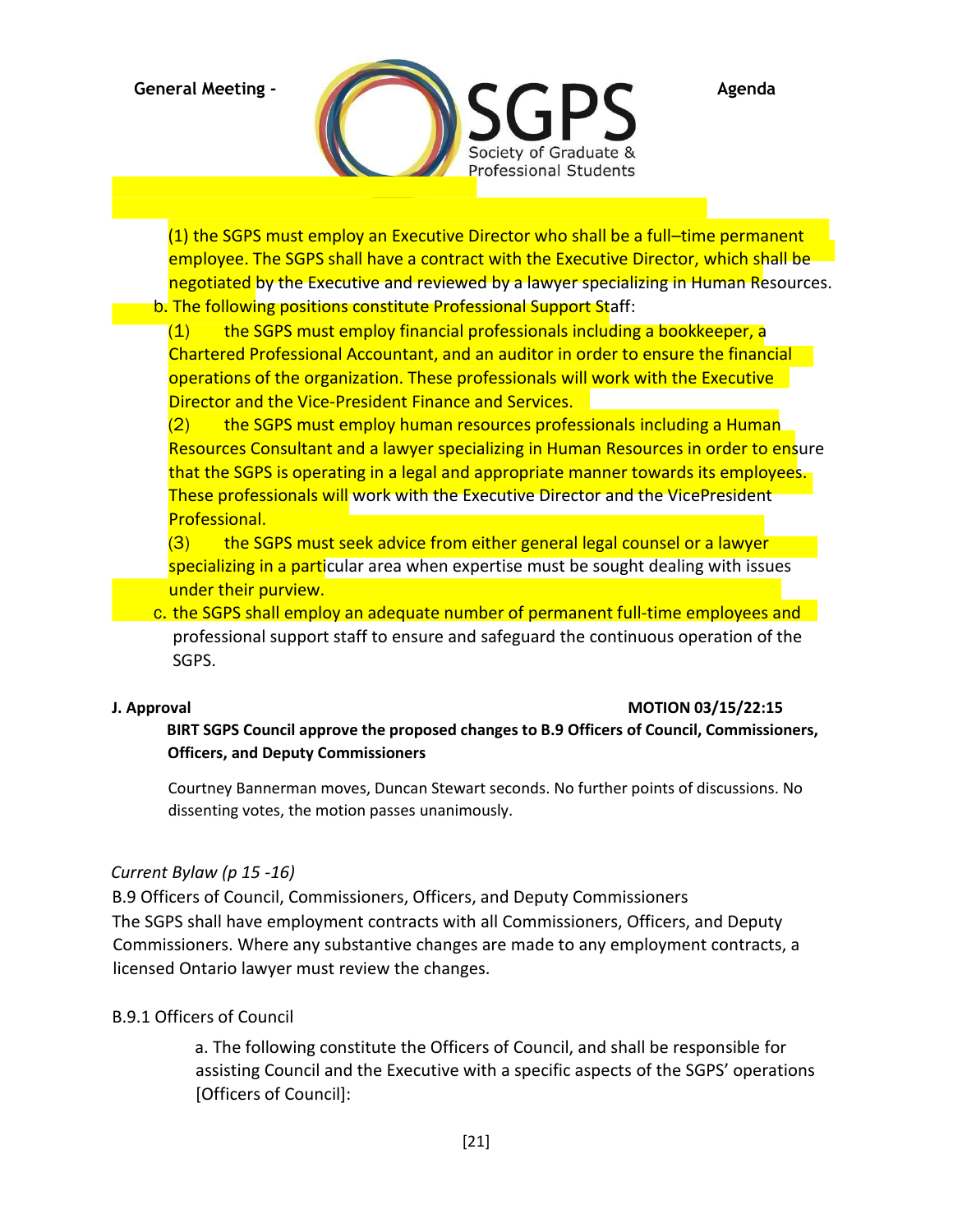

- 1. Speaker;
- 2. Deputy Speaker; and
- 3. Chief Returning Officer.
- b. The Speaker and the Chief Returning Officer are responsible for reporting to Council.
- c. Council may establish additional Officer of Council positions for specific purposes.
- d. All Officers of Council must be Ordinary Members of the SGPS.

# B.9.2 Commissioners, Deputy Commissioners, and Liaison positions

a. The SGPS shall employ Commissioners, Officers, and Deputy Commissioners, who shall be responsible for assisting Council and the Executive with specific portfolios relating to the SGPS' operations. The Commissioners and Officers of the SGPS shall be:

- 1. Athletics Commissioner
- 2. Equity & Diversity Commissioner
- 3. International Students' Affairs Commissioner
- 4. Social Commissioner
- 5. Graduate Indigenous Liaison
- b. The Deputy Commissioners of the SGPS shall be hired on an as needed basis, as determined by the Commissioner requesting the position and the current Executive. There shall be no set Deputy Commissioner positions.
- c. Commissioners are supervised by the Executive through the Vice President Community, and shall submit reports to both Council and the Executive. These reports shall also include the activities of any Deputy Commissioners they supervise.
- d. Deputy Commissioners are supervised by their respective Commissioner. In the absence of a corresponding commissioner, the Deputy Commissioner shall be supervised by the Vice President Community.
- e. Only Ordinary Members of the SGPS shall be eligible for these positions.
- f. The terms of all Commissioners shall be one year.
- g. The hiring, discipline, evaluation and termination procedures are outlined in Policy.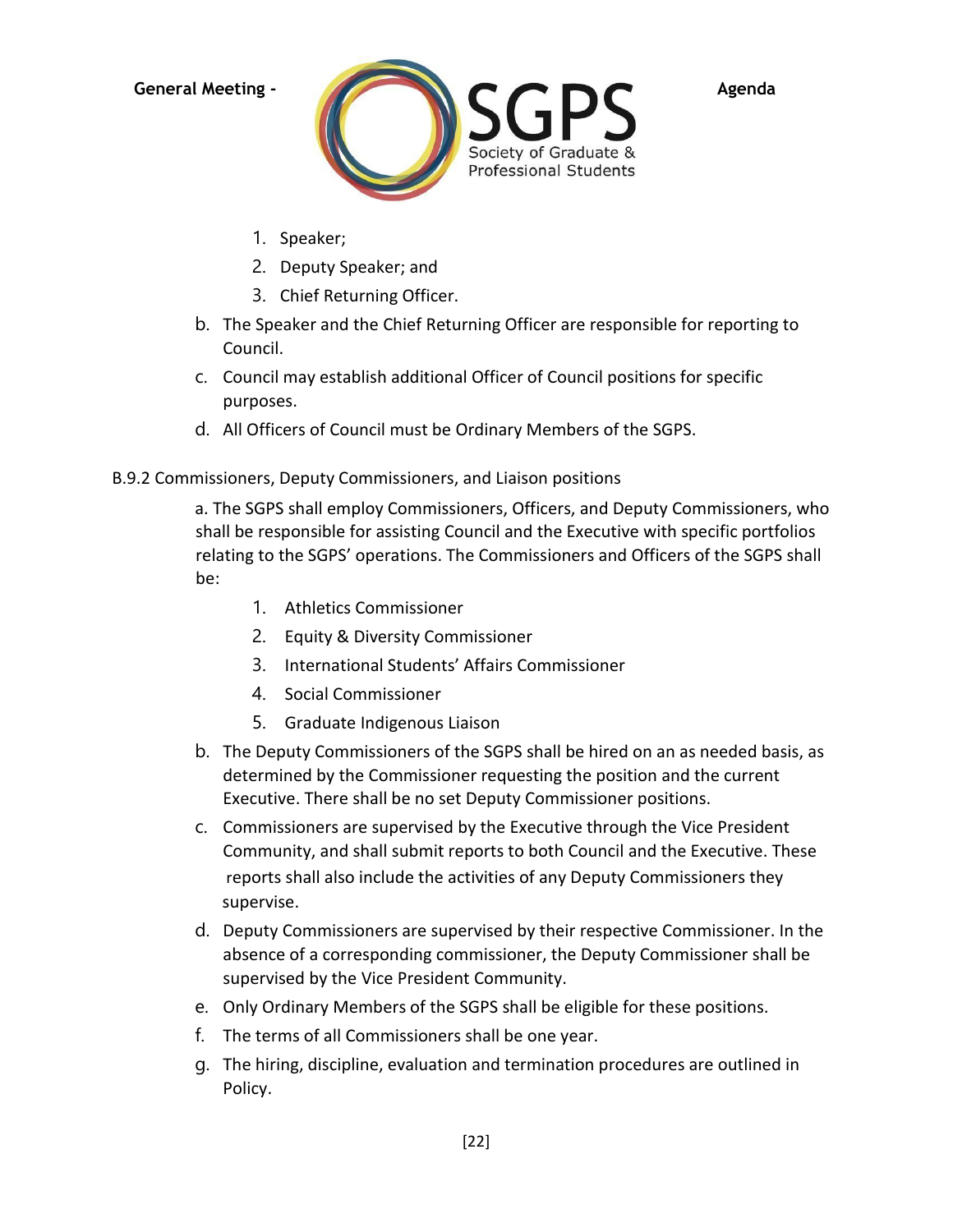

*Proposed Changes*

B.9 Officers of Council, Commissioners, Officers, Liaisons, and Deputy Commissioners The SGPS shall have employment contracts with all Commissioners, Officers, and Deputy Commissioners. Where any substantive changes are made to any employment contracts, licensed Ontario lawyer must review the changes.

# B.9.1 Officers of Council

e. The following constitute the Officers of Council, and shall be responsible for assisting Council and the Executive with specific aspects of the SGPS' operations [Officers of Council]:

- 1. Speaker;
- 2. Deputy Speaker; and
- 3. Chief Returning Officer.

f. The Speaker and the Chief Returning Officer are responsible for reporting to Council.

g. Council may establish additional Officer of Council positions for specific purposes.

h. All Officers of Council must be Ordinary Members of the SGPS for the duration of their terms.

# B.9.2 Commissioners, Deputy Commissioners, and Liaison positions

h. The SGPS shall employ Commissioners, Liaisons Officers, Deputy Commissioners, and Deputy Liaisons who shall be responsible for assisting Council and the Executive with specific portfolios relating to the SGPS' operations. The Commissioners and Officers of the SGPS shall be:

- 1. Athletics Commissioner
- 2. Equity & Diversity Commissioner
- 3. International Students' Affairs Commissioner
- 4. Social Commissioner
- 5. Graduate Indigenous Student Liaison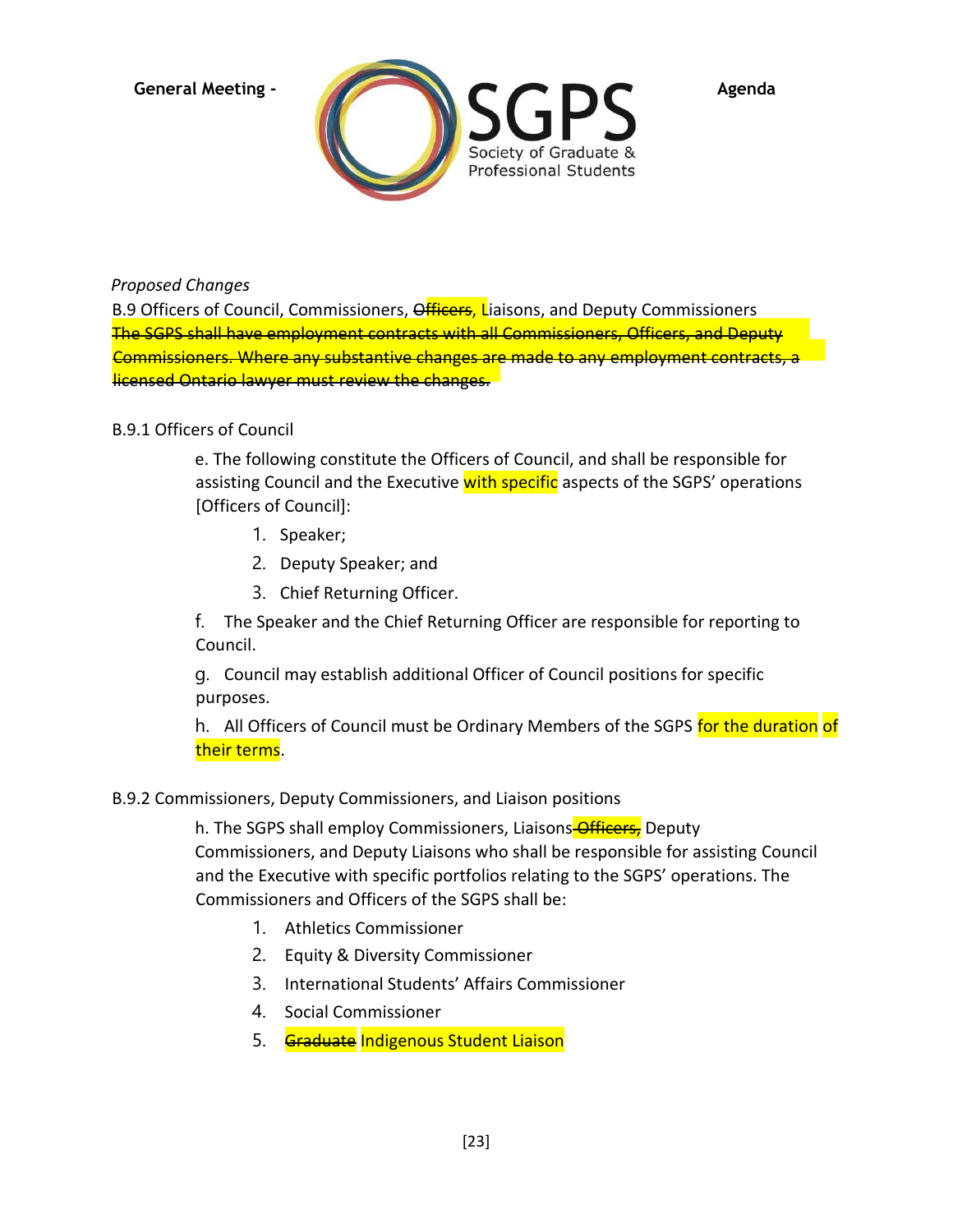

i. The Deputy Commissioners of the SGPS shall be hired on an as-needed basis, as determined by the Commissioner requesting the position and the current Executive. There shall be no set Deputy Commissioner positions.

j. Commissioners are supervised by the Executive through the Vice President Community and shall submit reports to both Council and the Executive. These reports shall also include the activities of any Deputy Commissioners they supervise.

k. Deputy Commissioners are supervised by their respective Commissioner. In the absence of a corresponding commissioner, the Deputy Commissioner shall be supervised by the Vice President Community.

l. Only Ordinary Members of the SGPS shall be eligible for these positions and they shall retain the status of an Ordinary Member for the duration of their term. m. The terms of all Commissioners shall be one year.

n. The hiring, discipline, evaluation and termination procedures are outlined in Policy.

# **K. Approval MOTION 03/15/22:16**

### **BIRT SGPS Council approve the proposed changes to B.10 Stipends and Honoraria**

Anthony Lomax moves, Rohit Shukla seconds. No further points of discussions. No dissenting votes, the motion passes unanimously.

# *Current Bylaw (p 16)*

# B.10 Stipends and Honoraria

a. SGPS Executive, Officers of Council and Commissioners, Officers, and Deputy Commissioners will receive stipends and honoraria as stipulated in the Bylaws. b. This policy shall only be changed by a vote requiring a Simple Majority at a General Meeting.

c. This policy will be revised as necessary at each General Meeting to reflect changes in stipends occurring each year and any possible changes in honoraria.

# B.10.1 Stipends

a. Stipends are paid monthly, with the total amount paid over the term of responsibility being as follows:

1. President \$15,500.00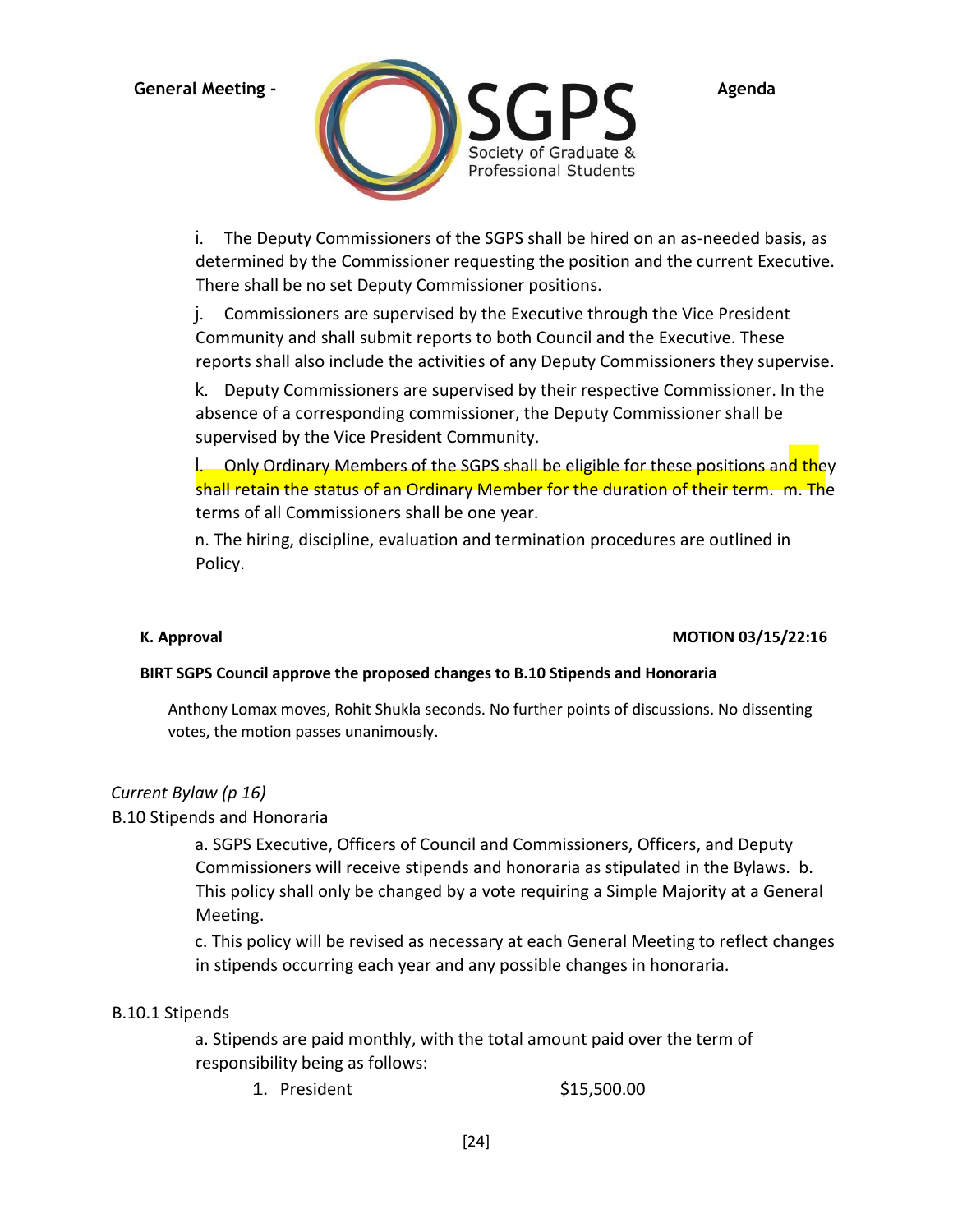

|                                          | 2. Vice Presidents                               | \$12,000.00 |
|------------------------------------------|--------------------------------------------------|-------------|
|                                          | 3. Peer Academic Advisors                        | \$6,000.00  |
|                                          | 4. Commissioners                                 | \$6,000.00  |
|                                          | 5. Liaisons                                      | \$6,000.00  |
|                                          | 6. Peer Student Support Shift Leaders \$6,000.00 |             |
| \$1,500.00<br>7. Deputy Commissioners    |                                                  |             |
| 8. Speaker                               |                                                  | \$4,000.00  |
| \$2000.00<br>9. Deputy Speaker           |                                                  |             |
| 10. Chief Returning Officer<br>\$1000.00 |                                                  |             |

b. At the conclusion of their terms, an \$8000.00 fellowship provided by the School of Graduate Studies is distributed amongst all Members of the Executive who are Graduate Students.

### B.10.2 Honoraria

a. Honoraria are paid at the conclusion of a term in office. In the instances of multiple year positions, the amount is paid annually, after each complete year and one final payment at the conclusion of the term. b. The amounts for honoraria are as follows:

- 1. Student Senators \$200.00
- 2. Graduate Student Trustee \$200.00

c. In order to receive an honorarium all eligible persons must submit a report to each council meeting. Each report that is not submitted to council will result in a 50% forfeiture of the honorarium amount.

# *Proposed Changes*

B.10 Stipends and Honoraria

- d. SGPS Executive, Officers of Council and Commissioners, **Officers** Liaisons, and Deputy Commissioners will receive stipends and honoraria as stipulated in the Bylaws.
- e. This policy shall only be changed by a vote requiring a Simple Majority at a General Meeting.
- f. This policy will be revised as necessary at each General Meeting to reflect changes in stipends occurring each year and any possible changes in honoraria.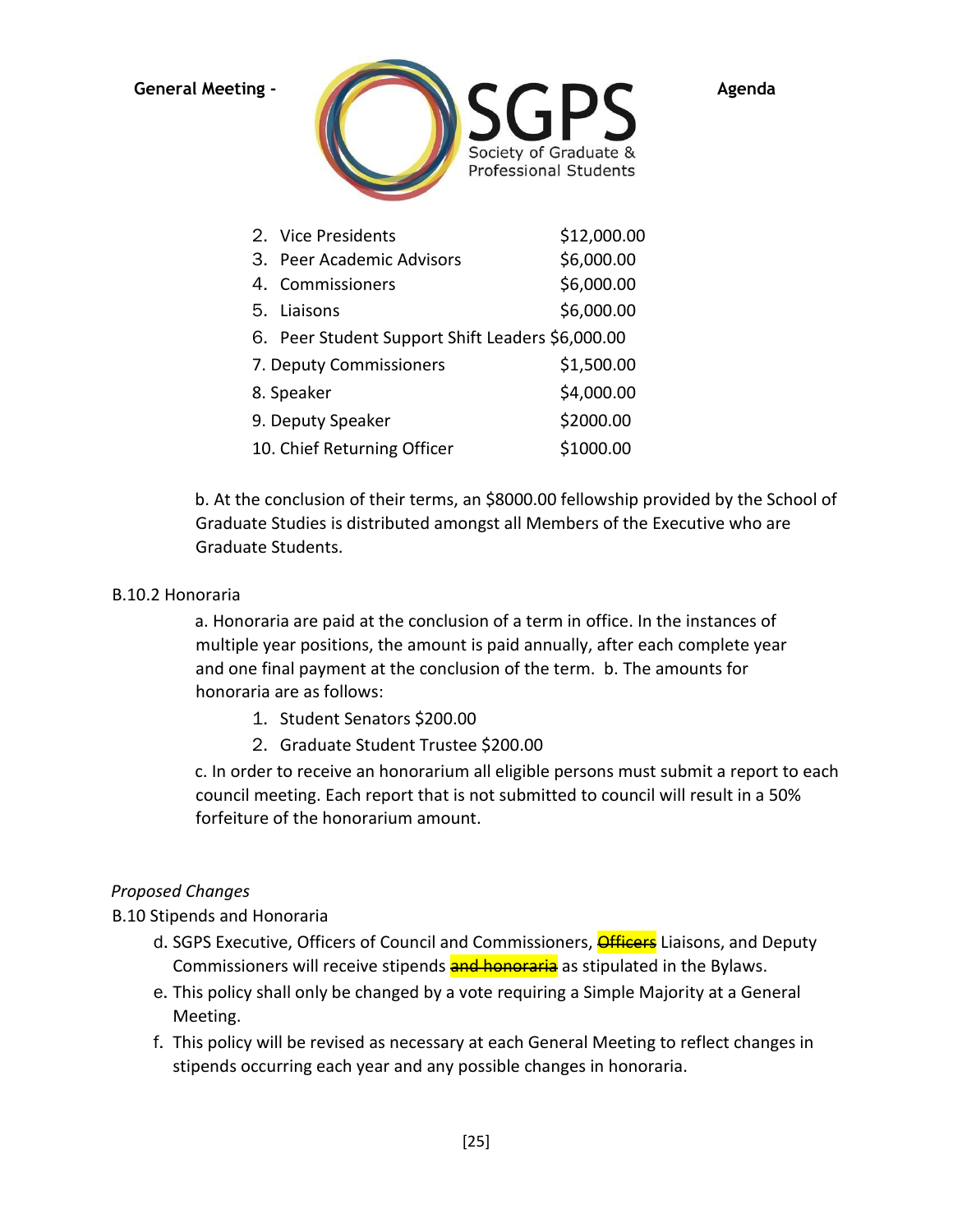

### B.10.1 Stipends

c. Stipends are paid monthly, with the total amount paid over the term of responsibility being as follows:

| 1. President                              | \$15,500.00           |
|-------------------------------------------|-----------------------|
| 2. Vice Presidents                        | \$12,000.00           |
| 3. Peer Academic Advisors                 | \$6,000.00            |
| 4. Commissioners                          | \$6,000.00            |
| 5. Liaisons                               | \$6,000.00            |
| <b>Peer Student Support Shift Leaders</b> | <del>\$6.000.00</del> |
| 7. Deputy Commissioners                   | \$1,500.00            |
| 8. Speaker                                | \$4,000.00            |
| 9. Deputy Speaker                         | \$2,000.00            |
| 10. Chief Returning Officer               | \$1,000.00            |
|                                           |                       |

d. At the conclusion of their terms, an \$8,000.00 fellowship provided by the School of Graduate Studies is distributed amongst all Members of the Executive who are Graduate Students.

### B.10.2 Honoraria

d. Honoraria are paid at the conclusion of a term in office. In the instances of multiple year positions, the amount is paid annually, after each complete year and one final payment at the conclusion of the term. e. The amounts for hon<mark>oraria are as follows:</mark>

- 1. Student Senators \$200.00
- 2. Graduate Student Trustee \$200.00

f. In order to receive an honorarium all eligible persons must submit a report to each council meeting. Each report that is not submitted to council will result in a 50% forfeiture of the honorarium amount.

### **L. Approval MOTION 03/15/22:17**

### **BIRT SGPS Council approve the proposed changes to B.11 Elections and Referenda**

Annika Fuernsinn moves, Andrea Hill seconds. No further points of discussions. No dissenting votes, the motion passes unanimously.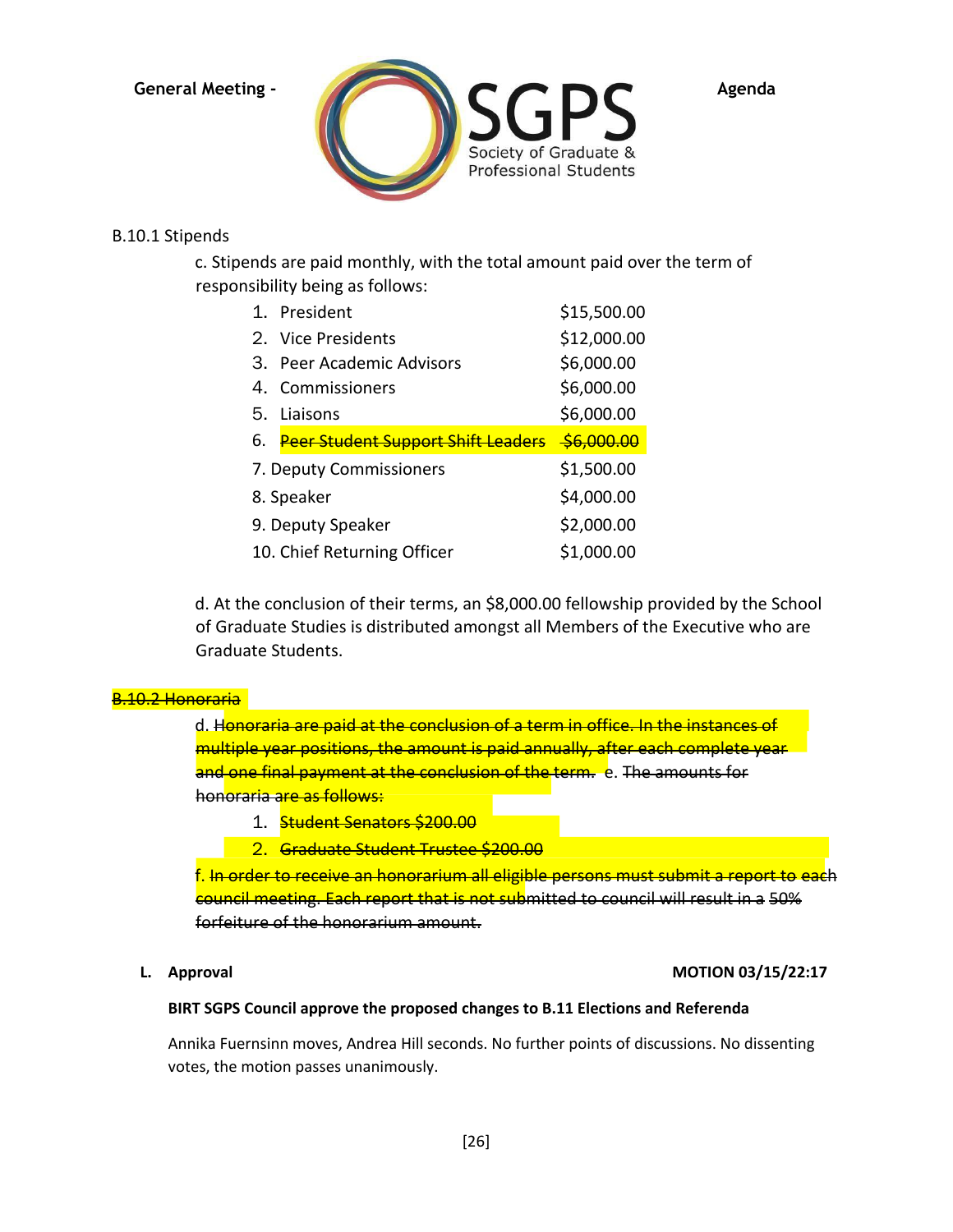

*Current Bylaw (p 15 – 16)* B.11 Elections and Referenda

- a. SGPS elections and referenda shall be carried out in the manner outlined in Policy.
- b. The SGPS will conduct elections annually for the Executive positions.
- c. The SGPS will conduct elections every two years, or sooner when necessary, for the positions of Graduate Student Trustee and Graduate Student Senator.
- d. Any changes to Policies or Bylaws with respect to elections and referenda do not come into effect until after any election or referendum for which the date had already been set when the change in Bylaw or Policy was adopted.

# B.11.1 Voting Eligibility

a. Subject to the conditions of below, all Ordinary Members of the SGPS are eligible to vote in all SGPS elections and referenda upon valid login to the Online Voting System through the use of the University maintained login information. b. All Ordinary Members of the SGPS are eligible to vote for the position of Graduate Student Senator.

c. In any referendum designated by Council as applying only to a portion of the membership, only Ordinary Members of the SGPS in that portion of the membership are eligible to vote on that referendum question.

d. When otherwise eligible to vote, the Chief Returning Officer shall only vote in the manner outlined in P.9.9.

# B.11.2 Nomination Eligibility

a. Only Ordinary Members of the SGPS who are eighteen (18) or more years of age and, who are not in undischarged bankruptcy are eligible to be nominated as candidates for the Executive.

b. Only Ordinary Members of the SGPS who are qualified to be a trustee under the Queen's University Board of Trustees by-laws are eligible to be nominated as candidates for the position of Graduate Student Trustee.

c. Only Ordinary Members of the SGPS who are students in the School of Graduate Studies are eligible to be nominated as candidates for the position of Graduate Student Senator.

# *Proposed changes*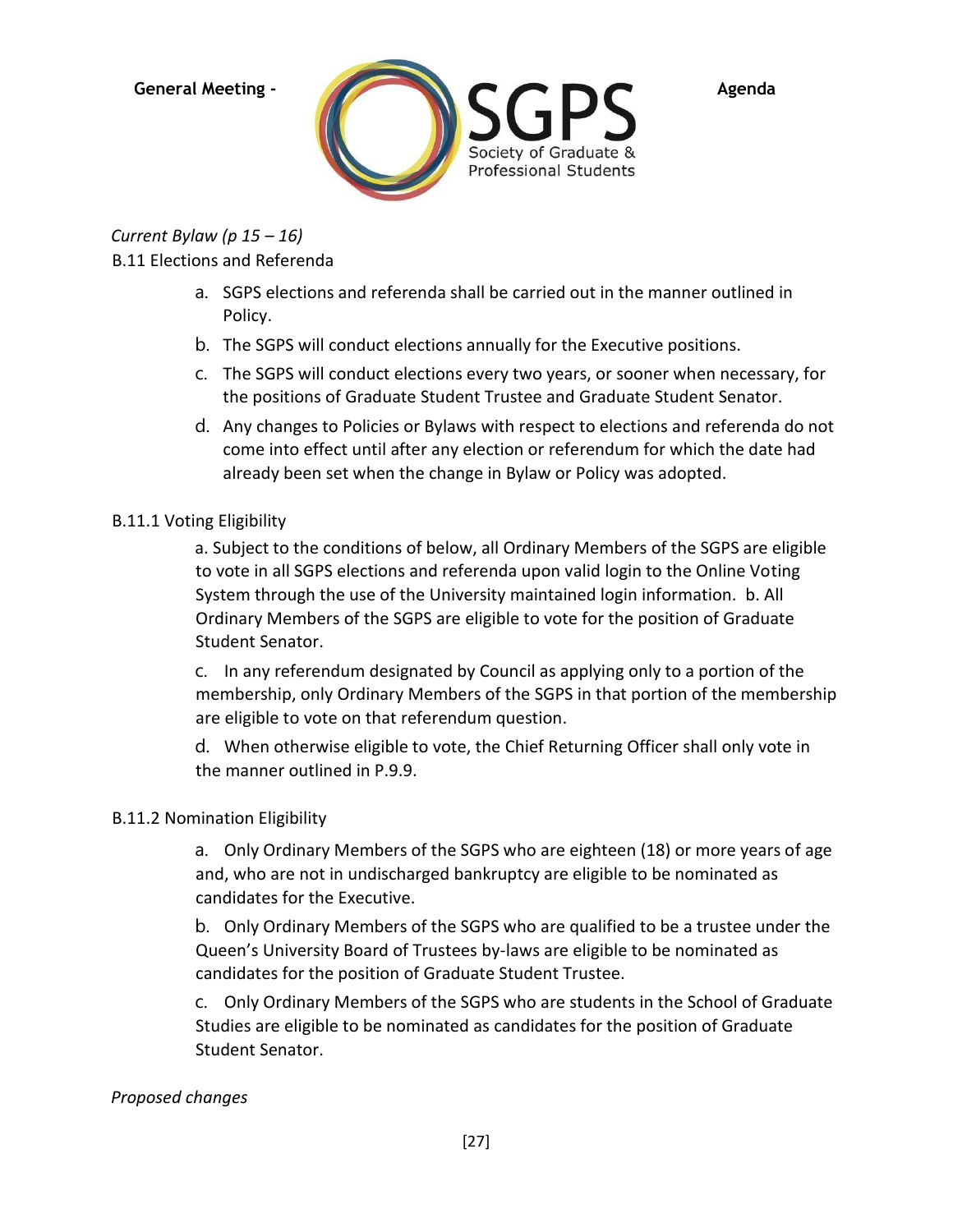

# B.11 Elections and Referenda

- e. SGPS elections and referenda shall be carried out in the manner outlined in Policy.
- f. The SGPS will conduct elections annually for the Executive positions.
- g. The SGPS will conduct elections every two years, or sooner when necessary, for the positions of Graduate Student Trustee and Graduate Student Senator.
- h. Any changes to Policies or Bylaws with respect to elections and referenda do not come into effect until after any election or referendum for which the date had already been set when the change in Bylaw or Policy was adopted.

# B.11.1 Voting Eligibility

e. Subject to the conditions of below, all Ordinary Members of the SGPS are eligible to vote in all SGPS elections and referenda upon valid login to the Online Voting System through the use of the University maintained login information.

f. All Ordinary Members of the SGPS are eligible to vote for the position of Graduate Student Senator.

g. In any referendum designated by Council as applying only to a portion of the membership, only Ordinary Members of the SGPS in that portion of the membership are eligible to vote on that referendum question.

h. When otherwise eligible to vote, the Chief Returning Officer shall only vote in the manner outlined in P.9.9.

# B.11.2 Nomination Eligibility

d. Only Ordinary Members of the SGPS who are eighteen (18) or more years of age and, who are not in undischarged bankruptcy are eligible to be nominated as candidates for the Executive. All Members of the Executive are required to retain Ordinary Member status for the duration of their Executive term.

e. Only Ordinary Members of the SGPS who are qualified to be a trustee under the Queen's University Board of Trustees by-laws are eligible to be nominated as candidates for the position of Graduate Student Trustee.

f. Only Ordinary Members of the SGPS who are registered in the School of Graduate Studies are eligible to be nominated as candidates for the position of Graduate Student Senator.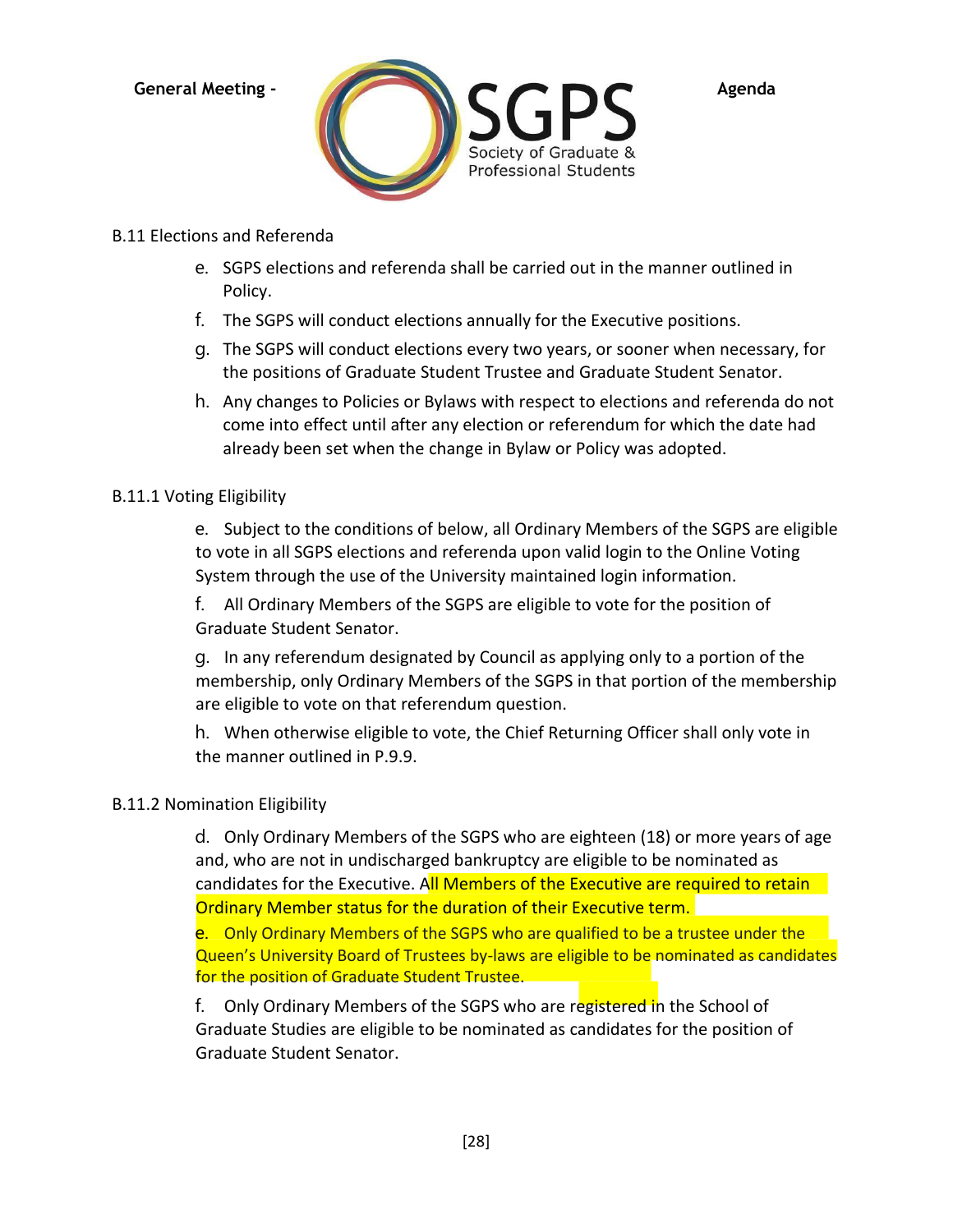

# **M. Approval MOTION 03/15/22:18**

# **BIRT SGPS Council approve the proposed changes to B.12 Vacancy of Office**

Daren Zanussi moves, Jennifer Li seconds. No further points of discussions. No dissenting votes, the motion passes unanimously.

# *Current Bylaw (p 17)*

B.12 Vacancy of Office

a. If any office associated with the SGPS becomes vacant for any reason that office shall be filled as soon as possible.

b. Council may choose to elect a replacement at its next regular meeting rather than holding an SGPS–wide election if less than six months remain in the term of office.

c. In the event that a vacant position must be filled, the normal procedure for elections shall be followed according to B.10 and the procedures below:

- 1. no campaigning shall occur for this candidate;
- 2. no vote by all Ordinary Members will be held; and
- 3. the election of that candidate to the vacant office shall be decided by a vote at the next Meeting of Council. The candidate is elected to the vacant office by a vote of Council requiring Simple Majority.
- d. If the President's office is vacant it should first be filled by appointing the VP Graduate. If that option is unavailable, the regular procedures for a vacated office shall be followed.
- e. Until an election is held for a vacated office, the duties of:
	- 1. any Members of the Executive other than the President shall be divided among the remaining Members of the Executive;
	- 2. the Speaker shall be assumed by the Deputy Speaker;
	- 3. the Chief Returning Officer shall be assumed by the Speaker;
	- 4. the Graduate Student Senator shall remain vacant;
	- 5. the Graduate Student Trustee shall remain vacant; and
	- 6. the Commissioners and Deputy Commissioners shall be assumed by the Executive.

*Proposed Changes*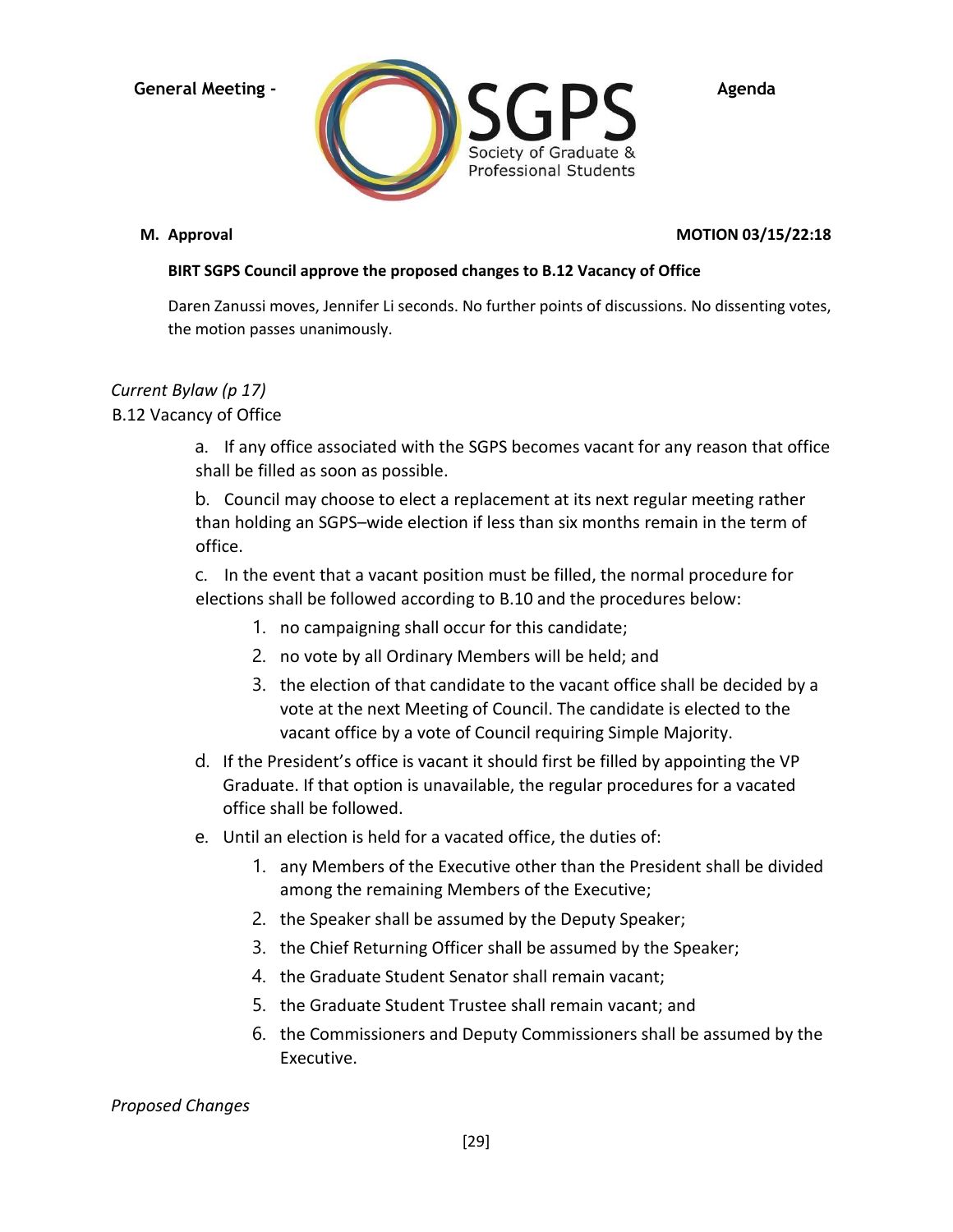

# B.12 Vacancy of Office

a. If any office associated with the SGPS becomes vacant for any reason that office shall be filled as soon as possible.

b. Council may choose to elect a replacement at its next regular meeting rather than holding an SGPS–wide election if less than six months remain in the term of office.

c. In the event that a vacant position must be filled, the normal procedure for elections shall be followed according to B.10 and the procedures below:

- 1. no campaigning shall occur for this candidate;
- 2. no vote by all Ordinary Members will be held; and
- 3. the election of that candidate to the vacant office shall be decided by a vote at the next Meeting of Council. The candidate is elected to the vacant office by a vote of Council requiring Simple Majority.

# B.12.1 Vacancy of Executive Office

d. If the President's office is vacant, it should first be filled by appointing the VP Graduate. If that option is unavailable due to an academic conflict or due to personal reasons which may include a reasonable expectation that the role cannot be fulfilled in light of the required additional workload, the regular procedures for a vacated office shall be followed. Upon the appointment of the VP Graduate to the role of President, the duties associated with the position of VP Graduate will be split evenly amongst the Executive until such time an election can be held for the vacated office of VP Graduate.

e. Any other vacated Executive role shall be divided amongst the remaining members of the Executive until such time an election can be held for the vacated position.

# B.12.2 Vacancy of a Non-Executive Elected Office

- f. Until an election is held for a vacated office, the duties of:
	- 1. any Members of the Executive other than the President shall be divided among the remaining Members of the Executive;
	- 2. the Speaker shall be assumed by the Deputy Speaker;
	- 3. the Chief Returning Officer shall be assumed by the Speaker;
	- 4. the Graduate Student Senator shall remain vacant;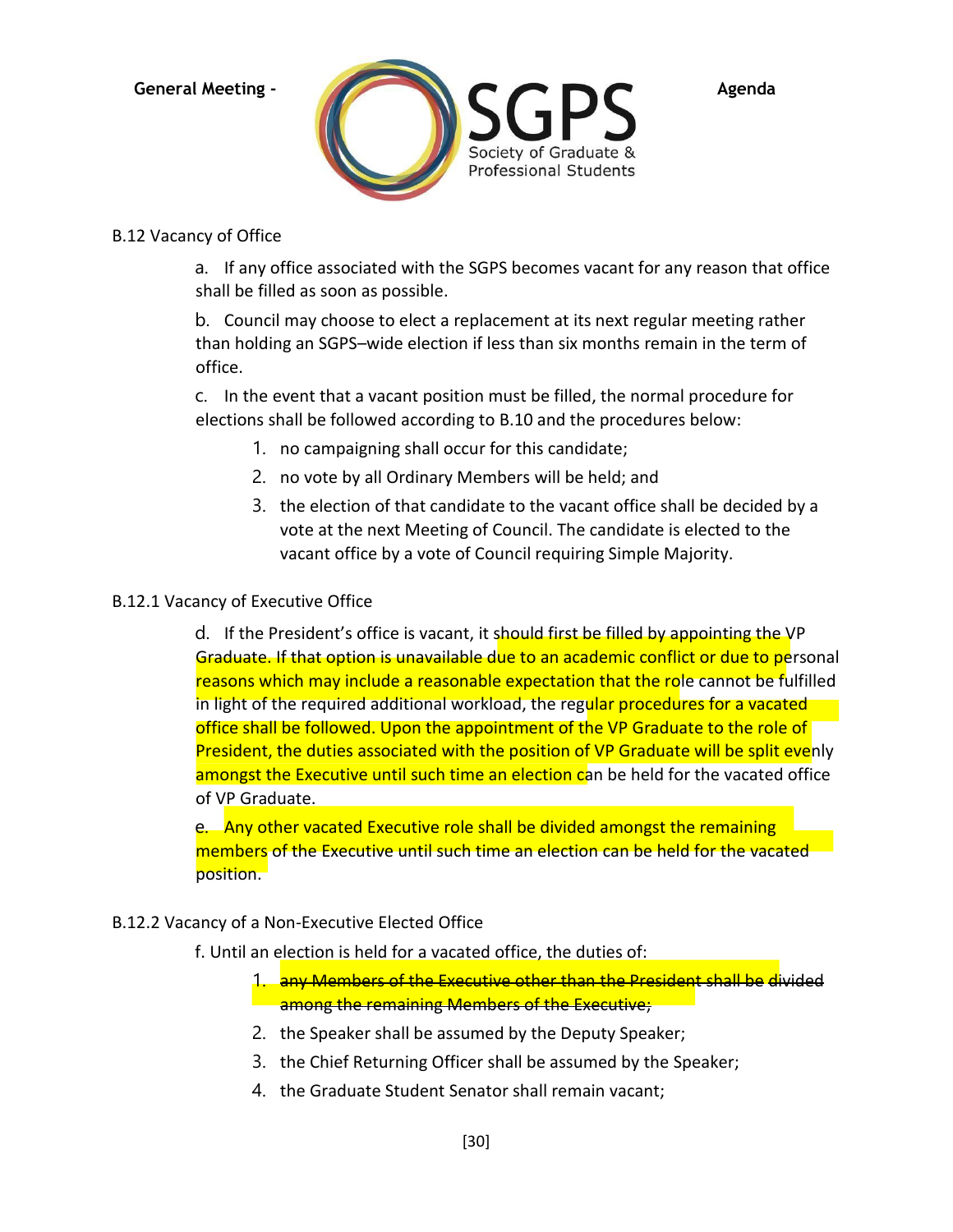

5. the Graduate Student Trustee shall remain vacant; and

# B.12.3 Vacancy of a Commissioner Role

If a Commissioner chooses to leave their role before the end of their contract term, the duties of the Commissioner shall be assumed by the Executive.

### **N. Approval MOTION 03/15/22:19**

### **BIRT SGPS Council approve the proposed changes to B.13 Leaves of Absence**

Jill Koner moves, Andrea Hill seconds. No further points of discussions. No dissenting votes, the motion passes unanimously.

# *Current Bylaw (p 18)*

B.13 Leaves of Absence

a. Any Member of the Executive, any Commissioner or Deputy Commissioner, or any Officer of Council, may request to take a leave of absence from their position for the following reasons [Leave of Absence]:

- 1. Medical Leave
- 2. Parental Leave
- 3. Family Emergencies
- 4. Other Extraneous Circumstances as Approved
- b. The maximum period of time for a Leave of Absence is four (4) months.
- c. A request for a Leave of Absence must be submitted in writing to the Executive, if it is possible to do so. The Executive will then assess the request, which must be approved by at least three (3) Members of the Executive. The Executive will take into account the amount of time requested, and the amount of time remaining in the term when assessing the request.
- d. The Executive will assess the request and provide a response no later than one week from receiving the written request.

March 15th, 2022– 5:30pm Zoom

e. Upon approving a request for a Leave of Absence, the Executive will then fill the position by finding a qualified Interim Replacement. The proposed replacement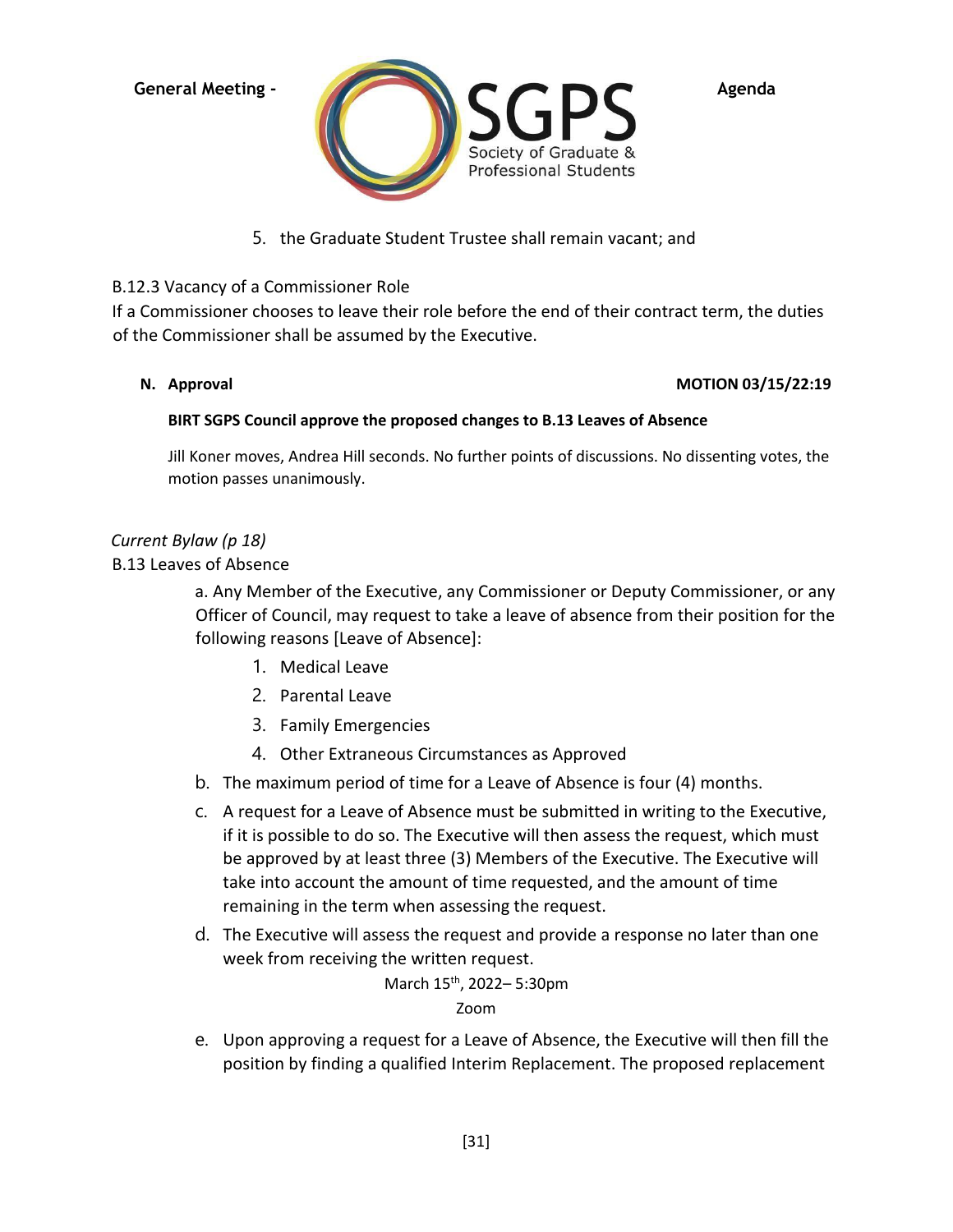

must be approved by at least three (3) Members of the Executive [Interim Replacement].

- f. Once approved by the Executive, the Interim Replacement will begin filling the position immediately, and must be approved by a vote of Council requiring Simple Majority at the next regularly scheduled Meeting of Council.
- g. Once approved by the executive, the Interim Replacement will begin filling the position immediately, and must be approved by a vote of Council requiring Simple Majority at the next regularly scheduled Meeting of Council.
- h. No pay will be issued to the person on a Leave of Absence. Instead, the amount that would regularly be paid to the person in that position will be paid to the Interim Replacement.
- i. The Interim Replacement will hold all the same rights and responsibilities as the person taking a Leave of Absence for their tenure in the position.
- j. Once a Leave of Absence has been approved, and an Interim Replacement found, the term of the Leave of Absence will be no shorter than the amount originally requested. A person on leave may not return early, and must wait until the end of their approved Leave of Absence to return. At such a time, the Interim Replacement will be responsible for facilitating a smooth transition back into the position to the original holder. This includes familiarizing them with recent work, and current projects.
- k. If at the end of the approved Leave of Absence, the person does not return to the position, the Interim Replacement will continue to fill the position for the remainder of the term, subject to the approval of Council, by a vote of Council requiring Simple Majority at the next regularly scheduled Meeting of Council.

# *Proposed Changes*

# B.13 Leaves of Absence

a. Any Member of the Executive, any Commissioner or Deputy Commissioner, or any Officer of Council, may request to take a leave of absence from their position for the following reasons [Leave of Absence]:

- 1. Medical Leave
- 2. Parental Leave
- 3. Family Emergencies
- 4. Other Extraneous Circumstances as Approved
- b. The maximum period of time for a Leave of Absence is four (4) month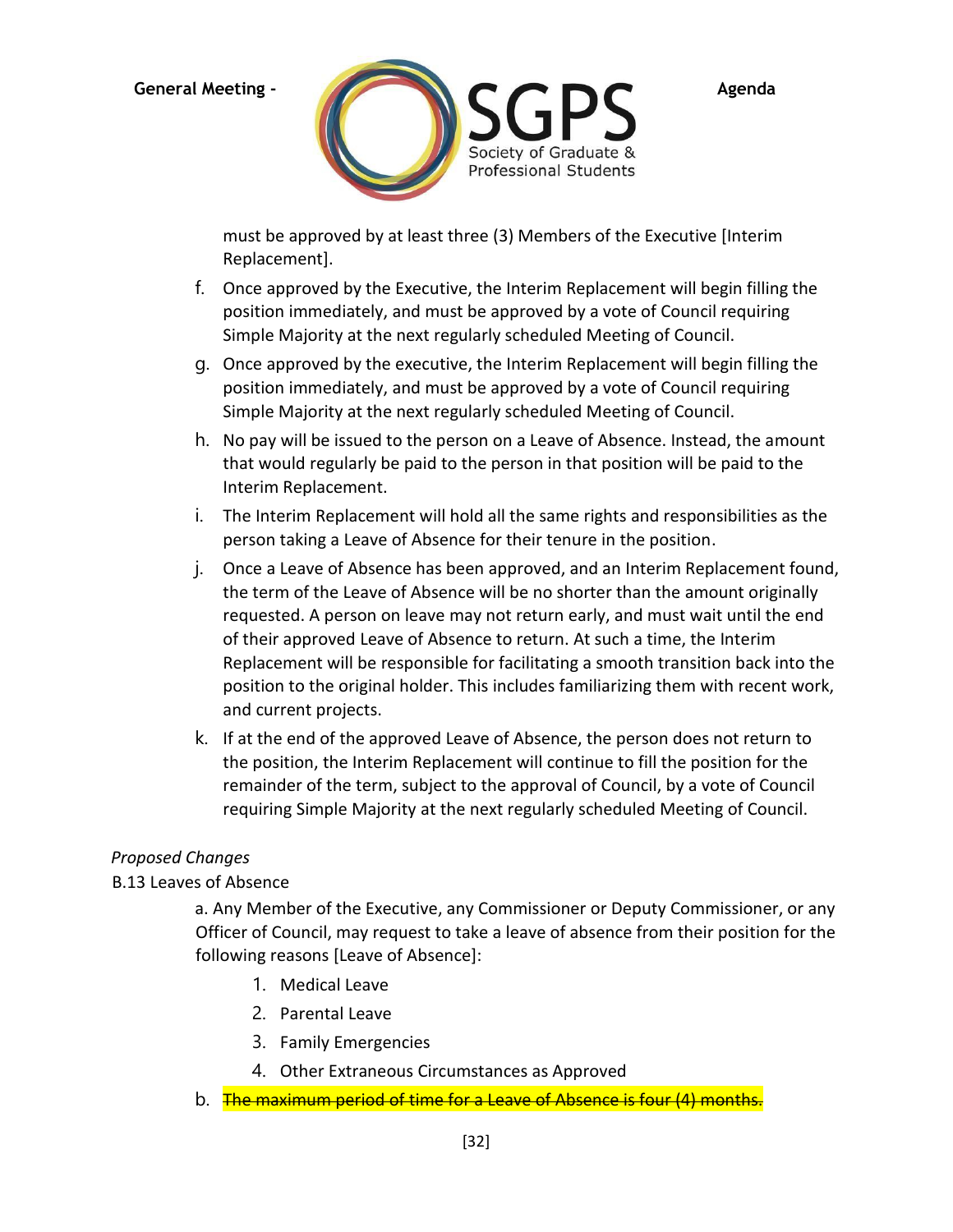

- c. A request for a Leave of Absence must be submitted in writing to the Executive, if it is possible to do so. The Executive will then assess the request, which must be approved by at least three (3) Members of the Executive. The Executive will take into account the amount of time requested, and the amount of time remaining in the term when assessing the request.
- d. The Executive will assess the request and provide a response no later than one week from receiving the written request.
- e. Upon approving a request for a Leave of Absence, the Executive will then fill the position by finding a qualified Interim Replacement. The proposed replacement must be approved by at least three (3) Members of the Executive [Interim Replacement].
- f. Once approved by the Executive, the Interim Replacement will begin filling the position immediately and must be approved by a vote of Council requiring Simple Majority at the next regularly scheduled Meeting of Council.
- g. Once approved by the executive, the Interim Replacement will begin filling the position immediately and must be approved by a vote of Council requiring Simple Majority at the next regularly scheduled Meeting of Council.
- h. No pay will be issued to the person on a Leave of Absence. Instead, the amount that would regularly be paid to the person in that position will be paid to the Interim Replacement.
- i. The Interim Replacement will hold all the same rights and responsibilities as the person taking a Leave of Absence for their tenure in the position.
- j. Once a Leave of Absence has been approved, and an Interim Replacement found, the term of the Leave of Absence will be no shorter than the amount originally requested. A person on leave may not return early, and must wait until the end of their approved Leave of Absence to return. At such a time, the Interim Replacement will be responsible for facilitating a smooth transition back into the position to the original holder. This includes familiarizing them with recent work, and current projects.
- k. If at the end of the approved Leave of Absence, the person does not return to the position, the Interim Replacement will continue to fill the position for the remainder of the term, subject to the approval of Council, by a vote of Council requiring Simple Majority at the next regularly scheduled Meeting of Council.

**O. Approval MOTION 03/15/22:20**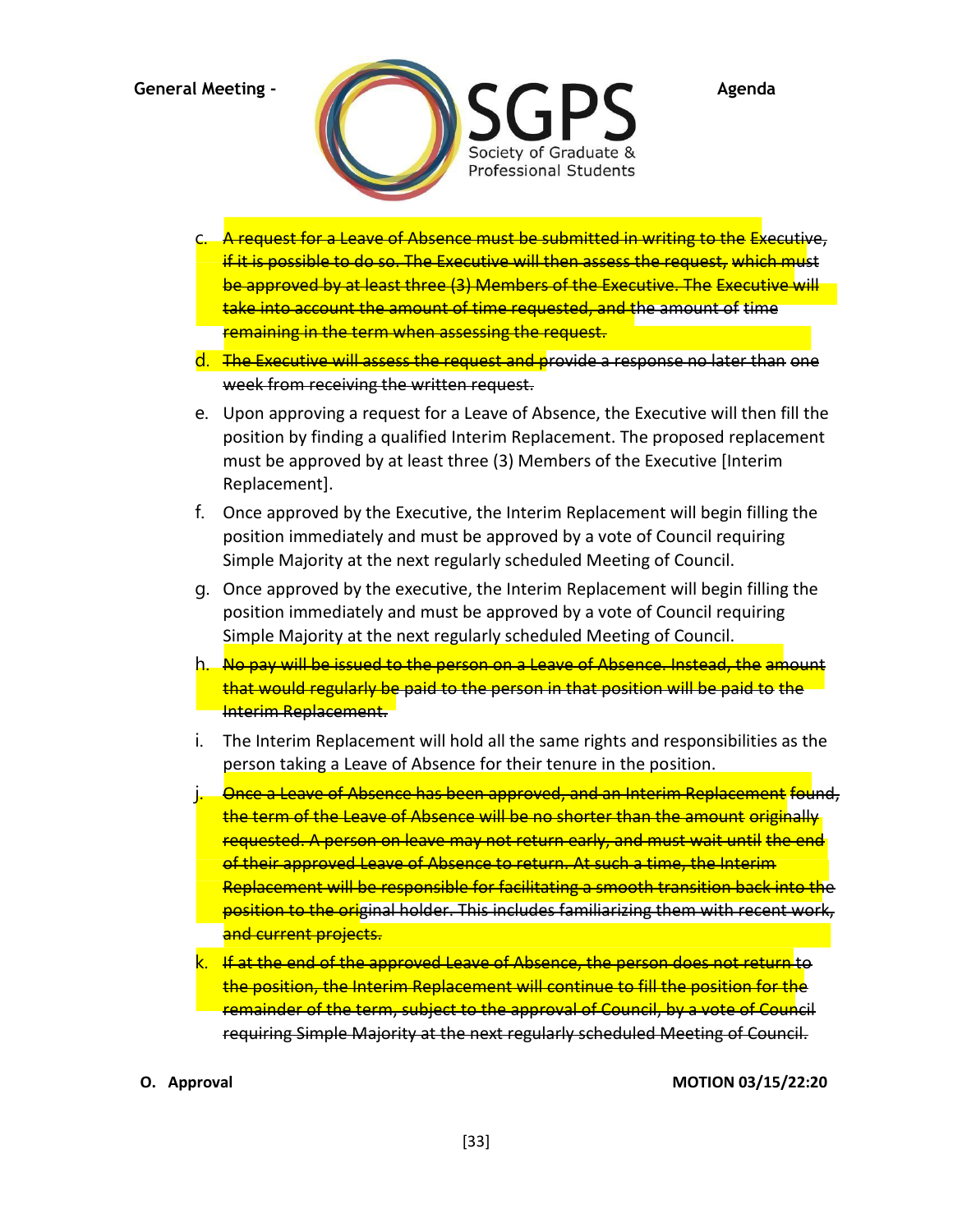

### **BIRT SGPS Council approve the proposed changes to B.14 Selection of the Officers of Council**

Anthony Lomax moves, Kassandra Coyle seconds. No further points of discussions. No dissenting votes, the motion passes unanimously.

### *Current Bylaw (p 18-19)*

### B.14 Selection of the Officers of Council

a. The Speaker and the Chief Returning Officer shall be elected by a vote of Council. The election will take place by Secret Ballot and the outcome of the vote will be recorded in the minutes of that Meeting of Council.

b. The terms of office of the Speaker of Council and the Chief Returning Officer shall not extend past April 30th of each year.

c. The Deputy Speaker shall be chosen by the Speaker and confirmed by a vote of Council requiring Simple Majority. The term of office of the Deputy Speaker shall not extend past May 31st of each year.

### *Proposed Changes*

# B.14 Selection of the Officers of Council

a. All Officers of Council shall be elected by a vote of Council. The election will take place by Secret Ballot and the outcome of the vote will be recorded in the minutes of that meeting of Council.

b. The term of office for the Speaker of Council shall not extend past April 30 of each year, unless the Speaker is re-elected at May Council.

c. The term of office for the Chief Returning Officer shall not extend past March 31 of each year, unless otherwise extended by a vote of Council.

d. The term of office of the Deputy Speaker shall not extend past May 31st of each year unless the Deputy Speaker is re-elected at May Council.

# **P. Approval MOTION 03/15/22:21 BIRT SGPS Council approve the proposed changes to B.15 Resignation and Impeachment**

Annika Fuernsinn moves, Darren Zanussi seconds. No further points of discussions. No dissenting votes, the motion passes unanimously.

# *Current Bylaw (p 19-20)*

B.15 Resignation and Impeachment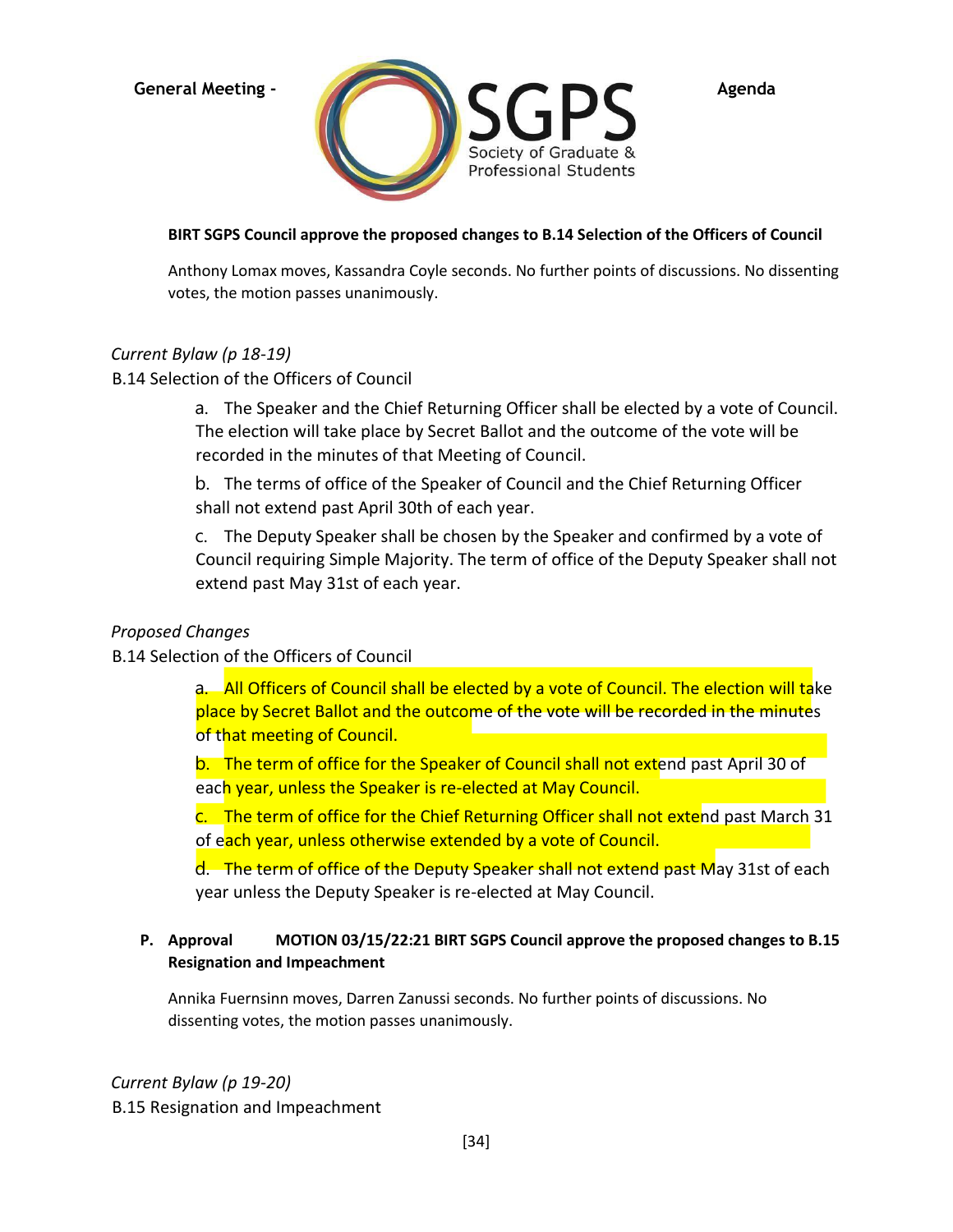

# B.15.1 Resigning from the SGPS

a. Resignations for Members of the Executive, Commissioners, Deputy Commissioners, Office Staff, Graduate Student Trustee and Student Senators must be submitted to the VP Professional, who will then formally forward the resignation to Council via the Speaker.

b. If the VP Professional chooses to resign they shall submit their resignation to the President, who will then formally forward the resignation to Council via the Speaker.

c. Resignations for the Deputy Speaker and Chief Returning Officer must be submitted directly to the Speaker, who will then formally forward the resignation to Council.

d. Resignation of the Speaker will be submitted to the Deputy Speaker, who will assume the role of the Speaker, and formally forward the resignation to Council.

e. Upon completion of their degree program, any Member of the Executive, Officer, Commissioner, Deputy Commissioners, Graduate Student Trustee or Senator may complete their term of office if less than 6 months remains in the term of office, but may not seek re–election or re–appointment without returning to "Ordinary Member" (B.4.1) status. If more than 6 months remain in the term of office at the time of the termination of student status, and there is no prospect of the individual returning to Ordinary Member status during the remainder of the term of office, the individual must resign their position.

B.15.2 Removal of a Member of the Executive or Officer of Council Members of the Executive and Officers of Council may be removed by:

a. A non–confidence vote of Council, which shall observe the following steps:

1. A motion of non–confidence must be filed with the Speaker at least ten (10) sessional days prior to the Meeting of Council, at which the motion is to be debated. If the impeachment proceedings are against the Speaker, the motion shall be delivered to the Deputy Speaker.

2. Where possible, the Speaker shall then transmit a copy of the motion to the person named in the motion by registered mail and email at least seven (7) days before the Meeting of Council, and shall include in this correspondence reasons for removal.

3. Debate on the motion will conclude only after the person named in the motion has had an opportunity to speak.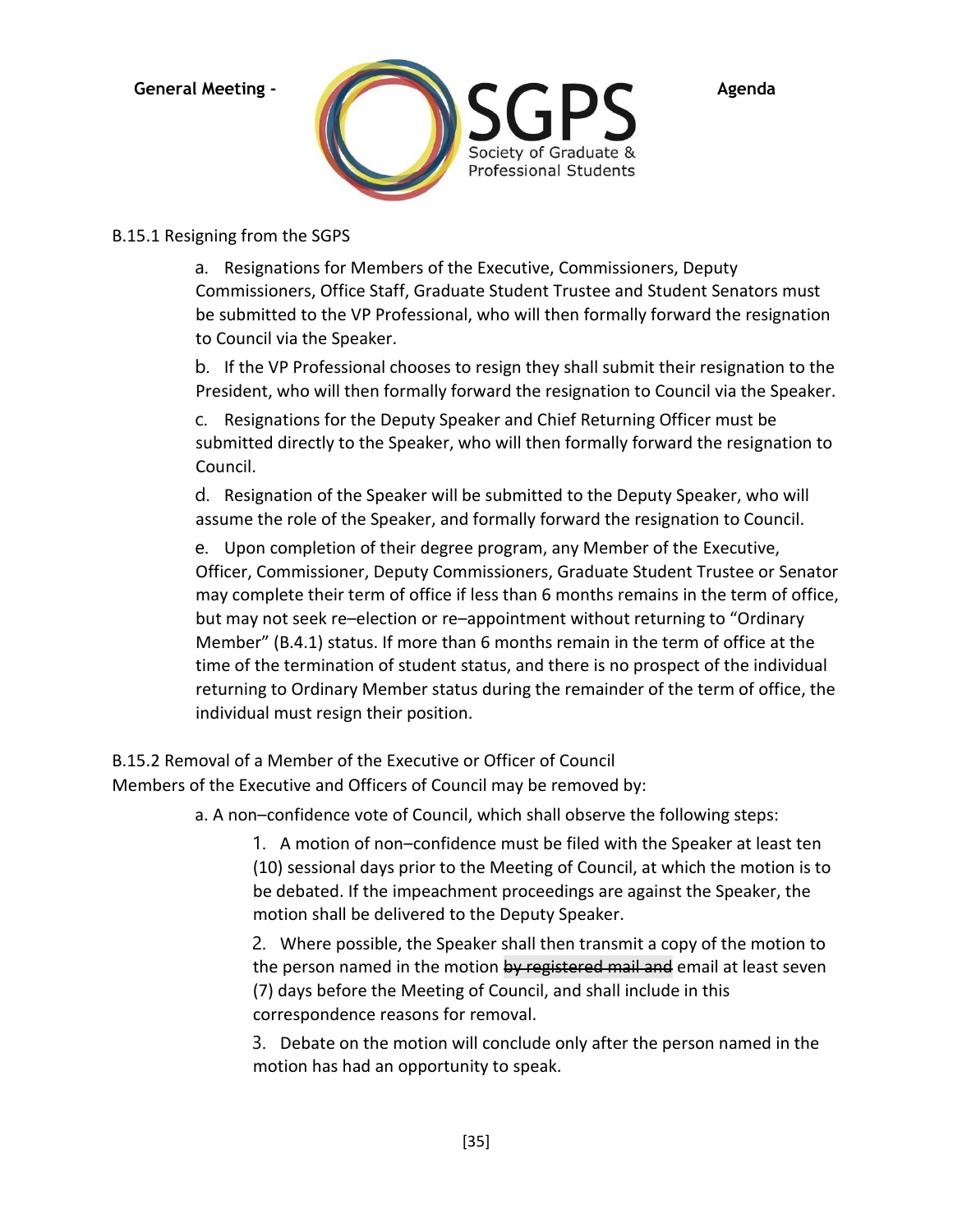

4. In the instance of Member of the Executive and the Speaker, the motion shall require a 2/3 Majority in order to carry.

5. In the instance of the Chief Returning Officer and the Deputy Speaker, the motion shall require a Simple Majority of votes cast to carry.

6. If the impeachment proceedings are against the Speaker, the Deputy Speaker shall preside at the meeting.

b. In the case of a Member of the Executive, a referendum of the Membership.

1. The conduct of the referendum shall be governed by the Policy on Elections. Upon receipt of a Council motion for a referendum or a petition signed by the membership as outlined in Policy, the Chief Returning Officer shall immediately transmit a copy of the referendum question to the person(s) named in the motion or petition.

2. The wording of the question shall be as follows: "Shall (name of person) cease to hold the position of (name of office held) of the Society of Graduate and Professional Students at Queen's University?"

B.15.3 Requesting the Resignation of a Student Senator or Graduate Student Trustee

a. While the SGPS does not have the ability to remove or impeach a Graduate Student Senator or Graduate Student Trustee, should there be reason to believe that the Graduate Student Trustee or Graduate Student Senator is not fulfilling the expectations of their position as outlined in B.8, the Executive should make this complaint known to Council, and recommend to Council that they request the Trustee's or Senator's resignation. In addition to requesting the resignation, Speaker, on behalf of Council, shall forward the request for resignation, along with the reasoning provided, to the University Senate or Queen's University Board of Trustees as appropriate.

# *Proposed Changes*

- B.15 Resignation and Impeachment
- B.15.1 Resigning from the SGPS

f. Resignations for Members of the Executive, Commissioners, Deputy Commissioners, Office Staff, all SGPS employees, the SGPS Executive, Graduate Student Trustee and Student Senators must be submitted to the VP Professional, who will then formally forward the resignation to Council via the Speaker.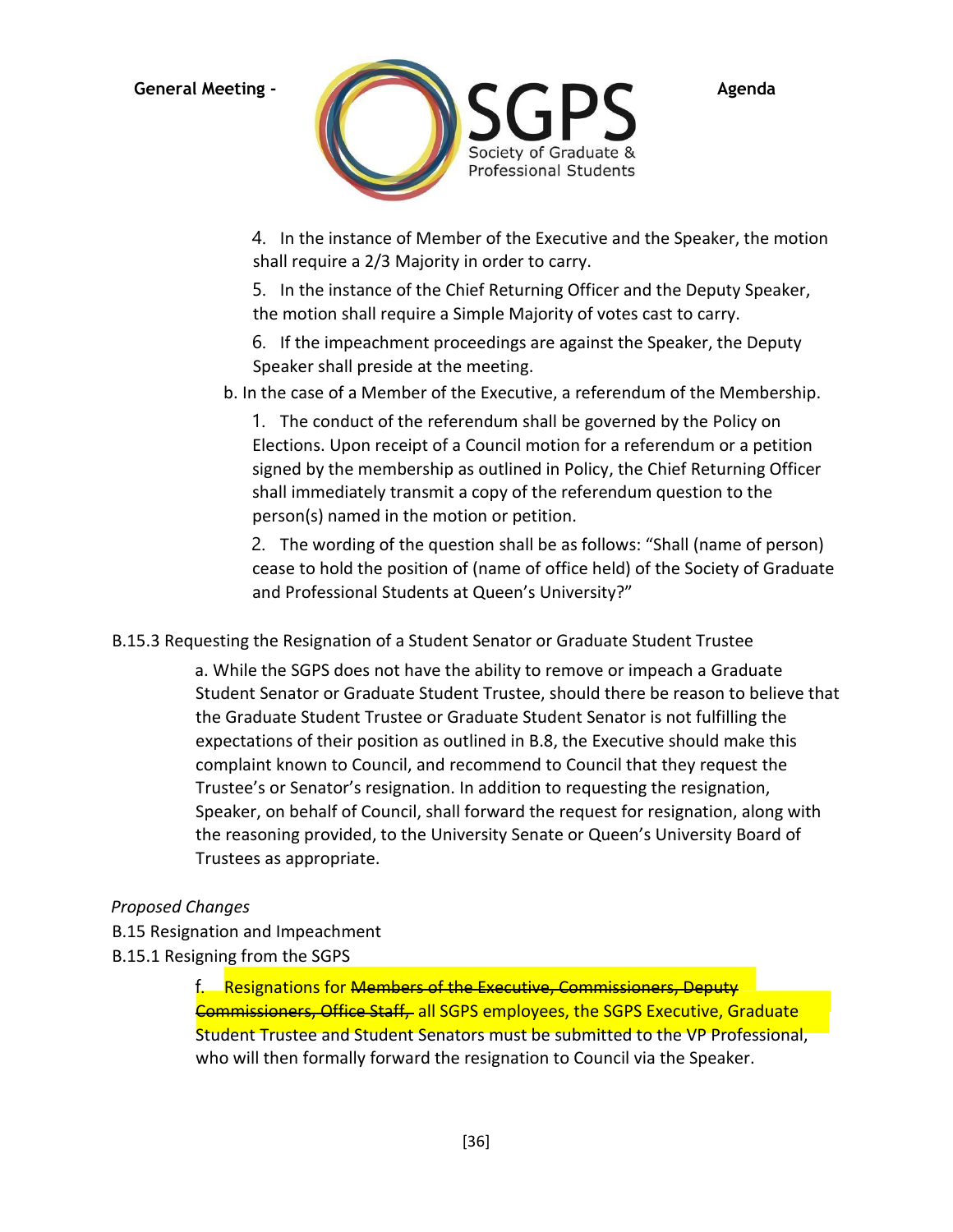

g. If the VP Professional chooses to resign they shall submit their resignation to the President, who will then formally forward the resignation to Council via the Speaker.

h. Resignations for the Deputy Speaker and Chief Returning Officer must be submitted directly to the Speaker, who will then formally forward the resignation to Council.

i. Resignation of the Speaker will be submitted to the Deputy Speaker, who will assume the role of the Speaker, and formally forward the resignation to Council. j. Upon completion of their degree program, any Member of the Executive, Officer, Commissioner, Deputy Commissioners, Graduate Student Trustee or Senator may complete their term of office if less than 6 months remain in the term of office but may not seek re-election or re-appointment without returning to "Ordinary Member" (B.4.1) status. If more than 6 months remain in the term of office at the time of the termination of student status, and there is no prospect of the individual returning to Ordinary Member status during the remainder of the term of office, the individual must resign their position.

B.15.2 Removal of a Member of the Executive or Officer of Council Members of the Executive and Officers of Council may be removed by:

> c. A non–confidence vote of Council, which shall observe the following steps: A motion of non–confidence must be filed with the Speaker at least ten (10) sessional days prior to the Meeting of Council, at which the motion is to be debated. If the impeachment proceedings are against the Speaker, the motion shall be delivered to the Deputy Speaker.

| 1. Where possible, the Speaker                                         | shall then     |  |  |  |
|------------------------------------------------------------------------|----------------|--|--|--|
| transmit a copy of the motion<br>by-registered mail and                |                |  |  |  |
| to the person named in the motion                                      | email at least |  |  |  |
| seven (7) days before the Meeting of Council and shall include in this |                |  |  |  |
| correspondence reasons for removal.                                    |                |  |  |  |
|                                                                        |                |  |  |  |

- 2. Debate on the motion will conclude only after the person named in the motion has had an opportunity to speak.
- 3. In the instance of Member of the Executive and the Speaker, the motion shall require a 2/3 majority in order to carry.
- 4. In the instance of the Chief Returning Officer and the Deputy Speaker, the motion shall require a Simple Majority of votes cast to carry.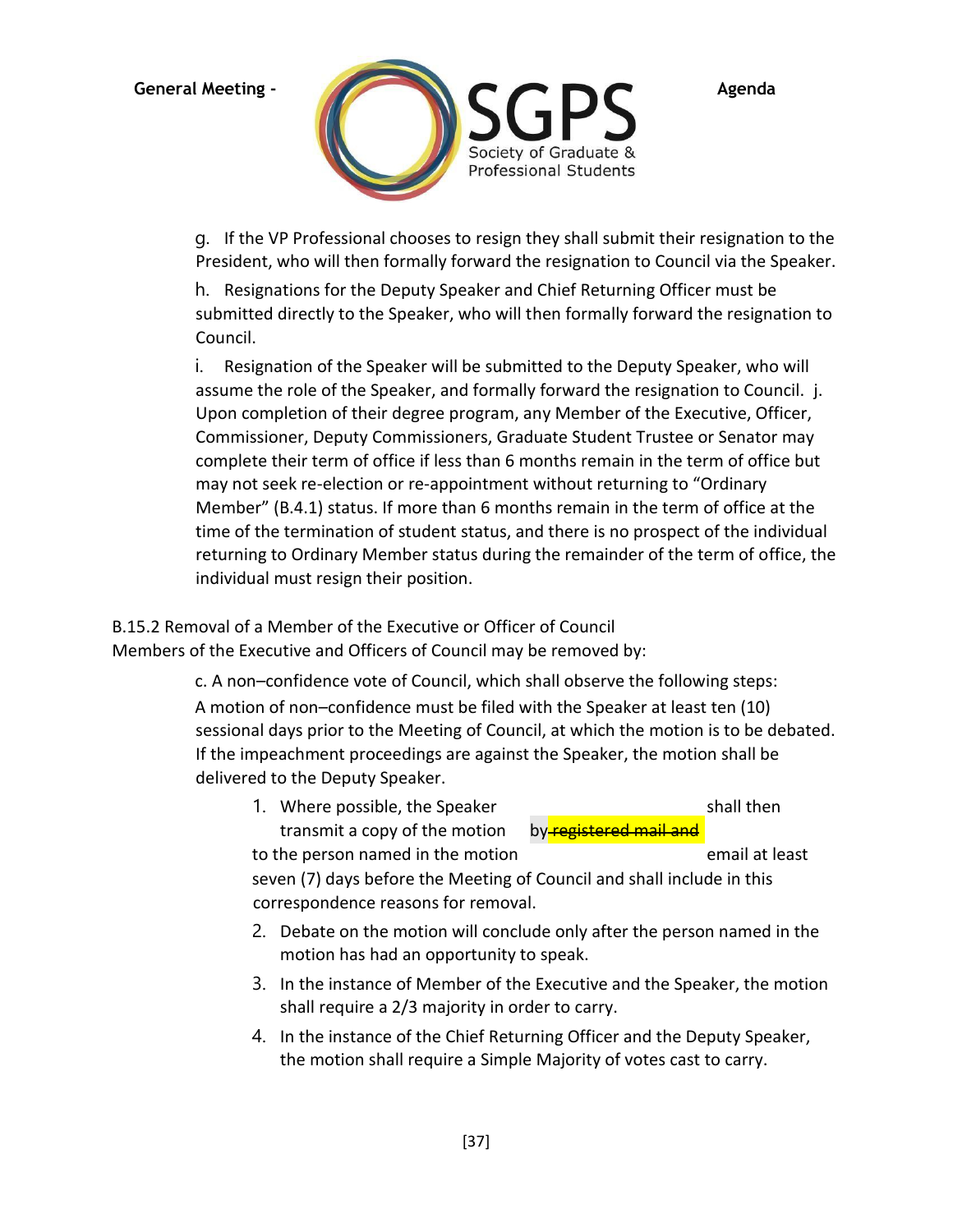

- 5. If the impeachment proceedings are against the Speaker, the Deputy Speaker shall preside at the meeting.
- d. In the case of a Member of the Executive, a referendum of the Membership.

1. The conduct of the referendum shall be governed by the Policy on Elections. Upon receipt of a Council motion for a referendum or a petition signed by the membership as outlined in Policy, the Chief Returning Officer shall immediately transmit a copy of the referendum question to the person(s) named in the motion or petition.

2. The wording of the question shall be as follows: "Shall (name of person) cease to hold the position of (name of office held) of the Society of Graduate and Professional Students at Queen's University?"

B.15.3 Requesting the Resignation of a Student Senator or Graduate Student Trustee

b. While the SGPS does not have the ability to remove or impeach a Graduate Student Senator or Graduate Student Trustee, should there be reason to believe that the Graduate Student Trustee or Graduate Student Senator is not fulfilling the expectations of their position as outlined in B.8, the Executive should make this complaint known to Council, and recommend to Council that they request the Trustee's or Senator's resignation. In addition to requesting the resignation, Speaker, on behalf of Council, shall forward the request for resignation, along with the reasoning provided, to the University Senate or Queen's University Board of Trustees as appropriate.

### **Q. Approval MOTION 03/15/22:22**

# **BIRT SGPS Council approve the proposed changes to B.17 Meetings of Council**

Courtney Bannerman moves, Andrea Hill seconds. No further points of discussions. No dissenting votes, the motion passes unanimously.

# *Current Bylaw (p 20-21)*

# B.17 Meetings of Council

- B.17.1 General Rules for Council Meetings
	- a. The SGPS shall follow Robert's Rules of Order.
	- b. All Council Meetings, except in–camera sessions, shall be open to all Ordinary Members and the public. Only Council members have speaking rights. All other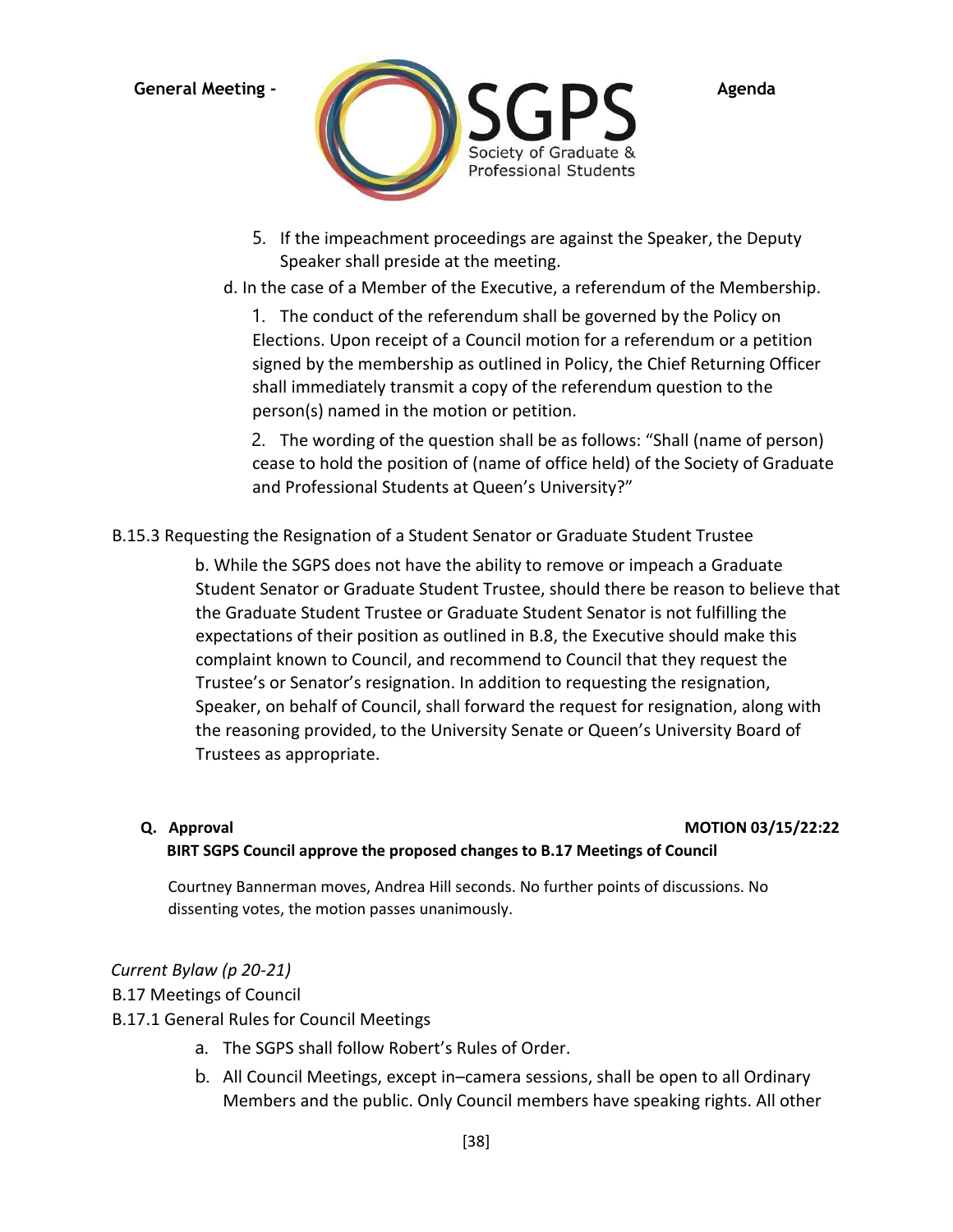

Ordinary Members and members of the public may be granted the privilege to speak at meetings of Council at the discretion of the Speaker.

c. Detailed rules for Regular and General Council Meetings are can be found in Policy.

# B.17.2 Calling Regular and General Meetings of Council

a. Meetings of Council shall be called by the Speaker, once a month during the fall and winter terms, and at least once every two months during the Spring and Summer terms [Meeting of Council]. Council shall set the dates for these meetings at least 4 months in advance. In addition:

1. the President or the Speaker of the SGPS may call a Meeting of Council at any time, provided at least four (4) days notice is given to all Members of Council.

2. the Speaker shall call a Meeting of Council as soon as possible after receiving a petition signed by at least 10 Members of Council.

b. The President shall call two General Meetings each year, one in the Fall Term and one in the Winter Term [General Meeting]. The Winter Term General Meeting will be deemed the Society's official Annual General Meeting [Annual General Meeting]. General Meetings may also be called at any time during the fall or winter terms of the academic year by the President or through a vote of Council requiring Simple Majority. The President shall call a General Meeting within one week of a receiving a petition requesting such a meeting signed by more than 5 percent of the Ordinary Members of the SGPS. The meeting shall be held at the next date during the fall or winter terms of the academic year when proper notice can be given to the Membership.

### B.17.3 Contesting Decisions Made at a General Meeting

a. All decisions made will be binding except as follows:

1. the decisions of the General Meeting may be challenged by presenting to the Speaker a petition containing the signatures of 50 Ordinary Members of the SGPS, asking that a Special General Meeting be held;

2. this petition must be received by the Speaker within one week of the adjournment of the General Meeting in which decisions are in dispute;

3. the Special General Meeting must be held within 10 days of the receipt of the petition;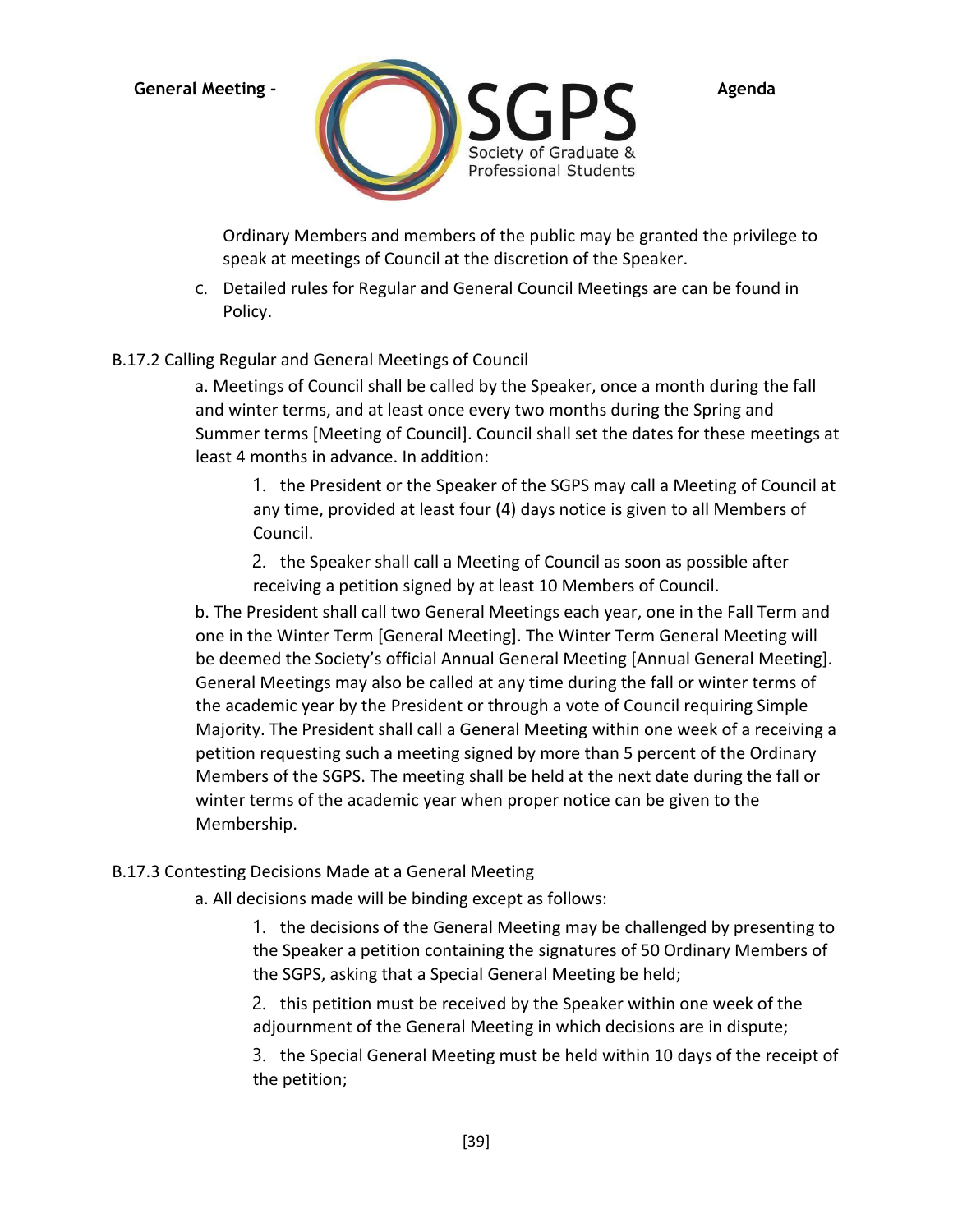

4. the quorum for the Special General Meeting is 50 Ordinary Members and, if quorum is present, the Special General Meeting may review any decision of the disputed meeting and confirm or reject it; and

5. If no quorum is present, the Special General Meeting cannot convene and the decisions of the disputed General Meeting become binding.

# *Proposed Changes*

B.17 Meetings of Council

# B.17.1 General Rules for Council Meetings

- d. The SGPS shall follow Robert's Rules of Order.
- e. All Council Meetings, except in–camera sessions, shall be open to all Ordinary Members and the public. Only Council members have speaking rights. All other Ordinary Members and members of the public may be granted the privilege to speak at meetings of Council at the discretion of the Speaker.
- f. Detailed rules for Regular and General Council Meetings are can be found in Policy.

# B.17.2 Calling Regular and General Meetings of Council

c. Meetings of Council shall be called by the Speaker, once a month during the fall and winter terms, and at least once every two months during the Spring and Summer terms [Meeting of Council]. Council shall set the dates for these meetings at least **4 months** one month-in advance. In addition:

1. the President or the Speaker of the SGPS may call a Meeting of Council at any time, provided at least four (4) days notice is given to all Members of Council.

2. the Speaker shall call a Meeting of Council as soon as possible after receiving a petition signed by at least 10 Members of Council.

d. The President shall call two General Meetings each year, one in the Fall Term and one in the Winter Term [General Meeting]. The Winter Term General Meeting will be deemed the Society's official Annual General Meeting [Annual General Meeting]. The President shall call the Society's official Annual General Meeting [Annual General Meeting] in October each year.

General Meetings may also be called at any time during the fall or winter terms of the academic year by the President or through a vote of Council requiring Simple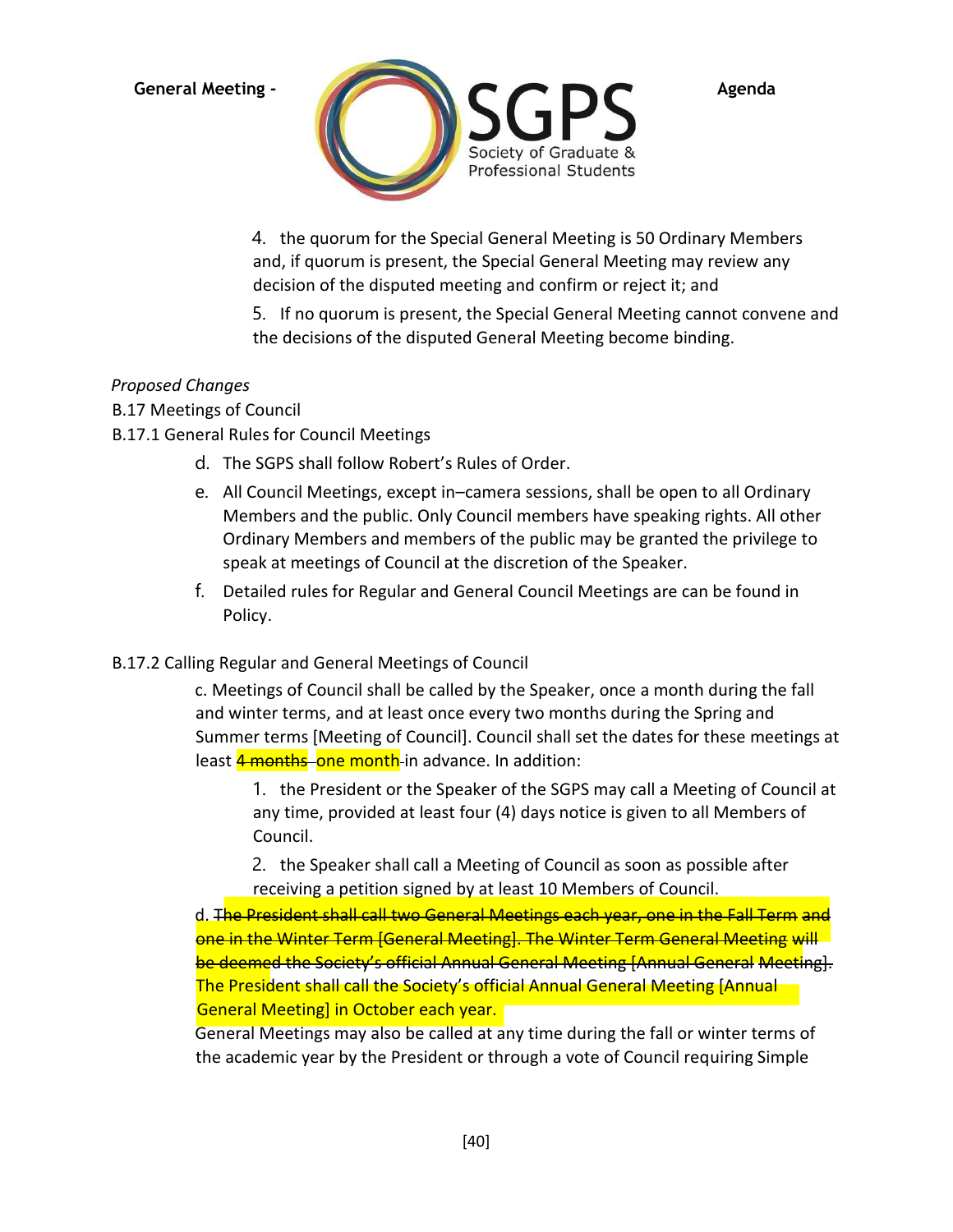

Majority. The President shall call a General Meeting within one week of a receiving a petition requesting such a meeting signed by more than 5 percent of the Ordinary Members of the SGPS. The meeting shall be held at the next date during the fall or winter terms of the academic year when proper notice can be given to the Membership.

# B.17.3 Contesting Decisions Made at a General Meeting

b. All decisions made will be binding except as follows:

1. the decisions of the General Meeting may be challenged by presenting to the Speaker a petition containing the signatures of 50 Ordinary Members of the SGPS, asking that a Special General Meeting be held;

2. this petition must be received by the Speaker within one week of the adjournment of the General Meeting in which decisions are in dispute; 3. the Special General Meeting must be held within 10 days of the receipt of the petition;

4. the quorum for the Special General Meeting is 50 Ordinary Members and, if quorum is present, the Special General Meeting may review any decision of the disputed meeting and confirm or reject it; and

5. If no quorum is present, the Special General Meeting cannot convene and the decisions of the disputed General Meeting become binding.

# **R. Approval MOTION 03/15/22:23**

### **BIRT SGPS Council approve the proposed changes to B.19 Member Societies**

Annika Fuernsinn moves, Courtney Bannerman seconds. No further points of discussions. No dissenting votes, the motion passes unanimously.

# *Current Bylaw (p 22-23)*

B.19 Member Societies

# B.19.1 Remittance of Member Society Fees

a. SGPS Member Societies are able to set a Member Society specific fee or fees via the referendum process laid out in their governance documents. SGPS Member Societies are not required to have a Member Society specific fee in order to be recognized by the SGPS.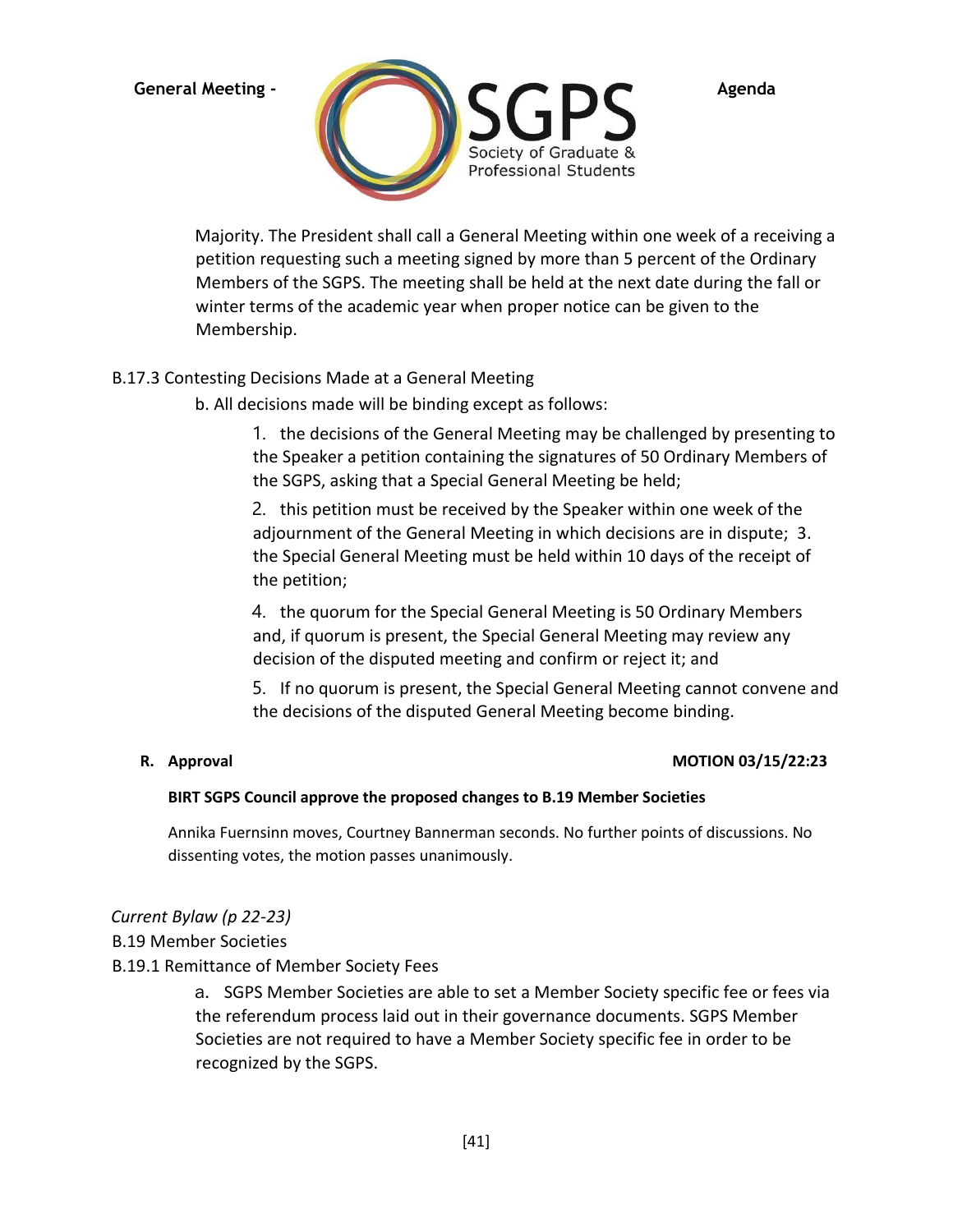

b. The SGPS will collect and distribute all Member Society specific fees, which are to be paid out both November and March of each calendar year. These dates are dependent on the receipt of funds and reports provided by the Queen's University Registrar.

c. Member Societies will be notified by the SGPS when fees are ready for distribution and will be required to complete an Activity Fee Declaration form in order to receive their remittance via electronic funds transfer.

d. The SGPS will not release funds from Member Society specific fees to personal bank accounts. The banking information provided must indicate the name of Member Society as the payee.

e. Failure to complete an Activity Fee Declaration form or failure to provide appropriate banking information may result in the Member Society Fee or Fees being suspended pending an investigation by the SGPS Finance and Services Committee.

# B.19.2 Reporting for Member Society Fees

a. As per P.1.2.5.a. all groups who obtain a Fee through the SGPS must comply with the continuous reporting obligations in order to continue to receive disbursements of that Fee.

b. Member Societies who receive a student fee disbursement from the SGPS are required on an annual basis to supply the SGPS with

i.An annual report which contains:

1. A summary of the Member Society's activities over the past year and a description of how the fee has been used; 2. A letter from the group naming the executive team along with their contact information;

- 3. Annual financial statements/bank statements for the previous year;
- 4. A budget for the previous year; and
- 5. Any other financial information to verify that disbursed Fees were used for their intended purpose.

ii.A proposed budget for the coming year; and,

iii.Any other information as requested by the Committee to aid in the determination of the Fee's continued eligibility.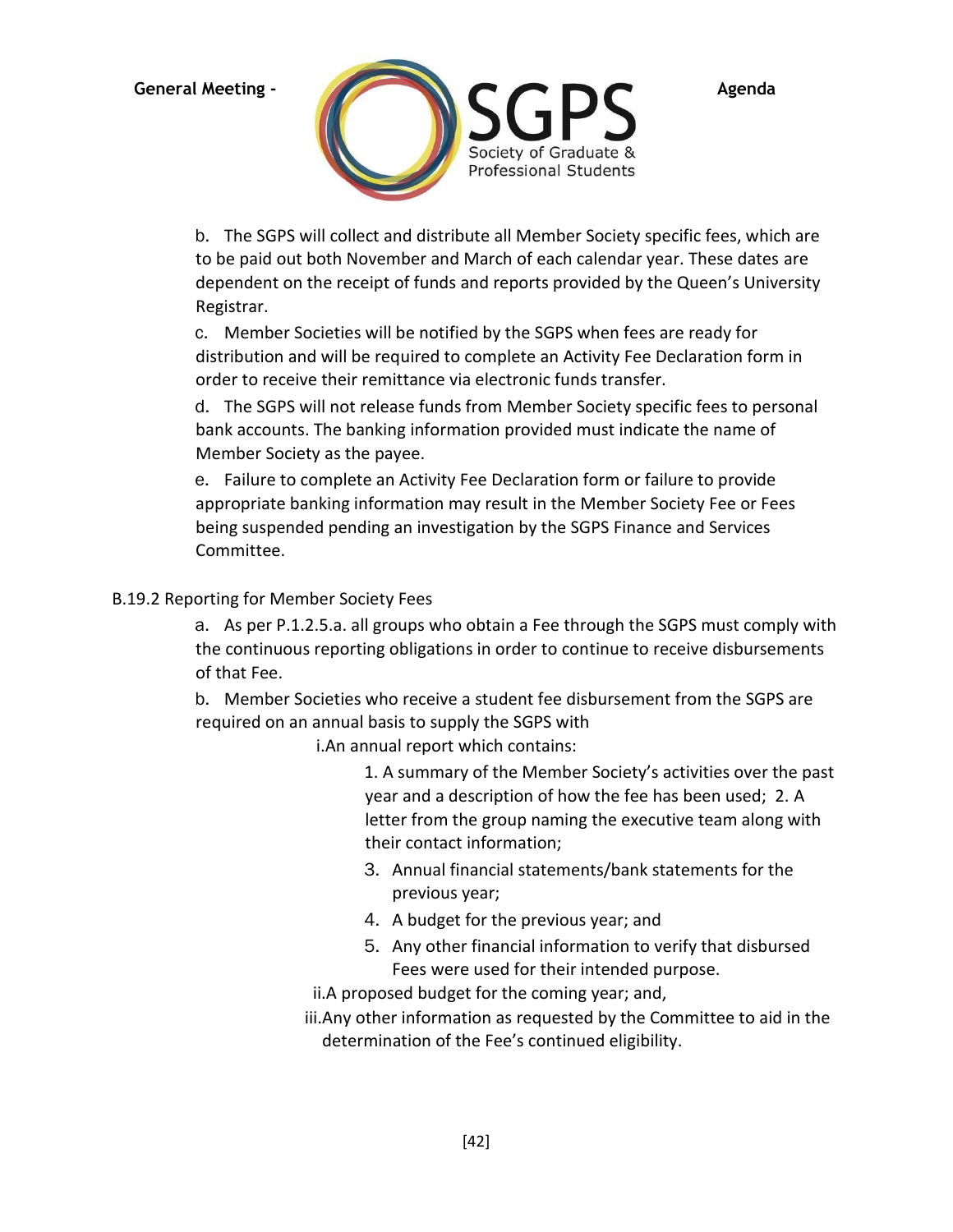

c. Failure to submit the required documents by the prescribed deadline or refusal to submit complete information will result in the suspension of the fee according to P.1.2.5.d.

# B.19.3 Sanctioning of Member Society Events

a. The SGPS agrees to provide insurance coverage for Member Society events and activities that adhere to process outlined within this section. This insurance coverage will be renewed annually and is coordinated by the Executive Director.

b. The Member Society is responsible for advising the SGPS through completion of the online "Event Registration" form of any and all events run, overseen, or administered by the Member Society or its clubs and committees.

c. Should the Member Society and its clubs and committees, fail to inform the SGPS, through the event sanctioning process, of any event involving any of the factors described B.x.x.b, the insurance of the SGPS will provide no coverage for the event or any incidents or occurrences associated with the event.

d. Should the SGPS determine that the Member Society has failed to mitigate risks associated with the event in accordance with the event sanctioning process and the conditions required of the event being sanctioned, or fails to provide information that would be considered important to the risk profile of the event and the decision to sanction, the insurance of SGPS may not provide insurance coverage for the event.

# B.19.4 Member Society Duties

a. Member Societies are required to follow the processes outlined in within the entire B.x section.

b. Member Societies will undertake all reasonable and appropriate measures to mitigate any and all risks associated with its operations or the operations of any of its clubs and committees.

c. The Member Society will inform the SGPS Executive Director and SGPS President, immediately upon receiving knowledge and no later than 3 business days, of any and all incidents that occur within the Member Society and/or as a result of the actions of the Member Society that cause and/or have the potential to cause harm to persons, property, and/or the reputation of the Member Society, the SGPS or Queen's University.

# *Proposed Changes*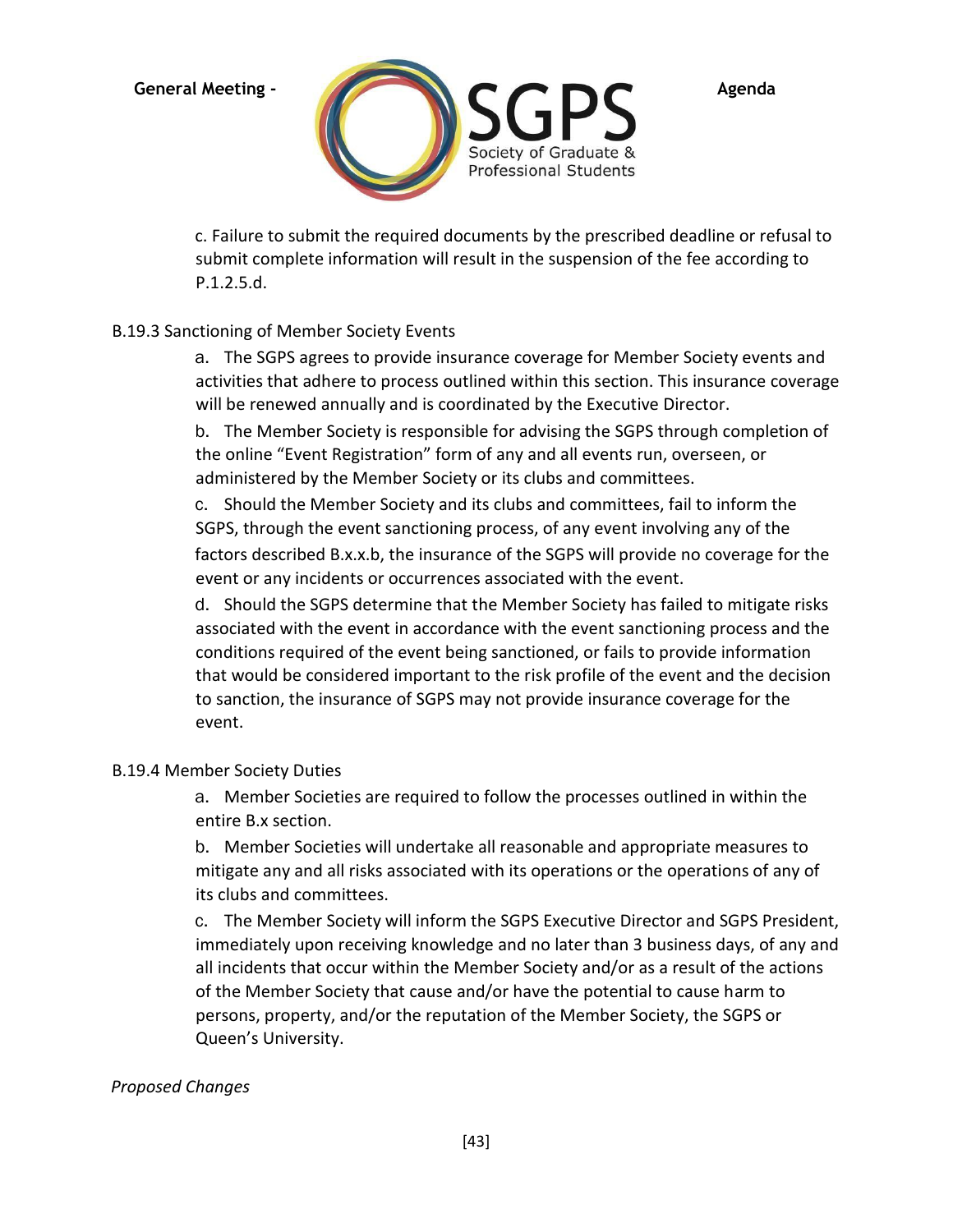

# B.19 Member Societies

B.19.1 Remittance of Member Society Fees

a. SGPS Member Societies are able to set a Member Society specific fee or fees via the referendum process laid out in their governance documents. SGPS Member Societies are not required to have a Member Society specific fee in order to be recognized by the SGPS.

b. The SGPS will collect and distribute all Member Society specific fees, which are to be paid out both November and March of each calendar year. These dates are dependent on the receipt of funds and reports provided by the Queen's University Registrar.

c. Member Societies will be notified by the SGPS when fees are ready for distribution and will be required to complete an Activity Fee Declaration form in order to receive their remittance via electronic funds transfer.

d. The SGPS will not release funds from Member Society specific fees to personal bank accounts. The banking information provided must indicate the name of Member Society as the payee.

e. Failure to complete an Activity Fee Declaration form or failure to provide appropriate banking information may result in the Member Society Fee or Fees being suspended pending an investigation by the SGPS Finance and Services Committee.

# B.19.2 Reporting for Member Society Fees

a. As per P.1.2.5.a. all groups who obtain a Fee through the SGPS must comply with the continuous reporting obligations in order to continue to receive disbursements of that Fee.

b. Member Societies who receive a student fee disbursement from the SGPS are required on an annual basis to supply the SGPS with iv.An annual report which contains:

> 1. A summary of the Member Society's activities over the past year and a description of how the fee has been used; 2. A letter from the group naming the executive team along with their contact information;

- 3. Annual financial statements/bank statements for the previous year;
- 4. A budget for the previous year; and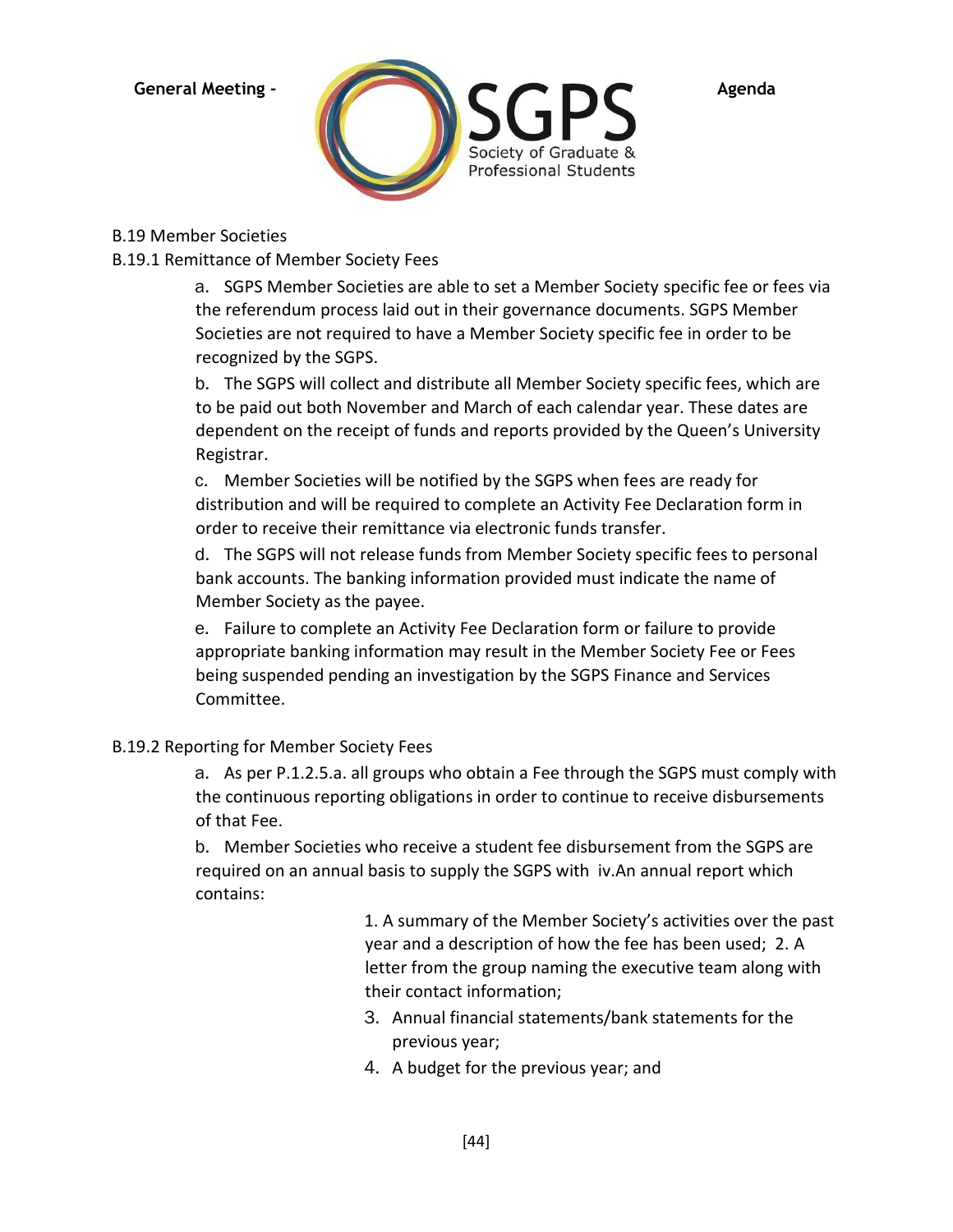

5. Any other financial information to verify that disbursed Fees were used for their intended purpose.

v.A proposed budget for the coming year; and,

vi.Any other information as requested by the Committee to aid in the determination of the Fee's continued eligibility.

c. Failure to submit the required documents by the prescribed deadline or refusal to submit complete information will result in the suspension of the fee according to P.1.2.5.d.

# B.19.3 Sanctioning of Member Society Events

e. The SGPS agrees to provide insurance coverage for Member Society events and activities that adhere to process outlined within this section. This insurance coverage will be renewed annually and is coordinated by the Executive Director.

f. The Member Society is responsible for advising the SGPS through completion of the online "Event Registration" form of any and all events run, overseen, or administered by the Member Society or its clubs and committees.

g. Should the Member Society and its clubs and committees, fail to inform the SGPS, through the event sanctioning process, of **any** an event **involving any of the** factors described B.x.x.b, the insurance of the SGPS will provide no coverage for the event or any incidents or occurrences associated with the event.

h. Should the SGPS determine that the Member Society has failed to mitigate risks associated with the event in accordance with the event sanctioning process and the conditions required of the event being sanctioned, or fails to provide information that would be considered important to the risk profile of the event and the decision to sanction, the insurance of SGPS may not provide insurance coverage for the event.

i. The Member Society is responsible for advising the SGPS through completion of the online "Event Registration" form of any and all events run, overseen, or administered by the Member Society or its clubs and committees, that involve the service of alcohol must be in compliance with current Queen's University Alcohol Policies and Guidelines.

# B.19.4 Member Society Duties

d. Member Societies are required to follow the processes outlined in within the entire **B.19** section.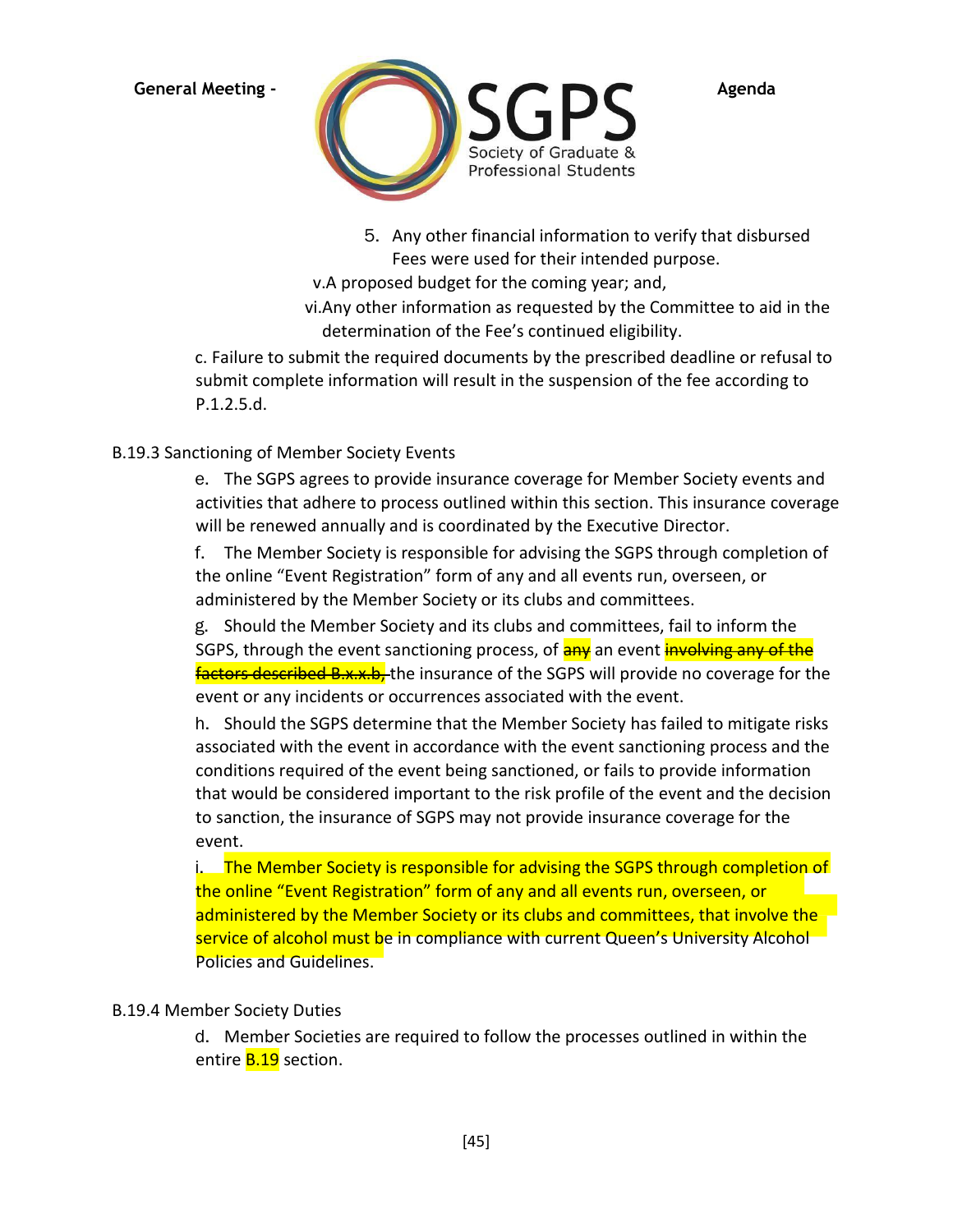

e. Member Societies will undertake all reasonable and appropriate measures to

mitigate any and all risks associated with its operations or the operations of any of its clubs and committees.

f. The Member Society will inform the SGPS Executive Director and SGPS President, immediately upon receiving knowledge and no later than 3 business days, of any and all incidents that occur within the Member Society and/or as a result of the actions of the Member Society that cause and/or have the potential to cause harm to persons, property, and/or the reputation of the Member Society, the SGPS or Queen's University.

# **S. Approval MOTION 03/15/22:24**

# **BIRT SGPS Council approve the proposed changes to B.20 SGPS Affiliations**

Rohit Shukla moves, Kassandra Coyle seconds. No further points of discussions. No dissenting votes, the motion passes unanimously.

# *Current Bylaw (p 22-23)*

# B.20 SGPS Affiliations

# B.20.1 External Student Organizations

- a. The SGPS shall be a member of External Student Organizations as determined by referendum.
- b. Increases in membership fees of External Student Organizations must be ratified by referendum, except where provision is made for such increases in the membership referendum question according to Elections and Financial Policy.
- c. Meetings of any External Student Organization of which the SGPS is a member shall be at- tended as delegates of the SGPS by, in order of preference, the VP Community, the President, and/or a representative.
- d. Additional delegates may be appointed at the discretion of Council.
- e. Any measure approved by an External Student Organization of which the SGPS is a member is subject to ratification by Council.

# B.20.2 Other External Organizations

a. Other organizations which are substantially external to the University shall be recognized by the SGPS on the recommendation to do so by Council. Such recommendation requires a vote of 2/3 Majority in its favour by Council, with a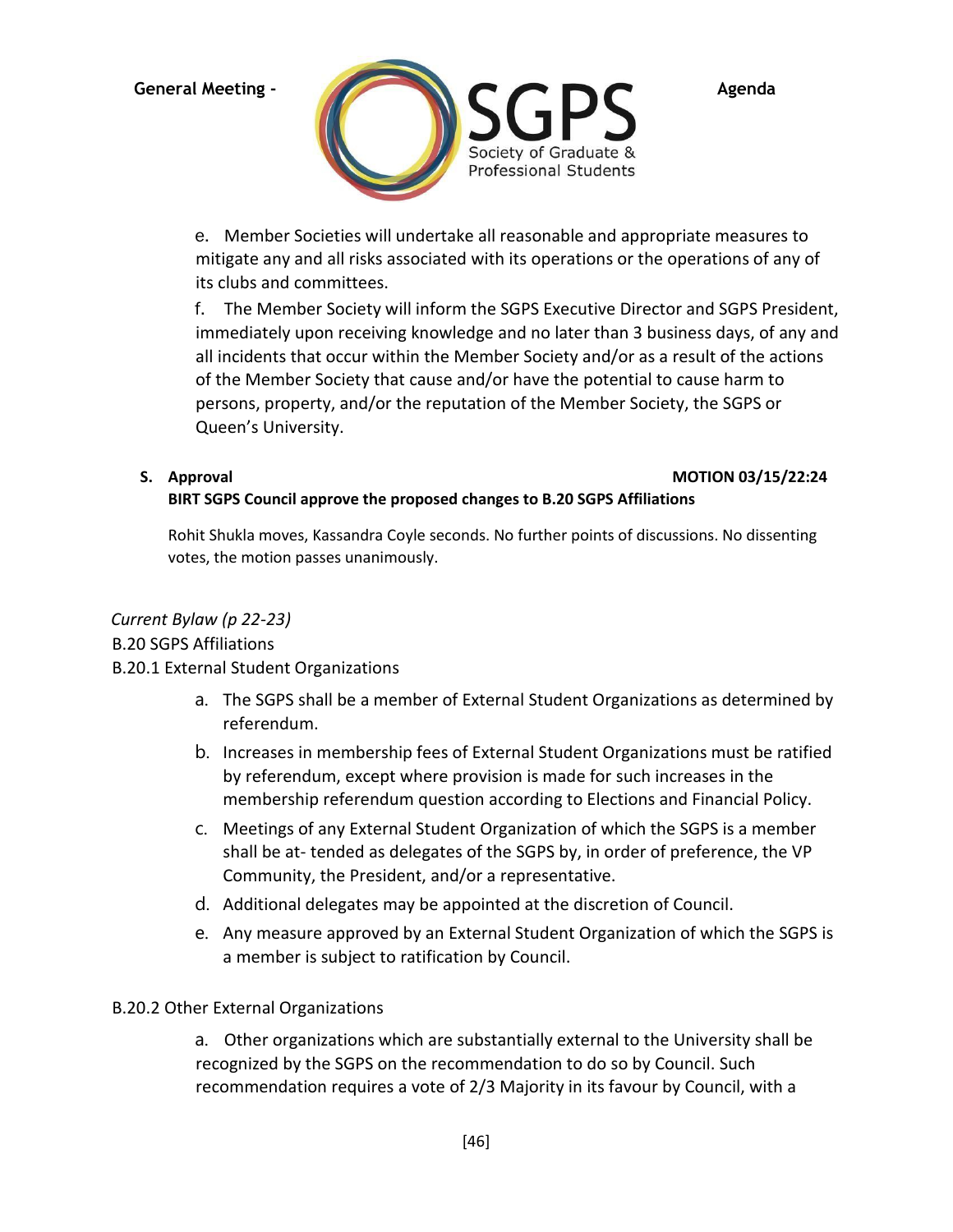

notice of such a motion being given at least seven days in advance of the meeting in which it will be voted upon.

b. The SGPS will not have dealings with any external organization that discriminates by its Bylaws, Policies or equivalents on the grounds of race, colour, gender, religion, social status, gender identity, disability or sexual orientation.

c. Council may rescind any recommendation at any time by following the same procedure used to make the recommendation.

d. The SGPS will only give financial assistance to those organizations that it has recognized in accordance with this Bylaw. Any financial assistance from the SGPS must be spent for the purpose for which it was requested.

# *Proposed Bylaw*

B.20 SGPS Affiliations with External Student Organizations B.20.1 External Student Organizations

- f. The SGPS shall be a member of External Student Organizations as determined by referendum.
- g. Increases in membership fees of External Student Organizations must be ratified by referendum, except where provision is made for such increases in the membership referendum question according to Elections and Financial Policy.
- h. Meetings of any External Student Organization of which the SGPS is a member shall be attended as delegates of the SGPS by, in order of preference, the VP Community, the President, and/or a representative.
- i. Additional delegates may be appointed at the discretion of Council.
- j. Any measure approved by an External Student Organization of which the SGPS is a member is subject to ratification by Council.
- k. The SGPS will not have dealings with any external organization that discriminates by its Bylaws, Policies or equivalents on the grounds of race, colour, gender, religion, social status, gender identity, disability or sexual orientation.

### <mark>.20.2 Other External Organizations</mark>

e. ther organizations which are substantially external to the University shall be recognized by the SGPS on the recommendation to do so by Council. Such recommendation requires a vote of 2/3 Majority in its favour by Council, with a notice of such a motion being given at least seven days in advance of the meeting in which it will be voted upon.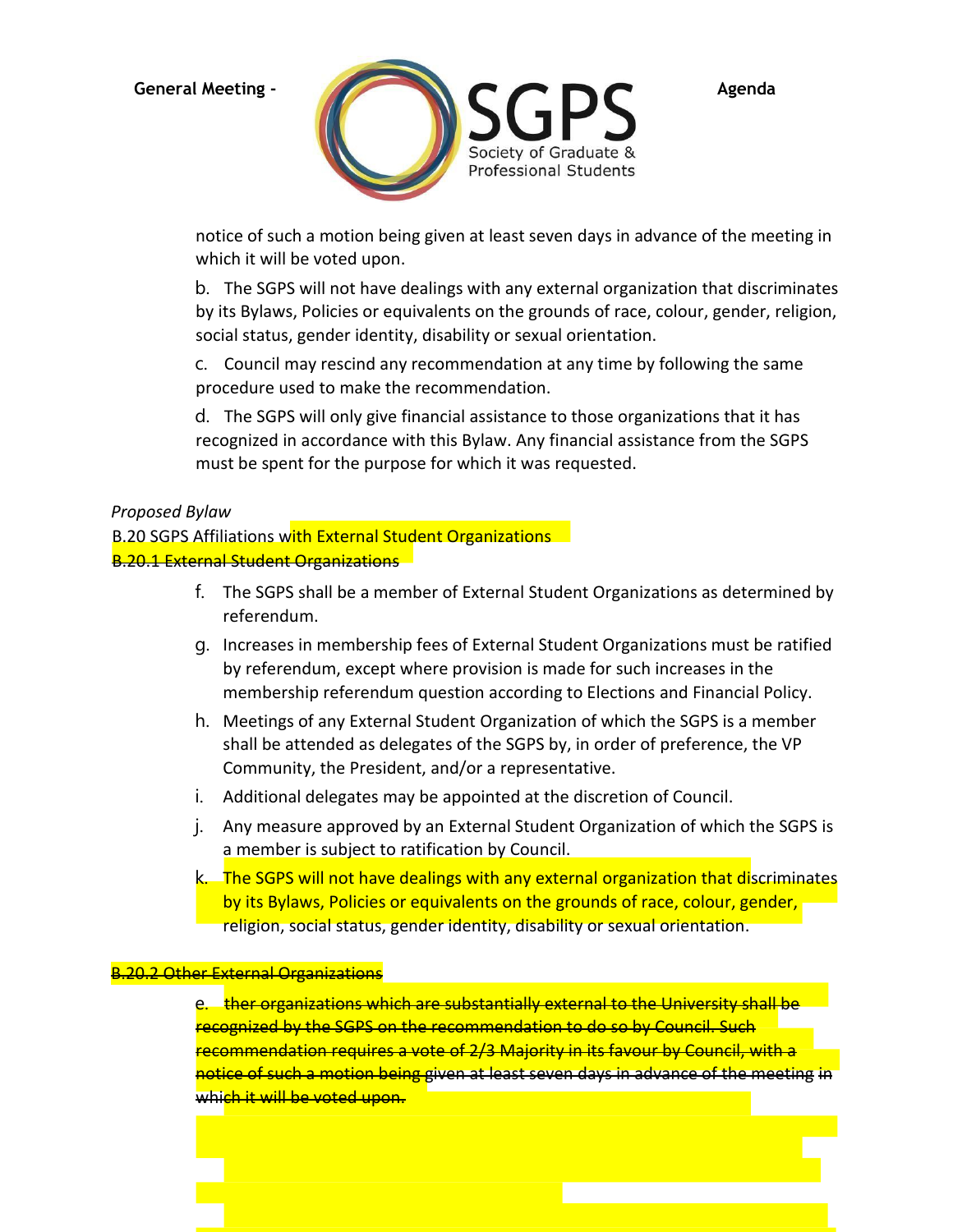

f. The SGPS will not have dealings with any external organization that discriminates by its Bylaws, Policies or equivalents on the grounds of race, colour, gender, religion, social status, gender identity, disability or sexual orientation.

g. Council may rescind any recommendation at any time by following the same procedure used to make the recommendation.

h. The SGPS will only give financial assistance to those organizations that it has recognized in accordance with this Bylaw. Any financial assistance from the SGPS must be spent for the purpose for which it was requested.

**T. Approval MOTION 03/15/22:25** 

**BIRT SGPS Council approve the addition of B.22 Privacy, Use, and Disclosure of Personal Information by the SGPS** 

Jennifer Li moves, Courtney Bannerman seconds. No further points of discussions. No dissenting votes, the motion passes unanimously.

# *Current Bylaw (p 25)*

B.22 Privacy, Use, and Disclosure Of Personal Information By The SGPS None. It is blank.

# *Proposed Changes*

a. The University collects personal information from its students for the purposes related to the students' post-secondary education pursuant to the Freedom of Information and Protection of Privacy Act (FIPPA). The SGPS is a student government association administered by elected student representatives and governed by a student ratified constitution. It is necessary for the SGPS to have access to student personal information to provide management and administration of the student health and dental plan; administer non-academic discipline of students, to provide access to and information about affiliated or sponsored programs to students, to verify and validate voter eligibility for society referenda and elections, to verify student eligibility for use of selected services, and to communicate with student members about student society matters.

b. The University discloses to the SGPS the following student personal information: i.Name

ii.Student number iii.Birthdate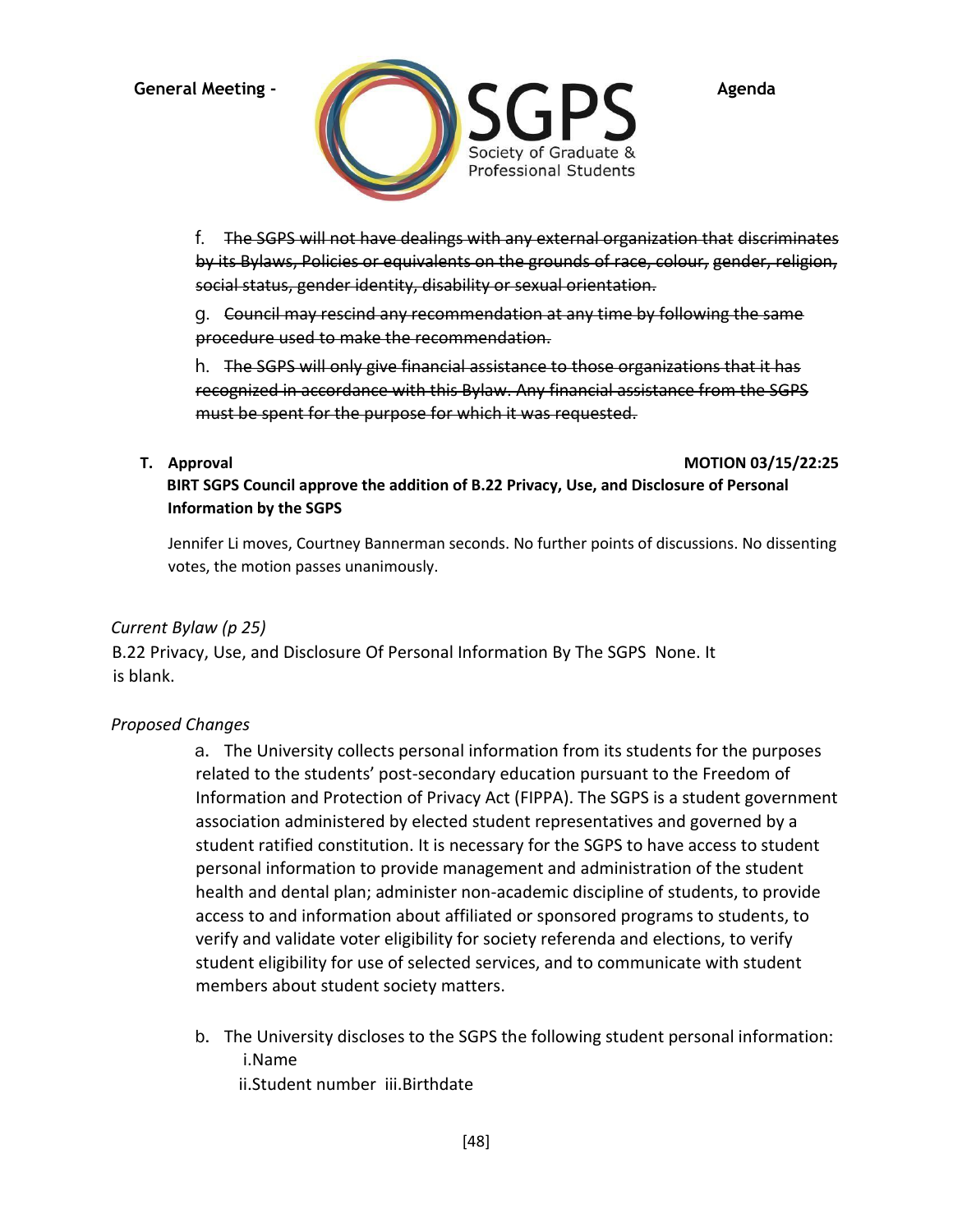

March 15th, 2022– 5:30pm Zoom

- iv.Degree program
- v.Career
- vi.Academic concentration
- vii.Email address
- viii.Student Address
- ix.Residency Information
- x.Gender
- xi.Association fees paid
- xii.SGPS related fee payments
- c. This personal information disclosed shall be used solely:
	- i.To provide management and administration of the student health and dental plan;
	- ii.To administer the non-academic discipline of students;
	- iii.To provide access to and information about affiliated or sponsored programs to students;

iv.To verify and validate voter eligibility for society referenda and elections; v.To verify student eligibility for use of selected services; and, vi.To communicate with student members about student society matters.

- d. The SGPS shall implement physical, organizational, technological, and other security measures to restrict access to student personal information to employees, agents, and representatives, and advisors who require the information in the proper and appropriate discharge of their function to the SGPS; prevent the loss, disposal or destruction of student personal information; and prevent theft, sale, improper access, improper modification, improper copying, improper use, or improper disclosure of student personal information by, or to, any person or organization.
- e. The SGPS may disclose student personal information to third parties (namely the SGPS Health and Dental provider, StudentCare) for the provision of student services provided the third party is legally bound by a confidentiality agreement to handle student personal information in accordance with this agreement and the Act. The SGPS shall provide copies of the confidentiality agreements required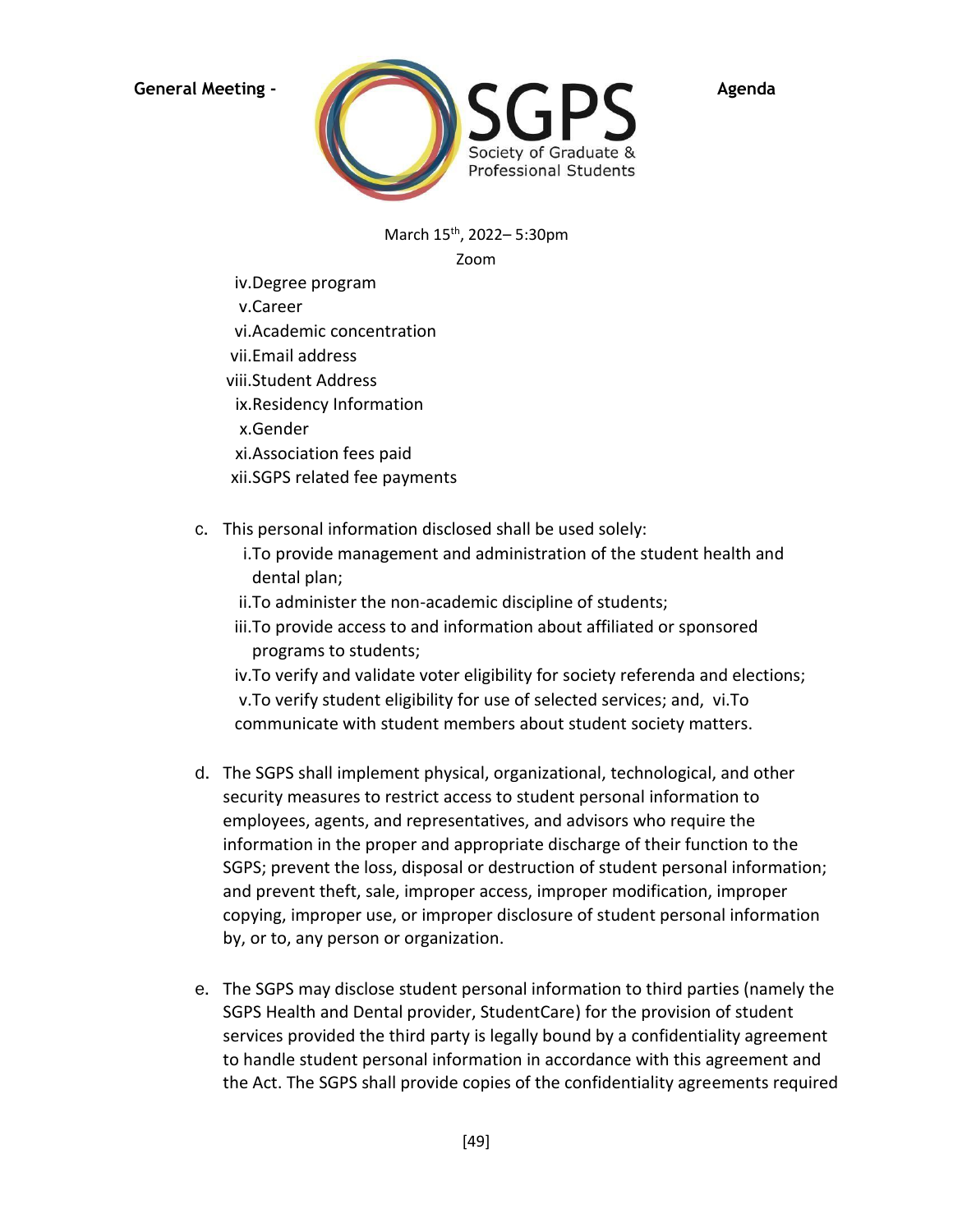

to the Office of the University Registrar annually and after any amendment to said confidentiality agreements.

f. The SGPS shall comply with any and all requirements of privacy legislation to which the University might be subject including, but not limited to, the Freedom of Information and Protection of Privacy Act, R.S.O. 1990, c. F.31, and the Canadian

Anti-Spam legislation requirements.

- g. The SGPS shall retain student personal information for no longer than is reasonably necessary to fulfill the purposes enumerated in this agreement, up to a maximum of one year. After this period of time has passed, the SGPS must dispose of student personal information only by destroying it in a manner that makes it highly resistant to reconstruction. In destroying student personal information, the SGPS shall take reasonable security precautions to protect confidentiality and security during storage, transport, and handling. The SGPS must notify the Office of the University Registrar once the students' personal information has been securely destroyed.
- h. Upon request, a member shall be informed of the existence, use, and disclosure of their information, and shall be given access to it. Members may verify the accuracy and completeness of their information and may request that it be amended, if appropriate.

### **U. Approval MOTION 03/15/22:26**

### **BIRT SGPS Council approve the proposed changes to B.23 Sexual Health Resource Centre**

Annika Fuernsinn moves, Darren Zanussi seconds. No further points of discussions. No dissenting votes, the motion passes unanimously.

# *Current bylaw (p 25-28)*

### B.23 The Sexual Health Resource Centre

a. The SGPS recognizes that the Sexual Health Resource Centre (hereafter referred to as SHRC) provides unique and beneficial services to the SGPS, Queen's University, and Kingston communities. The society further recognizes that the work performed by the SHRC is of a highly sensitive and sometimes confidential nature, and that the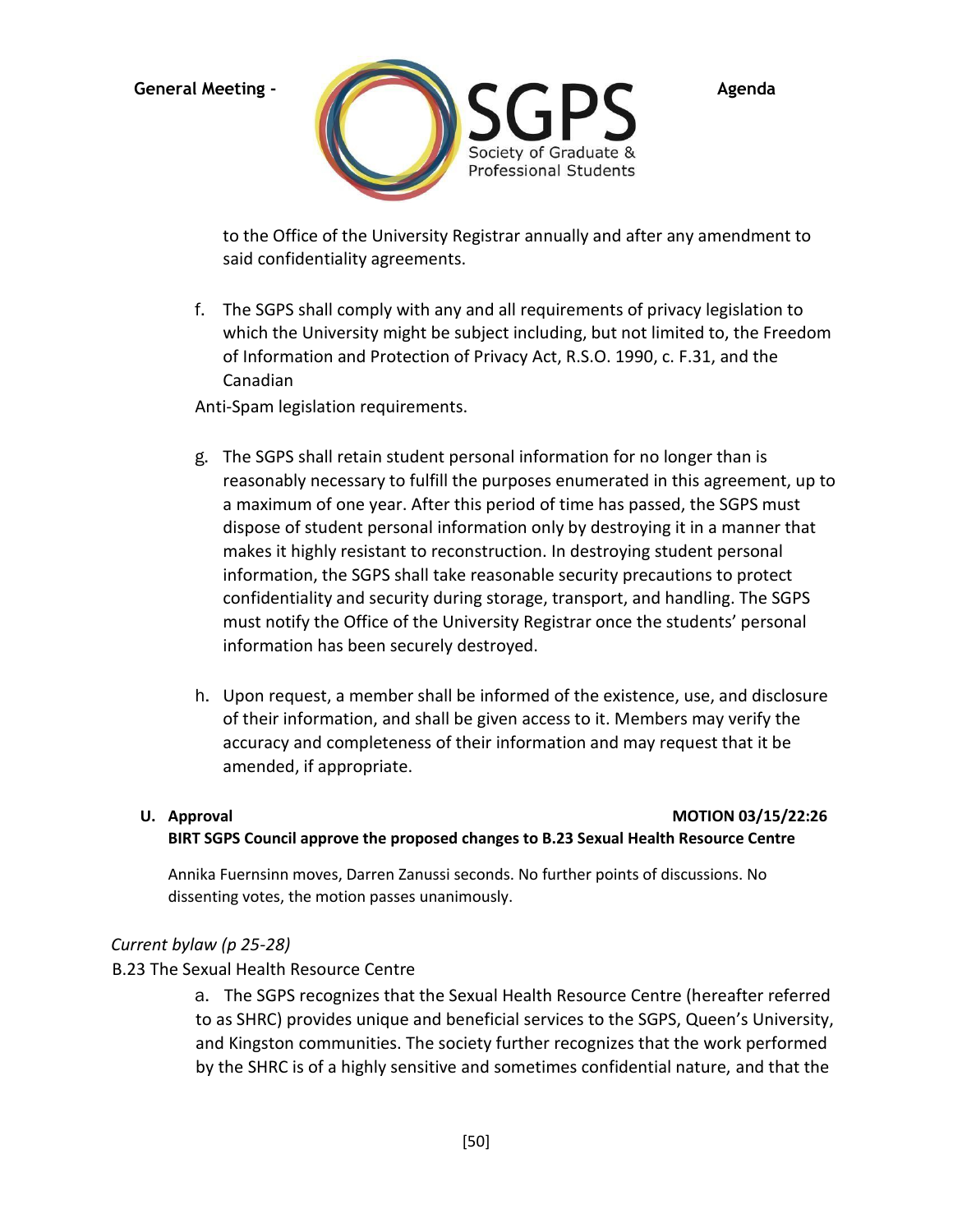

SHRC has developed strong and responsible policies in order to deliver these vital services.

b. In order to secure the continued existence of the SHRC and the services it provides the SHRC will henceforth be recognized as an organization within the SGPS and under the limited jurisdiction of SGPS Council.

c. It is recognized and affirmed that it is in the best interests of the SGPS and the Queen's University community that the SHRC be free from the influence of student government and outside institutions with regards to its organizational integrity, including but not limited to the SHRC's constitution, operations, and services.

d. Accordingly, the organizational autonomy of the SHRC will be guaranteed by the SGPS' bylaws and policies. The SGPS will not exercise financial control over the operation of the SHRC, except as specifically provided in this section of bylaw.

The services, elections and human resources of the SHRC shall by governed by the SHRC Constitution and its bylaws and policies. The day to day operations shall be managed by the SHRC Executive as they determine.

> e. In order to maintain transparency and open lines of dialogue the SHRC Director shall have a non-voting seat on Council with speaking rights in order to express the views and interests of the SHRC Executive and volunteer body.

f. The SGPS Executive shall have overriding authority over the SHRC only in such instances where the actions of the SHRC pose legal or financial risk to the SGPS at large.

g. In the event of an SGPS Executive taking overriding action, both the SHRC Management Board and/or the SHRC Executive Board, may appeal this decision to SGPS Council.

# B.23.1 SHRC Management Board and Oversight

- a. The SHRC shall have a Management Board which shall oversee the long term strategic planning and financial operations of the SHRC and shall be accountable to the SGPS Council.
- b. The SHRC Management Board shall consist of the following members:
	- 1. SHRC Director (voting member);
	- 2. SHRC Financial Manager (voting member);
	- 3. Elected SHRC Executive Board member (voting member);
	- 4. Elected SHRC Volunteer (voting member);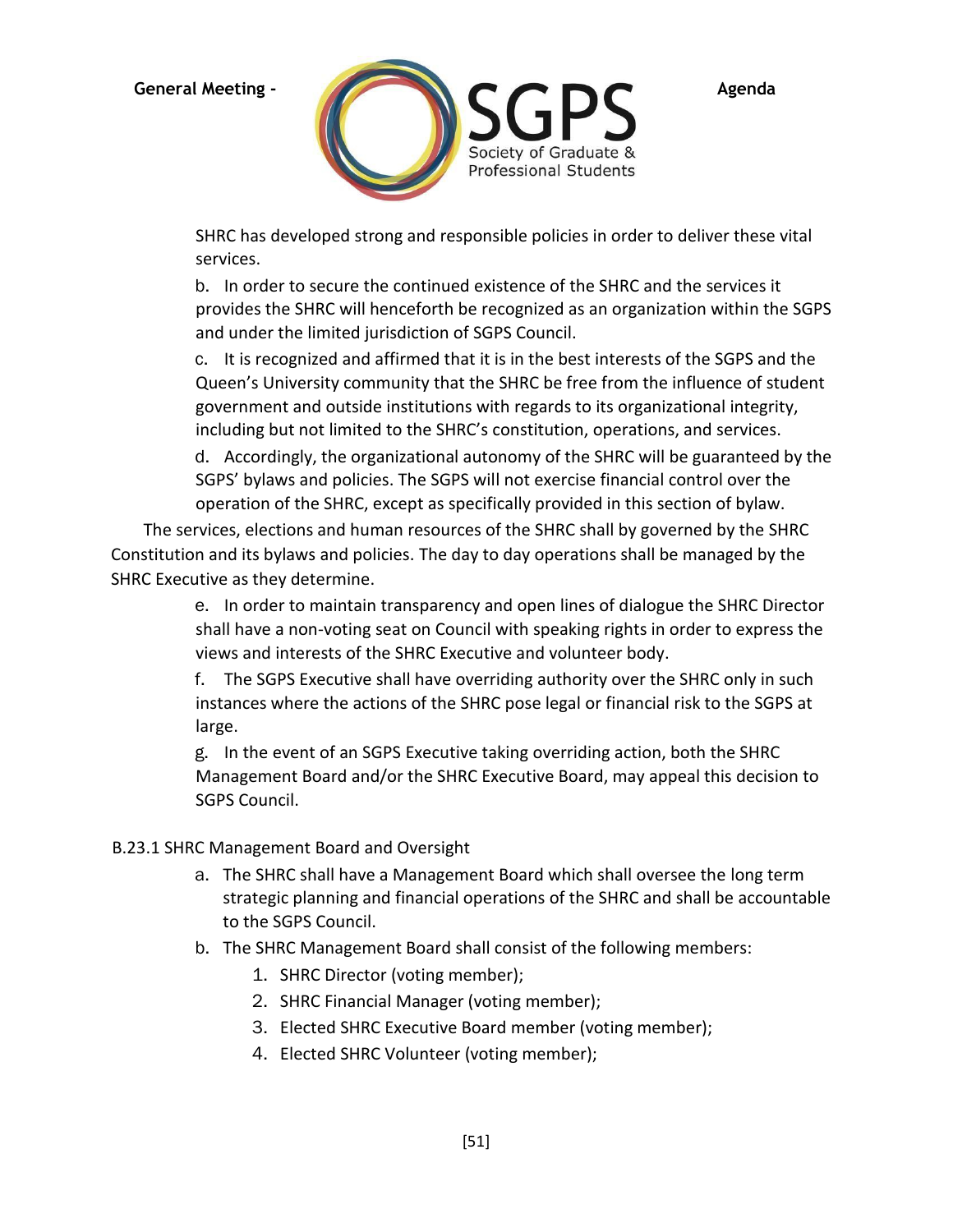

- 5. One student member-at-large from the Alma Mater Society, contingent on the financial contribution to the SHRC (voting member); 6. A member of the SGPS Council (voting member);
- 7. The SGPS Vice-President Community (voting member);
- 8. Another elected SGPS Executive (voting member); see
- 9. One qualified non-student with a knowledge of Queen's and a knowledge of the nature and functions of the SHRC (non-voting member);
- 10.The SGPS Executive Director (non-voting member)

c. The SHRC Management Board will be responsible for performing the following duties:

- 1. Approve the annual SHRC budget and year plan;
- 2. Regularly review the financial and legal position of the SHRC;

3. Approve all changes to policy that directly impact the finances of the SHRC;

4. Accept and approve expenditures for outside contracts, including but not limited to insurance, accounting, IT, and legal services; 5. Establish and maintain financial and legal policy for the SHRC;

6. Ensure that the SHRC maintains a physical space on campus; and Submit reports to SGPS Council on the status of the SHRC as needed.

7. Submit reports on the status of the SHRC to SGPS General Meetings.

d. The SGPS Council student representative to SHRC Management Board, the Vice-President Community, and/or the Director of the SHRC may, at any time, pass any documents approved by the SHRC Management Board to the SGPS Council for information purposes.<sup>[17]</sup>The SGPS Council student representative to the SHRC Management Board or the <sup>17</sup><sub>ste</sub>. VP Community shall be responsible for ensuring these documents are brought to SGPS Council Meetings.

e. In the situation that SGPS Council receives a proposed new policy or proposed policy amendment that directly affects the SHRC, the SHRC Management Board, as primary stakeholders of the financial operations of the SHRC, shall be notified in advance of the policy and all members of the Management Board will be invited to submit written feedback to the Speaker to be delivered to Council with the motion.

f. The annual budget and strategic plan of the SHRC is subject to ratification by the SHRC Management Board. Once ratified by the SHRC Management Board, the Management Board shall be responsible for ensuring that the annual budget and strategic plan of the SHRC are adhered to.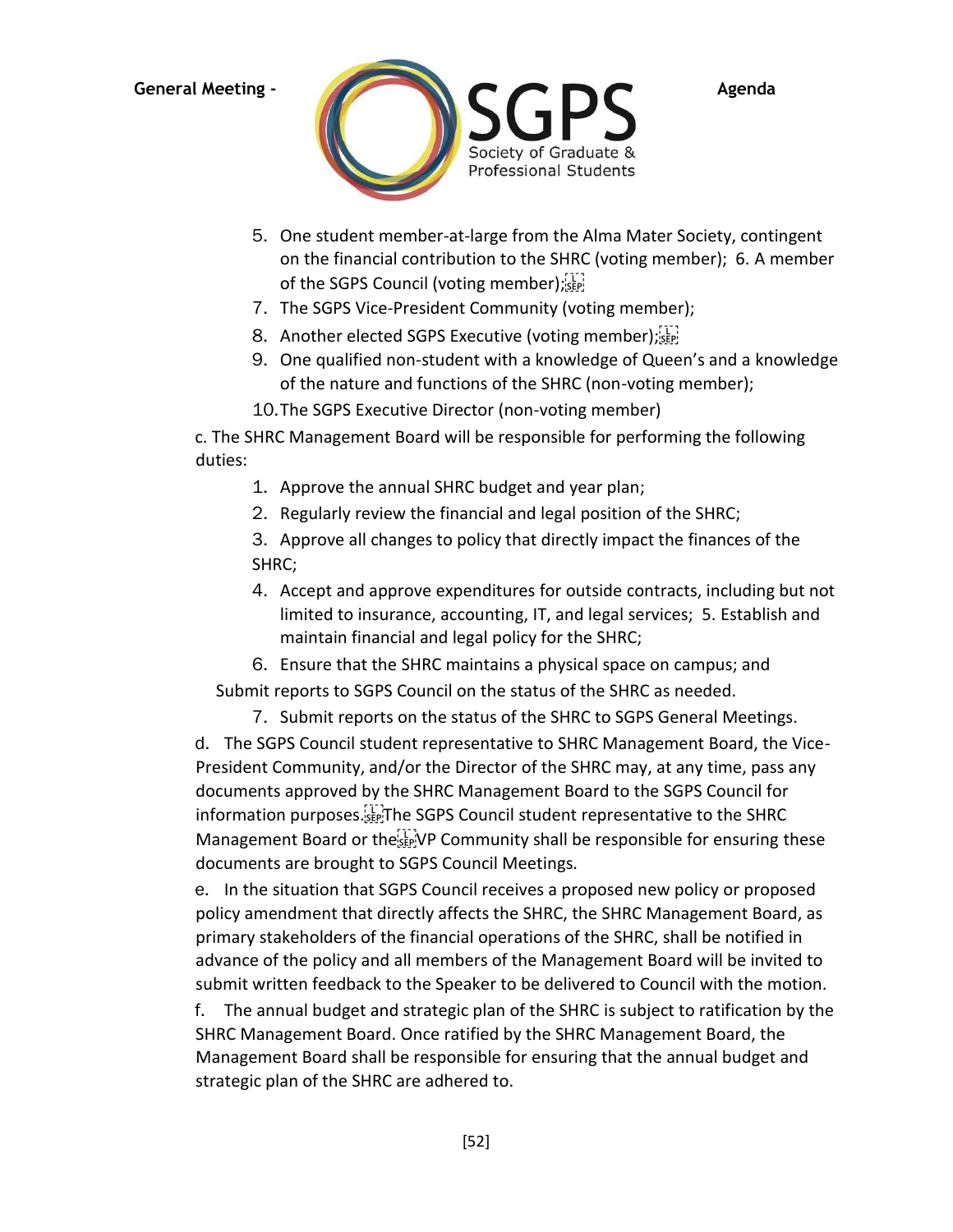

g. Deviations from the annual budget that exceed \$100.00 require the approval of the SHRC Management Board. The board shall only exercise this right after raising its concerns to the SHRC Executive Board and giving them a chance to respond to these concerns.

h. The SHRC Management Board shall take office immediately after transition of the incoming SHRC Executive Board.

i. A member of the SHRC Management Board shall cease to be eligible to remain in such office:

- 1. if they cease to hold the status by which they were elected/appointed to the SHRC Management Board;
- 2. if they submit their written resignation from such office; or
- 3. if two-thirds (2/3) of the SHRC Management Board votes to remove that member for reasons of incompetence, neglect of duties, or interference with the operation of the Management Board.

j. A voting member of the SHRC Management Board shall be elected chair of the Board at the first meeting of the new SHRC Management Board during March or April of the previous fiscal year. EPT he Chair's administrative duties include, but are not limited to the following:

- 1. calling meetings, sending out agendas, and posting meeting minutes online;
- 2. receiving grievance complaints, and writing rulings;
- 3. ensuring that the SHRC Director, the SHRC Financial Manager, the SGPS VP Community), the SGPS Council student representative present brief verbal reports at the beginning of each meeting summarizing their activities since the last SHRC Management Board meeting
- 4. Writing a report on the SHRC Management Board's activities to present at SGPS Council Meetings. In the event that the Chair cannot attend the SGPS Council Meeting, they shall pass the report to the SGPS VP Community to present at the SGPS Meeting of Council; and
- 5. In cases where the Chair is unable to fulfill their duties they will provide notice so that the Executive Director of the SGPS may serve as acting Chair of the SHRC Management Board.

k. The SHRC Management Board shall meet twice per academic semester (Fall, Winter, and Spring-Summer) and hold responsibility until such time as a full new SHRC Executive Board is elected. Meetings outside of this may be called by the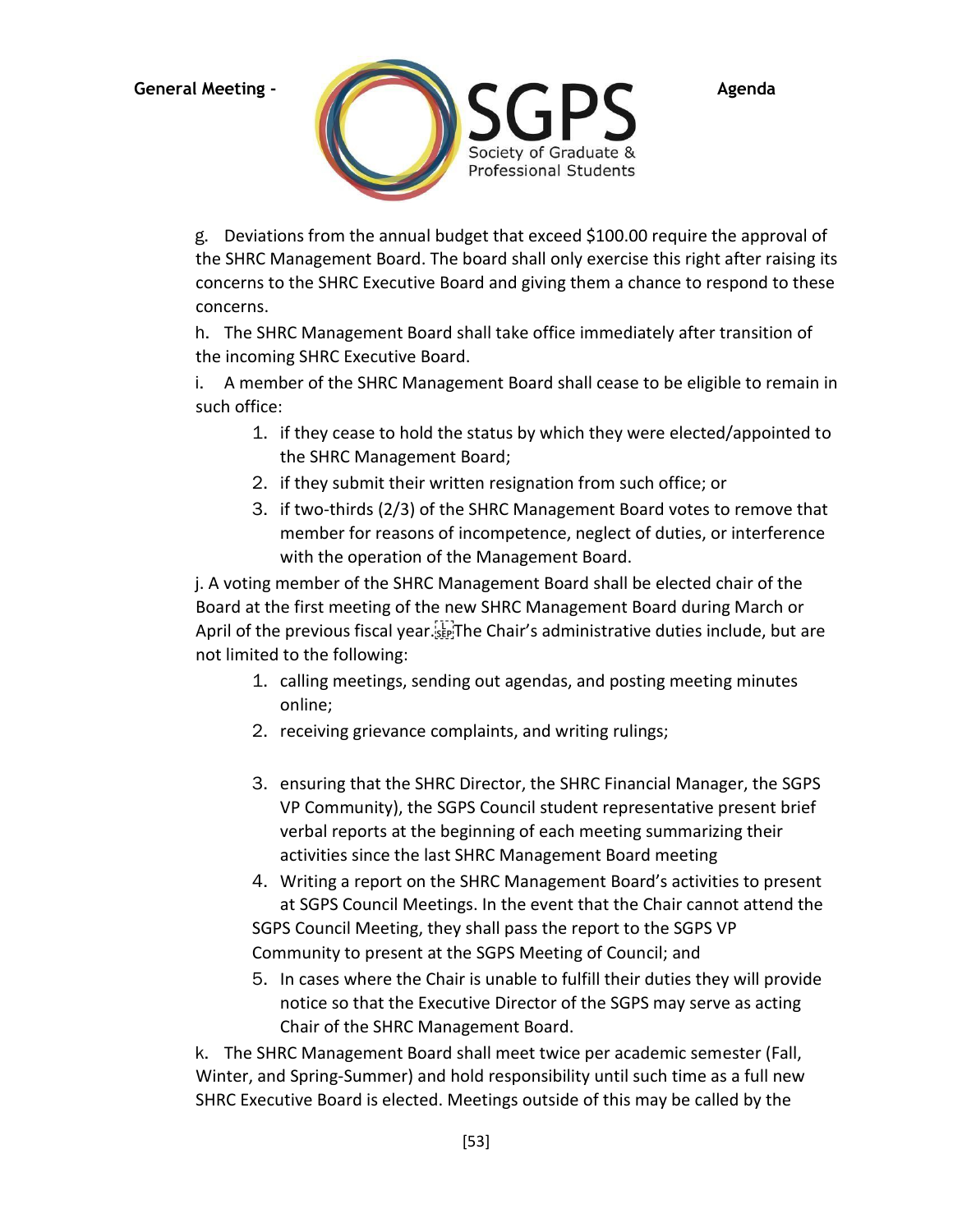

written request of the Chair, the SHRC Executive Board members or the SGPS VP Community. Further, a meeting shall be called by the Chair on receipt of a written request by three (3) SHRC Management Board members.

l. Notice of meetings of the SHRC Management Board shall be provided to all members at least forty-eight (48) hours in advance unless a number equivalent to quorum agree to waive such notice.

m. Quorum for meetings of the SHRC Management Board shall be six (6) voting members. Quorum shall include SHRC Management Board members who participate in the meeting via remote technology.

n. These meetings shall be open to the public and meeting times and locations shall be advertised on the SHRC's media outlets at least forty -eight (48) hours in advance. In cases of confidential matters, the Board may move to closed session. Minutes of these meetings shall be available to the public-at-large on the SHRC's website once approved at a later SHRC Management Board meeting.

# B.23.2 Financing and Insurance

The SHRC Executive shall bear full responsibility for securing financing for the organization's operations through student interest fee levies, public grants, sponsorship, and other fundraising methods.

> a. The SHRC Executive must secure insurance coverage for all of their products, services, and operations, and the SHRC will be solely responsible for paying the cost of this coverage. Should the SHRC lose or be unable to find insurance coverage the SGPS Executive may order that sales or services be suspended until coverage resumes.

The SGPS will endeavour to help the SHRC identify and acquire the appropriate insurance coverage and provide resources to assist the organization where possible.

# *Proposed Changes (provided and approved by the SHRC)*

B.23 The Sexual Health Resource Centre

i. The SGPS recognizes that the Sexual Health Resource Centre (hereafter referred to as SHRC) provides unique and beneficial services to the SGPS, Queen's University, and Kingston communities. The society further recognizes that the work performed by the SHRC is of a highly sensitive and sometimes confidential nature, and that the SHRC has developed strong and responsible policies in order to deliver these vital services.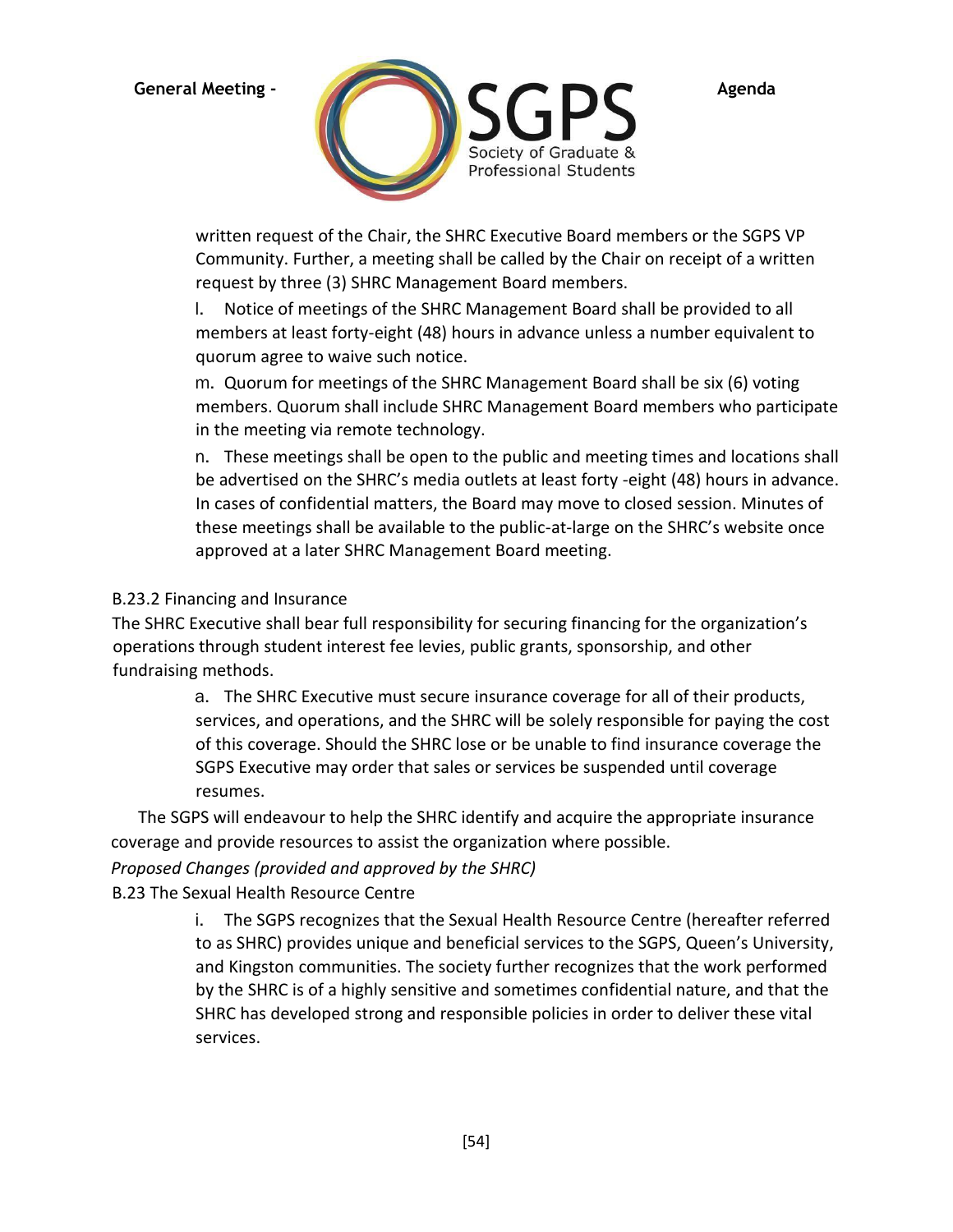

j. In order to secure the continued existence of the SHRC and the services it provides the SHRC will henceforth be recognized as an organization within the SGPS and under the limited jurisdiction of SGPS Council.

k. It is recognized and affirmed that it is in the best interests of the SGPS and the Queen's University community that the SHRC be free from the influence of student government and outside institutions with regards to its organizational integrity, including but not limited to the SHRC's constitution, operations, and services.

l. Accordingly, the organizational autonomy of the SHRC will be guaranteed by the SGPS' bylaws and policies. The SGPS will not exercise financial control over the operation of the SHRC, except as specifically provided in this section of bylaw.

m. The services, elections and human resources of the SHRC shall by governed by the SHRC Constitution and its bylaws and policies. The day to day operations shall be managed by the SHRC Executive as they determine.

n. In order to maintain transparency and open lines of dialogue the SHRC Director shall have a non-voting seat on Council with speaking rights in order to express the views and interests of the SHRC Executive and volunteer body.

o. The SGPS Executive shall have overriding authority over the SHRC only in such instances where the actions of the SHRC pose legal or financial risk to the SGPS at large.

p. In the event of an SGPS Executive taking overriding action, both the SHRC Management Board and/or the SHRC Executive Board, may appeal this decision to SGPS Council.

# B.23.1 SHRC Management Board and Oversight

o. The SHRC shall have a Management Board which shall oversee the long term strategic planning and financial operations of the SHRC and shall be accountable to the SGPS Council.

The SHRC Management Board shall consist of the following members:

- 1. SHRC Director (voting member);
- 2. SHRC Financial Manager (voting member);
- 3. Elected SHRC Executive Board member (voting member);
- 4. Elected SHRC Volunteer (voting member);
- 5. One student member-at-large from the Alma Mater Society, contingent on the financial contribution to the SHRC (voting member); 6. A member of the SGPS Council (voting member);
- 7. The SGPS Vice-President Community (voting member);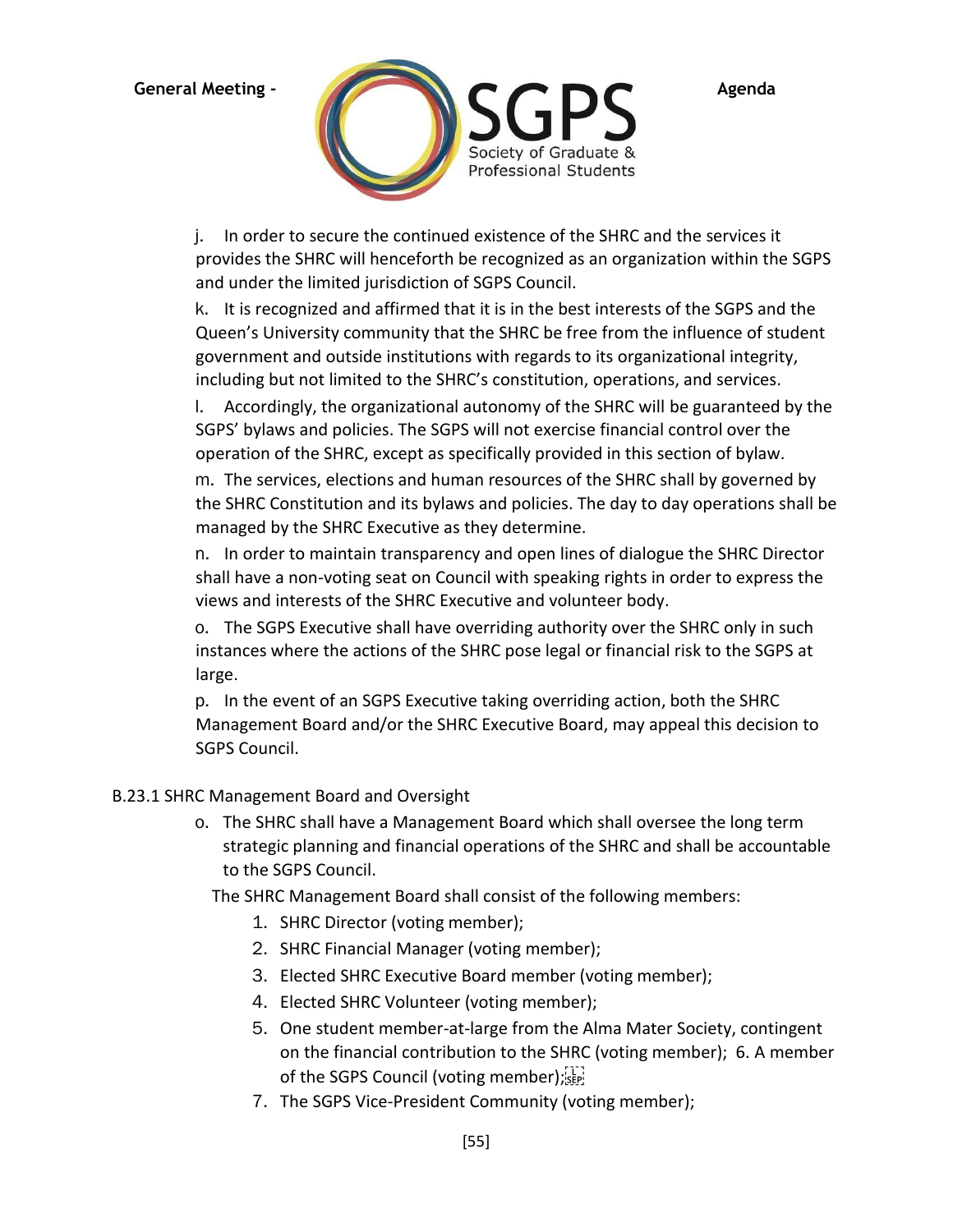

- 8. Another elected SGPS Executive (voting member); [11]
- 9. One qualified non-student with a knowledge of Queen's and a knowledge of the nature and functions of the SHRC (non-voting member);
- 10.The SGPS Executive Director (non-voting member)

q. The SHRC Management Board will be responsible for performing the following duties:

- 1. Approve the annual SHRC budget and year plan;
- 2. Regularly review the financial and legal position of the SHRC;
- 3. Approve all changes to policy that directly impact the finances of the SHRC;
- 4. Accept and approve expenditures for outside contracts, including but not limited to insurance, accounting, IT, and legal services; Accept and approve expenditures over \$500
- 5. Establish and maintain financial and legal policy for the SHRC;
- 6. Ensure that the SHRC maintains a physical space on campus; and 7. Submit quarterly reports to SGPS Council on the status of the SHRC as needed.
- 8. Submit reports on the status of the SHRC to SGPS General Meetings.

r. The SGPS Council student representative to SHRC Management Board, the Vice-President Community, and/or the Director of the SHRC may, at any time, pass any documents approved by the SHRC Management Board to the SGPS Council for information purposes. The SGPS Council student representative to the SHRC Management Board or the ER VP Community shall be responsible for ensuring these documents are brought to SGPS Council Meetings.

s. In the situation that SGPS Council receives a proposed new policy or proposed policy amendment that directly affects the SHRC, the SHRC Management Board, as primary stakeholders of the financial operations of the SHRC, shall be notified in advance of the policy and all members of the Management Board will be invited to submit written feedback to the Speaker to be delivered to Council with the motion.

t. The annual budget and strategic plan of the SHRC is subject to ratification by the SHRC Management Board. Once ratified by the SHRC Management Board, the Management Board shall be responsible for ensuring that the annual budget and strategic plan of the SHRC are adhered to.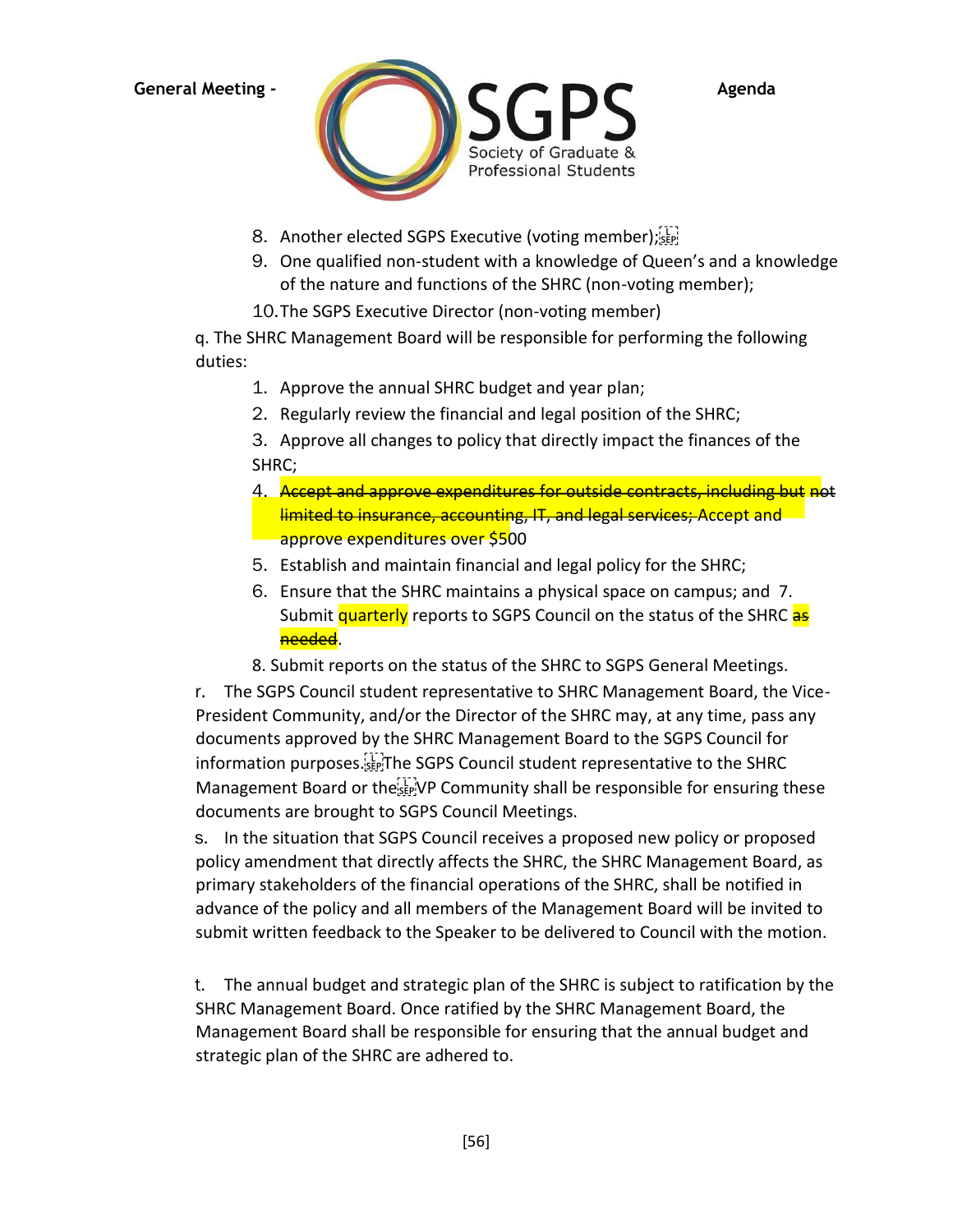

u. **Deviations from the annual budget that exceed \$100.00** 

in a particular line item) within the annual budget requires

Any deficit (overall or

the approval of the SHRC Management Board. The board shall only exercise this right after raising its concerns to the SHRC Executive Board and giving them a chance to respond to these concerns.

v. The SHRC Management Board shall take office immediately after transition of the incoming SHRC Executive Board.

w. A member of the SHRC Management Board shall cease to be eligible to remain in such office:

- 1. if they cease to hold the status by which they were elected/appointed to the SHRC Management Board;
- 2. if they submit their written resignation from such office; or
- 3. if two-thirds (2/3) of the SHRC Management Board votes to remove that member for reasons of incompetence, neglect of duties, or interference with the operation of the Management Board.

x. A voting member of the SHRC Management Board shall be elected chair of the Board at the first meeting of the new SHRC Management Board during March or April of the previous fiscal year. Find The Chair's administrative duties include, but are not limited to the following:

- 1. calling meetings, sending out agendas, and posting meeting minutes online;
- 2. receiving grievance complaints, and writing rulings;
- 3. ensuring that the SHRC Director, the SHRC Financial Manager, the SGPS VP Community), the SGPS Council student representative present brief verbal reports at the beginning of each meeting summarizing their activities since the last SHRC Management Board meeting
- 4. Writing a report on the SHRC Management Board's activities to present at SGPS Council Meetings. In the event that the Chair cannot attend the SGPS Council Meeting, they shall pass the report to the SGPS VP Community to present at the SGPS Meeting of Council; and
- 5. In cases where the Chair is unable to fulfill their duties they will provide notice so that the Executive Director of the SGPS may serve as acting Chair of the SHRC Management Board.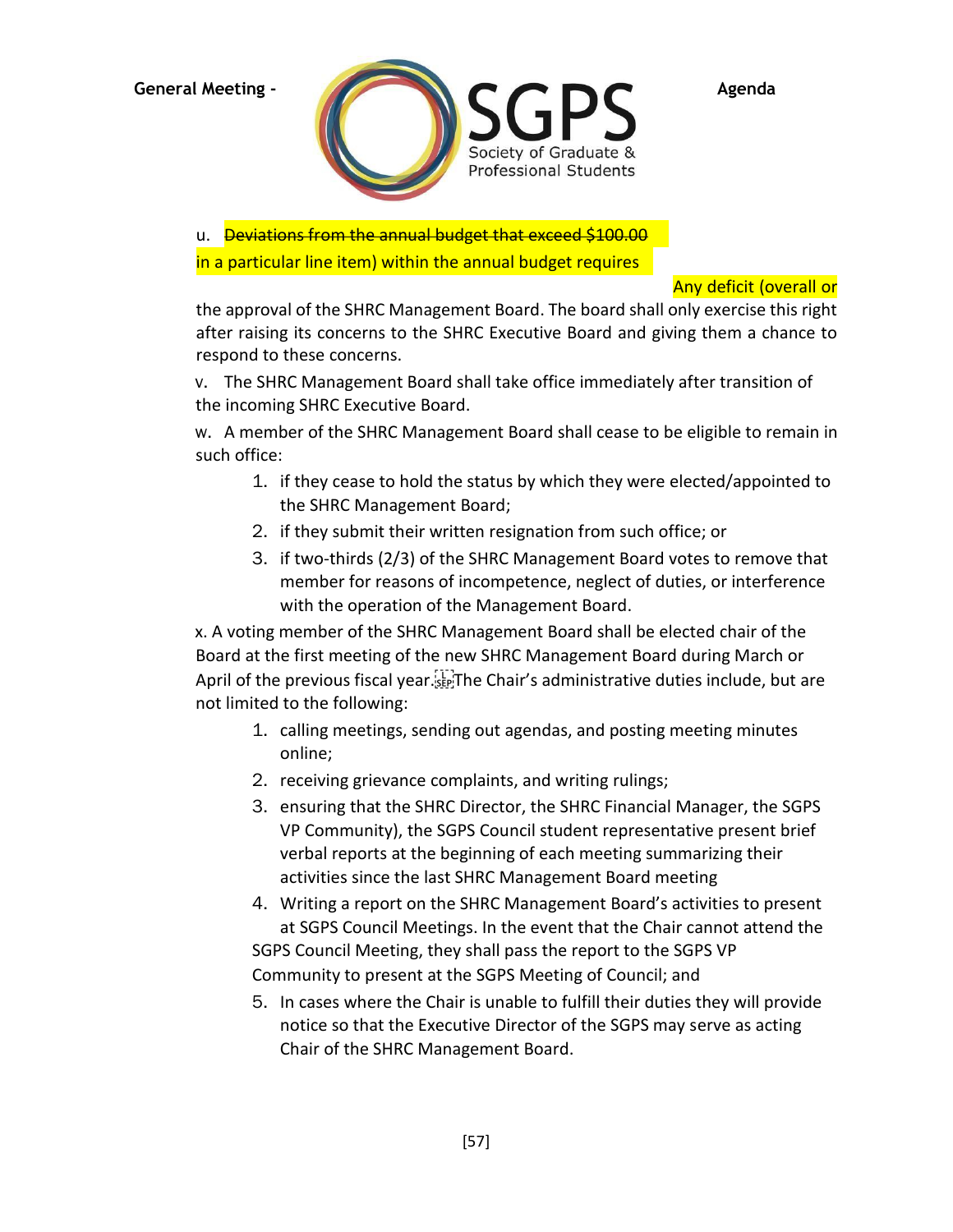

y. The SHRC Management Board shall meet twice per academic semester (Fall, Winter, and Spring-Summer) a year (once when the budget is completed for approval and six months after that date to discuss the budget's progress) and

hold responsibility until such time as a full new SHRC Executive Board is elected. Meetings outside of this may be called by the written request of the Chair, the SHRC Executive Board members or the SGPS VP Community. Further, a meeting shall be called by the Chair on receipt of a written request by three (3) SHRC Management Board members.

z. Notice of meetings of the SHRC Management Board shall be provided to all members at least forty-eight (48) hours in advance unless a number equivalent to quorum agree to waive such notice.

aa. Quorum for meetings of the SHRC Management Board shall be six (6) voting members. Quorum shall include SHRC Management Board members who participate in the meeting via remote technology.

bb. These meetings shall be open to the public and meeting times and locations shall be advertised on the SHRC's media outlets at least forty -eight (48) hours in advance. In cases of confidential matters, the Board may move to closed session. Minutes of these meetings shall be available to the public-at-large on the SHRC's website once approved at a later SHRC Management Board meeting.

# B.23.2 Financing and Insurance

The SHRC Executive shall bear full responsibility for securing financing for the organization's operations through student interest fee levies, public grants, sponsorship, and other fundraising methods.

> c. The SHRC Executive must secure insurance coverage for all of their products, services, and operations, and the SHRC will be solely responsible for paying the cost of this coverage. Should the SHRC lose or be unable to find insurance coverage the SGPS Executive may order that sales or services be suspended until coverage resumes.

> d. The SGPS will endeavour to help the SHRC identify and acquire the appropriate insurance coverage and provide resources to assist the organization where possible.

### **V. Approval MOTION 03/15/22:27**

**BIRT SGPS Council approve the proposed changes to B.25 Finances**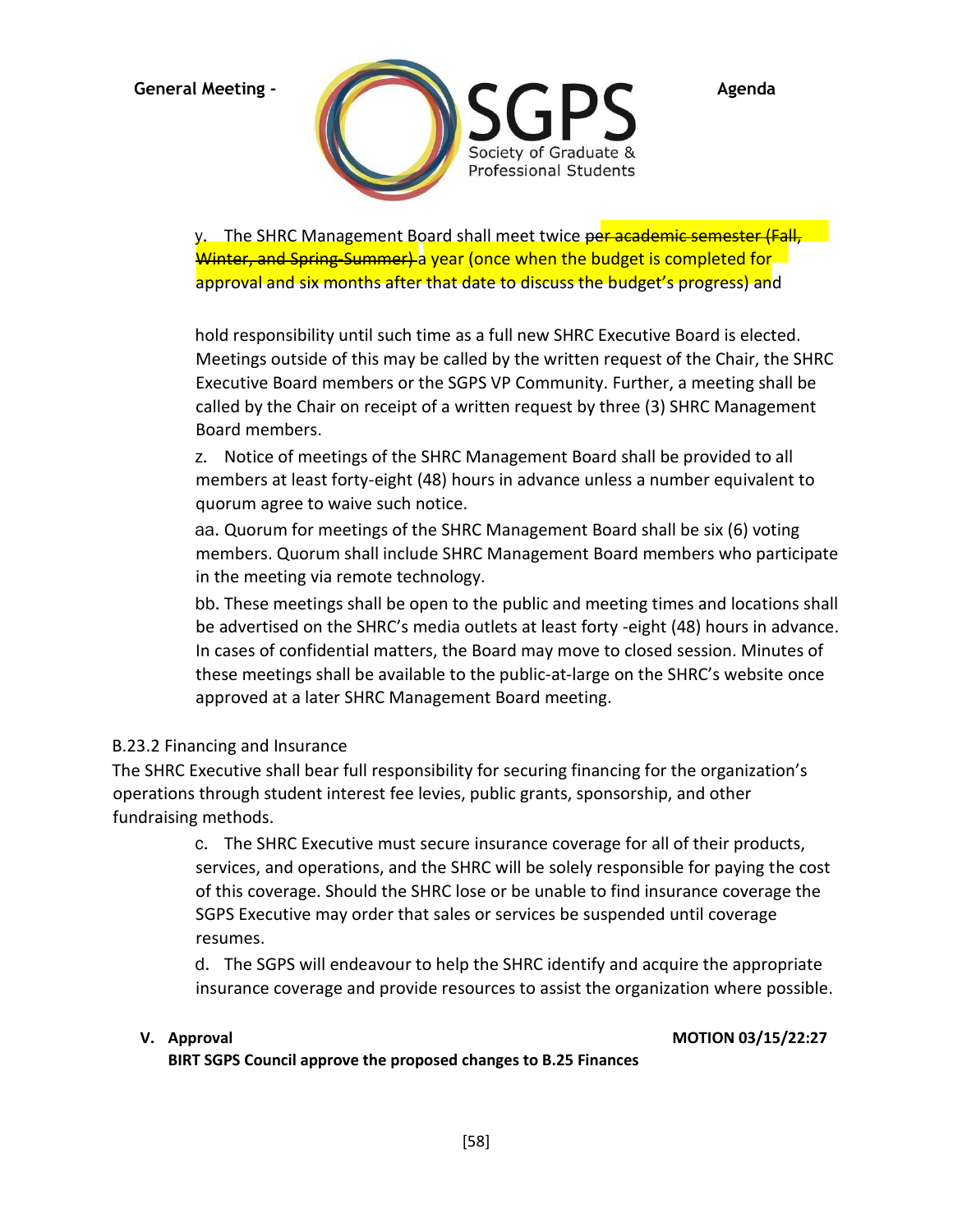

Andrea Hill moves, Courtney Bannerman seconds. For the points of discussion, Courtney added that the line "for the maximum amount of \$200 per policy year" for the mental health bursary. This addition has been reflected in the minutes (highlighted in blue). No dissenting votes, the motion passes unanimously.

*Current Bylaw (p 32 – 35)*

B.25.1 Bursaries

B.25.1.1 Definitions

a. "Bursary": A disbursement of funds to an *Applicant* who has shown a Demonstrable Need for Financial Assistance.

b. "Applicant": An SGPS Member who has applied for a Bursary, Grant, or Sponsorship.

c. "Demonstrable Need for Financial Assistance": Documented proof showing that a student applying for a Bursary requires financial assistance to participate in an activity or eligible medical procedure. This includes, but is not limited to, bank statements that demonstrate the financial need of the Applicant, and proof of student loans or proof of receiving a Queen's needs-based award or bursary..

# B.25.1.2 General

a. From time to time, the SGPS shall establish bursaries that reimburse an Applicant in need of financial assistance for an expense they have incurred. b. There are fivefour types of Bursary:

a. Dental Bursary, which subsidizes dental procedures not fully covered by the SGPS Health and Dental Plan to a maximum of \$800.00.

b. Activity Bursary, which subsidizes participation in Queen's University clubs, intermural teams, events and conferences to a maximum of \$150.00.

c. Emergency Assistance Bursary, which provides emergency financial assistance to an Applicant to a maximum of \$450.00.

d. International Student Bursary, which subsidizes an international student member's University Health Insurance Plan (UHIP) fee to a maximum of \$800.00.

e. Mental Health Bursary, which subsidizes sessions for applicants who have maxed out their SGPS health plan coverage of \$500 per policy year for Mental Health Practitioners or students who see a Clinical Counsellor, for the maximum amount of \$200 per policy year.

c. An Applicant may only receive one Bursary from each category in a given academic year, ranging from <mark>May 1st September 1st to April 30th August 31st</mark>. d.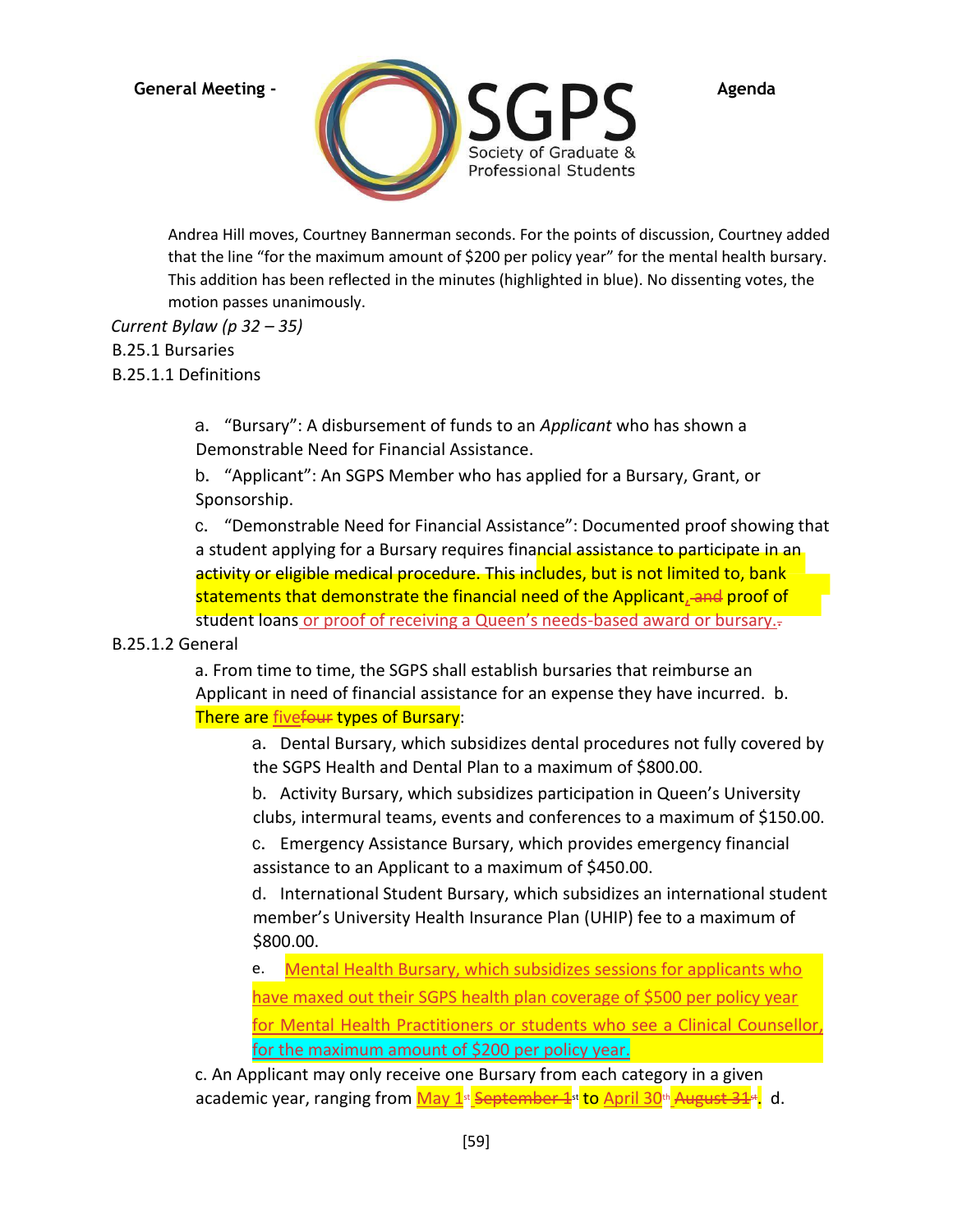

Any ordinary member on the SGPS Health and Dental Plan is an eligible Applicant for the Dental Bursary.

e. The VP Finance and Services shall have the discretion to restrict, expand or change the scope of each Bursary or create new types of Bursary provided notice has been given to Council and communicated to SGPS members.

# B.25.1.3 Procedure

a. To apply for a Bursary, an Applicant shall submit a form to the SGPS with the following information:

- 1. The type of Bursary applied for;
- 2. Written reasons for requesting the Bursary;
- 3. Receipts for the activity, procedure or expense that the Applicant wishes the Bursary to cover;
- 4. Documentation that establishes the Applicant's Demonstrable Need for Financial Assistance (as defined in B.24.1.1.c).

b. All Applicants must comply with the request from the VP Finance and Services and/or the Finance and Services Committee for further documentation if requested.

c. The VP Finance and Services shall review the application and shall make a recommendation to the Finance and Services Committee to grant or deny the Bursary within one (1) business day of receiving the application.

d. The Finance and Services Committee shall vote on the approval of a Bursary within three (3) business days of receiving the recommendation from the VP Finance and Services.

1. Approval of a Bursary shall require a requiring Simple Majority vote of the committee.

2. In exceptional circumstances, the Finance and Services Committee may grant a Bursary larger than the maximum amounts defined in B.24.1.2.b, approved with a 2/3 majority vote of the committee.

3. If a Bursary is denied, the VP Finance and Services shall communicate to the Applicant the reasons for the denial and offer the opportunity to amend or change their application.

e. Upon approval of the application by the committee, the SGPS shall disburse the approved Bursary amount within **fourteenseven (147) business days.** 

B.25.2 Grants and Sponsorship B.25.2.1 Definitions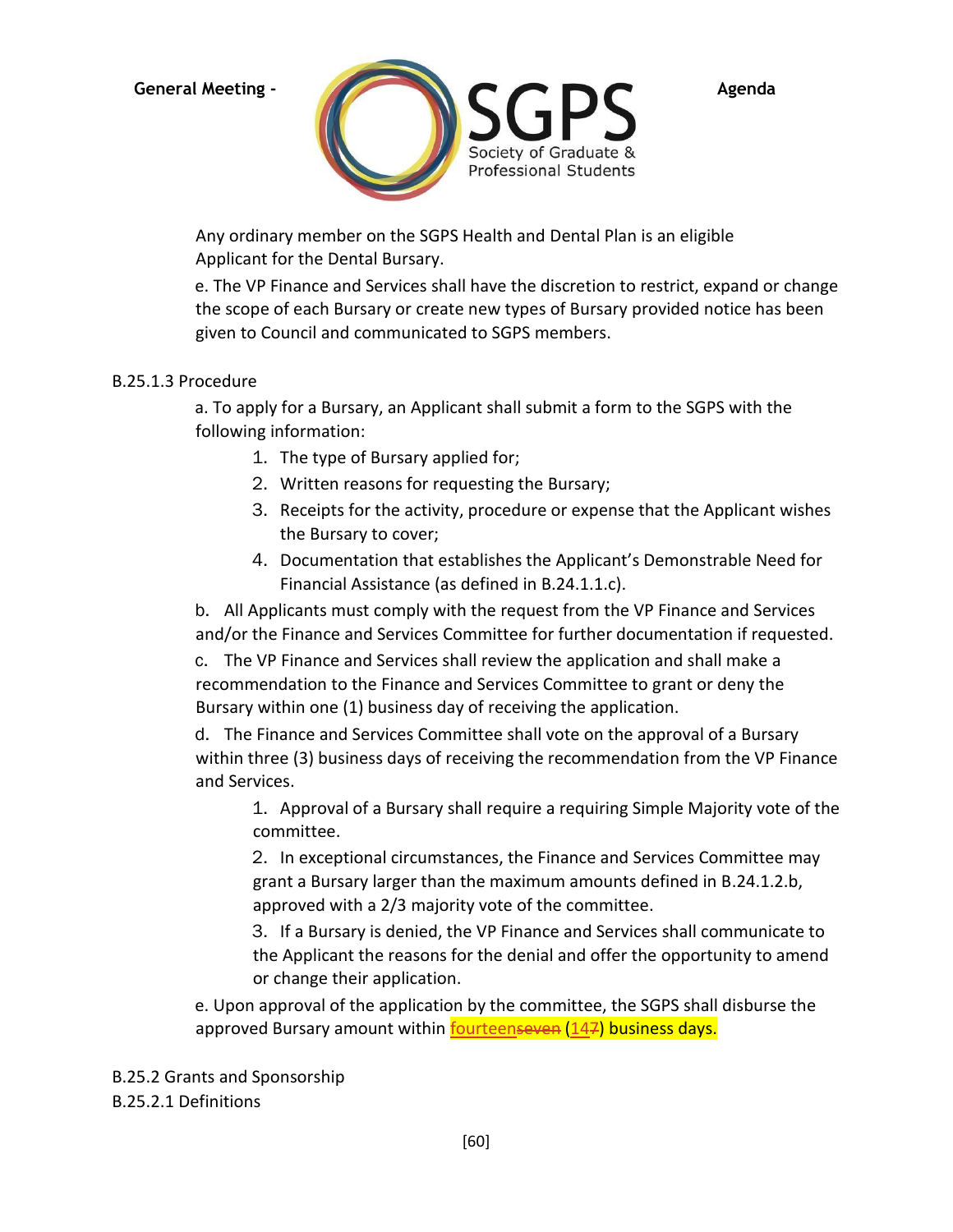

a. "Grant": A disbursement of funds to an Applicant for the purposes of Enhancing Student Life.

b. "Sponsorship": A disbursement of funds to an Applicant external to the Queen's Community for the purpose of advertising and promoting the SGPS to the Kingston Community.

c. "Enhancing Student Life": Any project, event, or activity that adds to the student experience at Queen's or in Kingston that involving SGPS members in research, advocacy, or other opportunities on campus.

d. "Department Student Council": A student council, association, or society that represents students in a department or faculty that is under the purview of the SGPS.

# B.25.2.2 General

a. SGPS Grants provide assistance for events or projects that enhance student life by reimbursing Applicants for expenses needed to organize the project, event, or activity. The four (4) grants are:

(a) Department Student Council Grant

- (b) Accessibility Grant
- (c) Sustainability Grant
- (d) Diversity and Inclusion Grant

b. Any member of the SGPS, an SGPS club, or external organization that involves or supports SGPS students shall be eligible for support from the Grants Program.

c. An Applicant may receive a maximum of two grants for two separate projects or events in a given academic year, ranging from  $\frac{May 1^{st}}{s}$ September 1st to April 30<sup>th</sup> August 31st.

d. The amount of money allocated to SGPS Grants and Sponsorships shall be determined in the Society's annual operating budget, as approved by Council.

e. The VP Finance and Services will present a report at the Fall and Winter GM that states the amounts given in sponsorships to each successful Applicant.

f. The VP Finance and Services shall have the discretion to restrict, expand or change the scope of each Grant or create new types of Grants provided notice has been given to Council and communicated to SGPS members.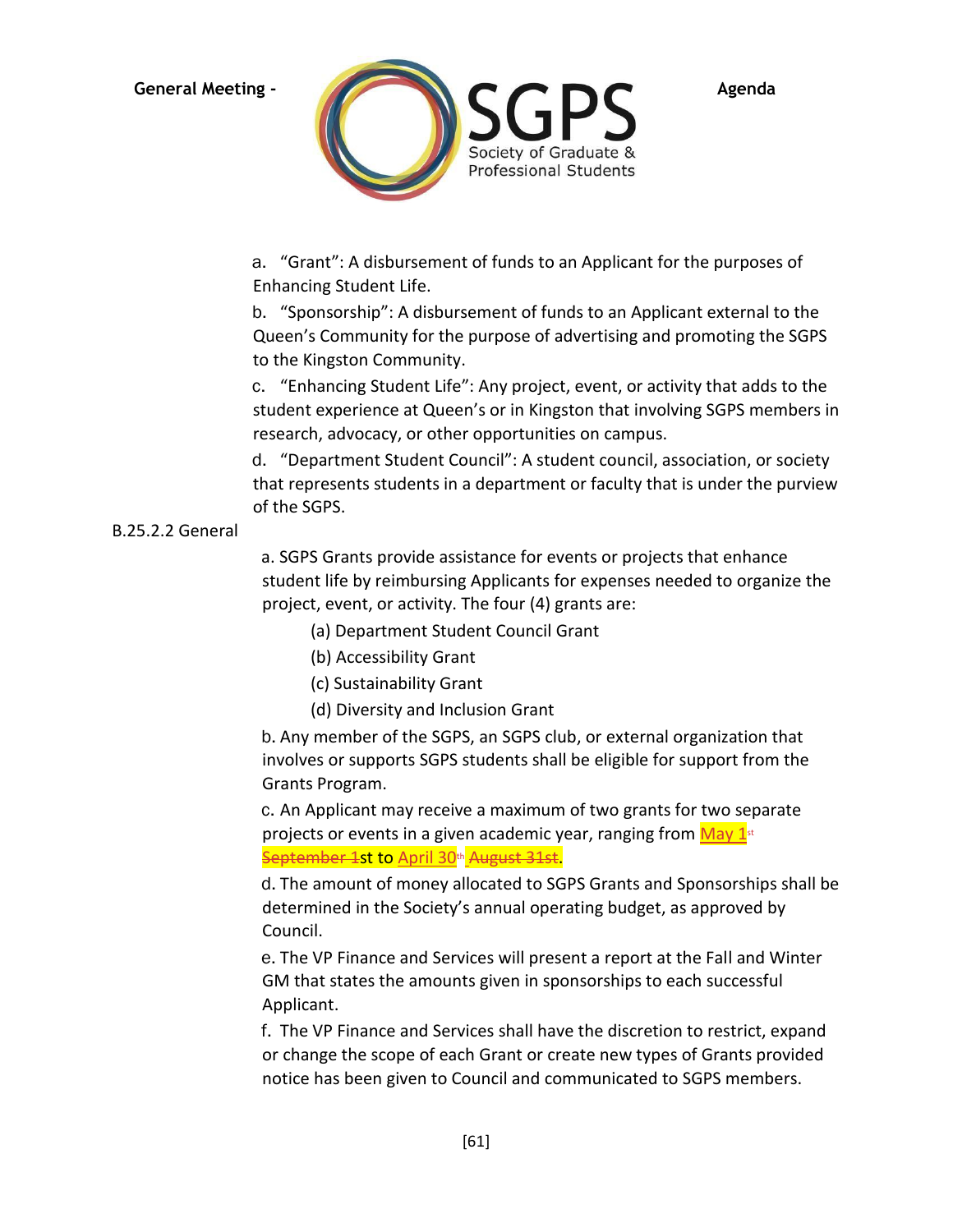

### B.25.2.3 Procedure

a. To apply for a grant or sponsorship, an Applicant shall submit a form to the SGPS with the following information:

- 1. The name and contact information of the Applicant;
- 2. A written explanation of the project, event, or activity not to exceed three hundred (300) words;
- 3. The date and time of the event or activity, or the completion date for the project;
- 4. For grants, written reasons explaining how the project, event, or activity will *enhance student life* for SGPS members (as defined in
- P.1.7.1.c) not to exceed three hundred (300) words;
- 5. A detailed budget for the project, event or activity, that includes all receipts for purchased materials;
- 6. The date that the Applicant expects to use the funds disbursed.

b. All Applicants must comply with any request from the VP Finance and Services and/or the Finance and Services Committee for further documentation if requested.

c. The VP Finance and Services shall review the application and shall make a recommendation to the Finance and Services Committee to

approve or deny the grant within  $t$ hreeone  $(34)$  business days</u> of receiving the application.

d. The Finance and Services Committee shall vote on the approval of a grant within three (3) business days of receiving the recommendation from the VP Finance and Services:

1. Approval of a grant shall require a requiring Simple Majority vote of the Finance and Services Committee.

2. In exceptional circumstances, the Committee may approve an amount larger than the maximum amounts defined in P.1.7.2.b, approved with a 2/3 requiring a Simple Majority vote of the Finance and Services Committee.

3. If a Bursary is denied, the VP Finance and Services shall communicate to the Applicant the reasons for the denial and offer the opportunity to amend or change their application.

e. Upon approval of the application by the Finance and Services Committee, the SGPS shall disburse the approved grant amount within fourteenseven (147) business days.